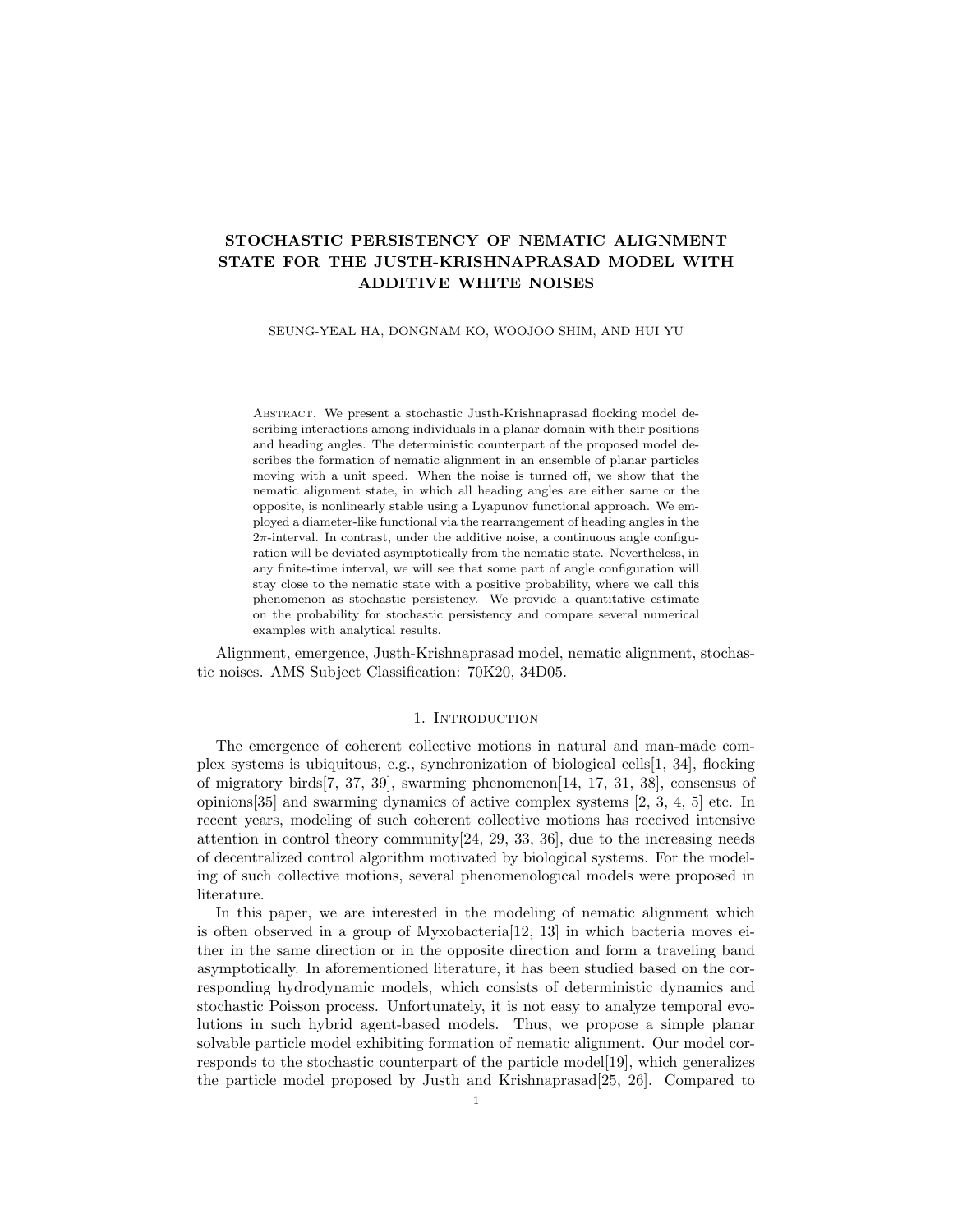the Justh-Krishnaprasad (J-K) model, we modified the communication weight and coupling function in order to represent nematic alignment.

Our primary goal is to observe a persistence of the nematic alignment under the effect of additive noise. To fix the idea, let  $x_t^j \in \mathbb{R}^2$  and  $\theta_t^j \in \mathbb{R}$  be the position and heading-angle for the  $j$ -th particle, respectively, which follows the system of stochastic ordinary differential equations (SDEs):

(1)  

$$
\begin{cases}\ndx_t^j = (\cos \theta_t^j, \sin \theta_t^j) dt, \quad t > 0, \ j = 1, \cdots, N, \\
d\theta_t^j = \frac{\kappa}{N} \sum_{k=1}^N \psi(\|x_t^k - x_t^j\|) \sin 2(\theta_t^k - \theta_t^j) dt + \sqrt{2\sigma} dB_t^j, \\
(x_0^j, \theta_0^j) = (x_{in}^j, \theta_{in}^j),\n\end{cases}
$$

where  $\kappa$  is a nonnegative coupling strength,  $\psi(\cdot)$  is the communication weight and  $B_t^j$  are independent and identically distributed Brownian motions. We also assume that the interaction is global but decreases along with the distance:  $\psi(\cdot)$  is an analytic function and there exist positive constants  $\psi_m$  and  $\psi_M$  such that

(2) 
$$
0 < \psi_m \le \psi(r) \le \psi_M, \quad \forall r \ge 0, \quad [\psi]_{\text{Lip}} < \infty, (\psi(r_1) - \psi(r_2))(r_1 - r_2) \le 0, \quad r_1, r_2 \ge 0.
$$

Since the right-hand side of (1) is Lipschitz continuous and uniformly bounded in state variables, the standard existence theory for SDEs implies a global wellposedness[32].

Note that if the communication weight is constant,  $\psi \equiv 1$ , then the dynamics of  $\theta_t^j$  in (1) corresponds to the Kuramoto model<sup>[27, 28]</sup> with respect to  $2\theta_t^j$ . In the absence of noise, the generalized J-K model was derived and analyzed by the first author and his collaborators [19] from the Cucker-Smale flocking model [8, 11, 22, 23, 30] with unit speed constraint.

The main results are two-fold. First, we provide a nonlinear stability analysis for the nematic alignment (see Definition 2.1) in the corresponding deterministic system:

(3) 
$$
\begin{cases} \frac{dx_t^j}{dt} = (\cos \theta_t^j, \sin \theta_t^j), \quad t > 0, \ j = 1, \cdots, N, \\ \frac{d\theta_t^j}{dt} = \frac{\kappa}{N} \sum_{k=1}^N \psi(\|x_t^k - x_t^j\|) \sin 2(\theta_t^k - \theta_t^j). \end{cases}
$$

Note that the states with

(4) 
$$
2(\theta_t^i - \theta_t^j) \equiv 0, \mod 2\pi
$$

are clearly equilibria for  $\theta_t^j$  in (3). Our first result in Theorem 3.1 shows that nematic alignment states (which is characterized by (4)) are nonlinearly stable. For this, we adopt a Lyapunov functional approach[19], where we extended the previous result to the interactions with doubled angles,  $2(\theta_t^k - \theta_t^j)$ . More precisely, as long as initial angle configurations are in the range of  $\pi/4$  from a pair of antipodal points  ${\theta_0, \theta_0 + \pi}$ , the diameter-like Lyapunov functional of the heading angles  $\mathcal{L}(\Theta(t))$ decays to zero exponentially.

Second, we present the persistency of nematic state in the presence of white noise. Due to the effect of additive noise, the heading angles will diffuse out from the nematic alignment state. Thus, it is not reasonable to discuss asymptotic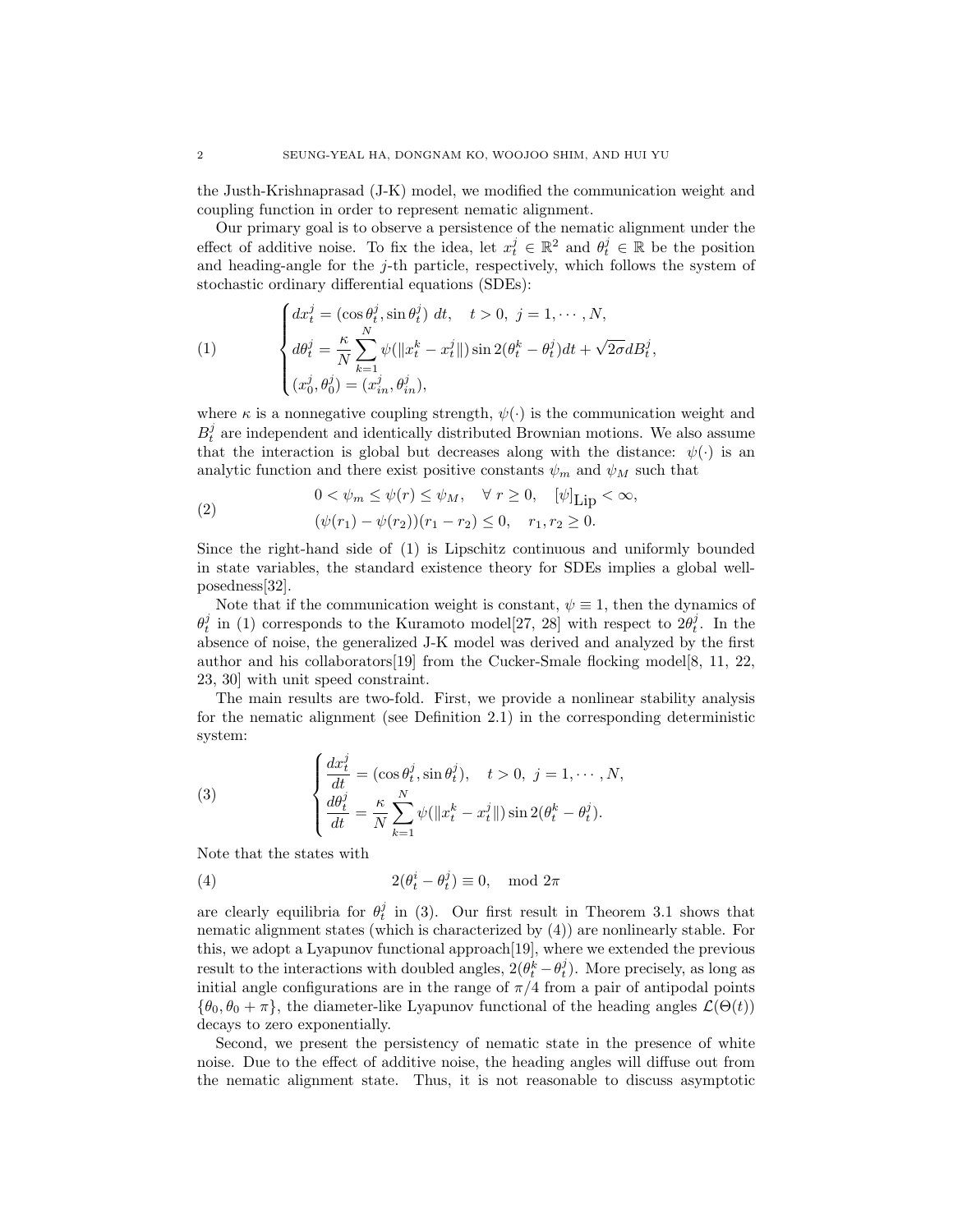dynamics, instead, we estimate the escaping time of heading angles from a given area. Thus, our second result deals with the following probability: For a given T and  $\varepsilon$ , we estimate the probability:

$$
\mathbb{P}\Big\{\max_{0\leq t\leq T}\mathcal{L}(\Theta(t))<\varepsilon\Big\},\
$$

which is roughly in the order of  $(1 - T \exp(-\varepsilon^2))$  (see Theorem 5.1 for detail). We follow the sample-path tracking method[6, 18] to estimate the maximum of the Lyapunov function. Since the underlying dynamics (1) contains a nonlinear kernel  $\psi(\cdot)$ , we construct several reference processes and use technical arguments involved with several stopping times (see Section 4.2). We leave its detailed discussion in Section 4.1.

The rest of the paper is organized as follows. In Section 2, we briefly study the dynamics of order parameters, and introduce the concept of nematic alignments for the deterministic J-K model (3). We also provide some basic elementary lemmas for the stochastic model (1) to be used for stochastic estimates later. In Section 3, we present the first result, a nonlinear stability result for the nematic alignment state in the deterministic model (3). Here, we will define the diameter-like functional of heading angles  $\mathcal{L}(\Theta(t))$  and prove that it decays exponentially. In Section 4, for the preparation of stochastic result, we introduce a concept 'relaxed collision' and provide several estimations on probabilities. In Section 5, we provide the second result, the stochastic persistence on stability, which is a lower bound estimate for the probability that  $\mathcal{L}(\Theta)$  stays small for a finite-time interval. In Section 6, we provide several numerical simulations for the deterministic ( $\sigma = 0$ ) and the stochastic case  $(\sigma > 0)$ , and compare them with the analytic results. Finally, Section 7 is devoted to a brief summary of the main results and some discussion on remaining issues for a future work.

**Notation:** Throughout the paper, we represent  $(X(t), \Theta(t))$  and  $(X_t, \Theta_t)$  as a family of positions and heading angles for deterministic and stochastic J-K models, respectively:

$$
X = (x^1, \dots, x^N) \in \mathbb{R}^{2N}, \quad \Theta = (\theta^1, \dots, \theta^N) \in \mathbb{R}^N,
$$
  

$$
X_t = (x_t^1, \dots, x_t^N) \in \mathbb{R}^{2N}, \quad \Theta_t = (\theta_t^1, \dots, \theta_t^N) \in \mathbb{R}^N.
$$

For the heading angles, we represent them on both unit circle  $\mathbb{S}^1 \simeq \mathbb{R}/(2\pi\mathbb{Z})$  and its covering space  $\mathbb R$  with natural quotient maps p and  $e^{i(\cdot)}$ :

$$
p: \mathbb{R} \to \mathbb{R}/(2\pi\mathbb{Z}), \quad e^{i(\cdot)}: \mathbb{R} \to \mathbb{S}^1.
$$

# 2. Preliminaries

In this section, we briefly discuss basic properties of the deterministic and stochastic J-K models exhibiting nematic alignment asymptotically, and present a priori estimates for a later use.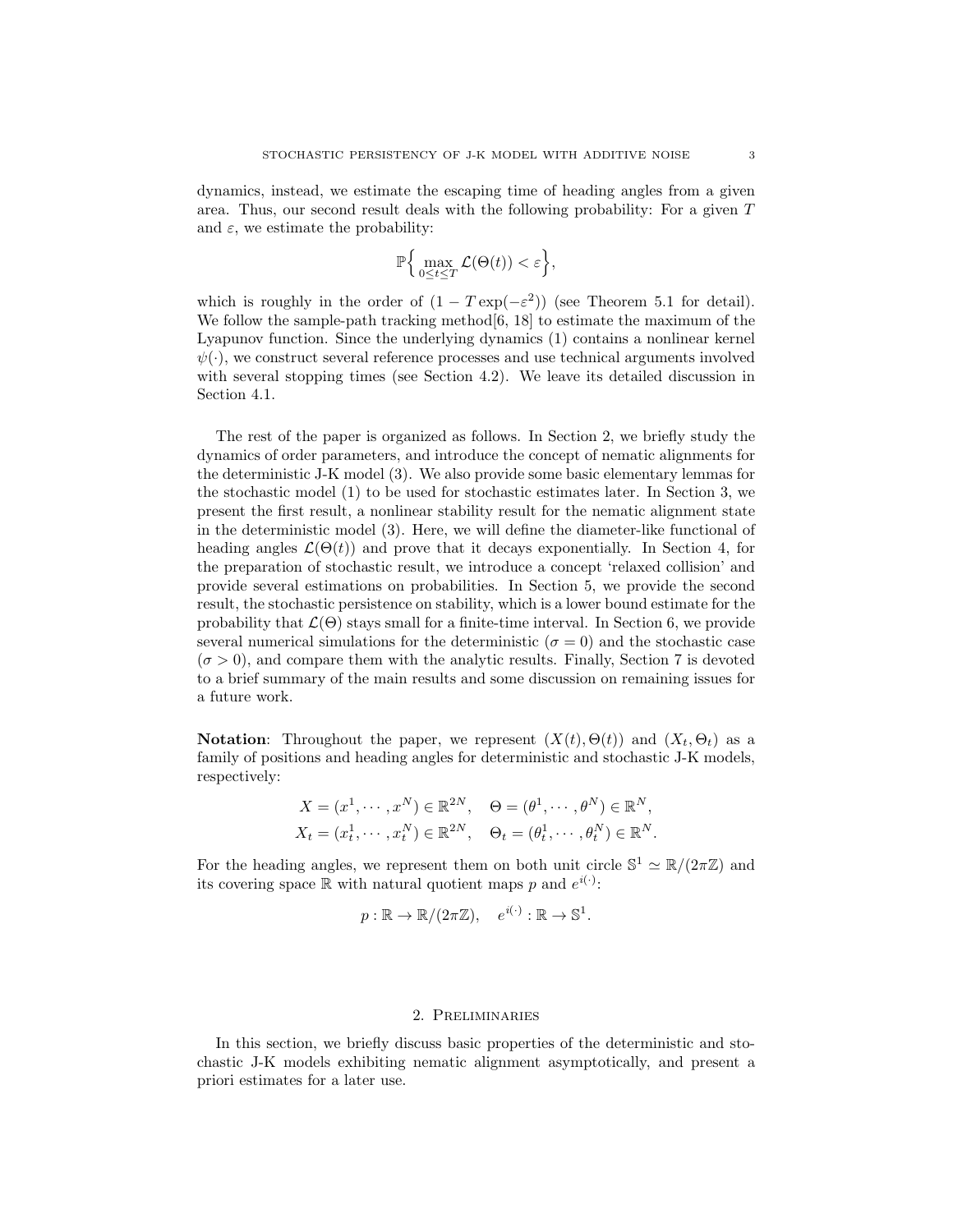2.1. The deterministic J-K model. Let  $(X, \Theta)$  be the phase vector for positions and heading angles of J-K particles without noise. Then, its dynamics is governed by the following ODE model:

(1)  
\n
$$
\dot{x}^j = (\cos \theta^j, \sin \theta^j), \quad t > 0, \quad j = 1, \cdots, N,
$$
\n
$$
\dot{\theta}^j = \frac{\kappa}{N} \sum_{k=1}^N \psi(\|x^k - x^j\|) \sin 2(\theta^k - \theta^j).
$$

In this model, we will analyze symmetries and order parameters which can explain dynamical properties.

2.1.1. elementary estimates. First, we consider a transformation  $(X, \Theta) \to (\tilde{X}, \tilde{\Theta})$ : for any  $s \in \mathbb{R}$ , we set

(2) 
$$
\tilde{x}^j := \begin{bmatrix} \cos s & -\sin s \\ \sin s & \cos s \end{bmatrix} x^j, \quad \tilde{\theta}^j := \theta^j + s, \quad j = 1, \cdots, N.
$$

This implies that system (1) is invariant under the rotational transformation (2). Moreover, as in the Kuramoto model[27], we can see that the total sum of heading angles is conserved along the dynamics (1).

**Proposition 2.1.** Let  $(X, \Theta)$  be a smooth solution to system (1) with the initial data  $(X_{in}, \Theta_{in})$ . Then, the total sum of heading angles is conserved along the dynamics (1):

$$
\sum_{j=1}^{N} \theta^{j}(t) = \sum_{j=1}^{N} \theta_{in}^{j}, \quad t \ge 0.
$$

*Proof.* We sum  $(1)_2$  over all j and use the index exchange trick  $j \iff k$ :

$$
\frac{d}{dt} \sum_{j=1}^{N} \theta^{j} = \frac{\kappa}{N} \sum_{j,k=1}^{N} \psi(||x^{k} - x^{j}||) \sin 2(\theta^{k} - \theta^{j})
$$

$$
= -\frac{\kappa}{N} \sum_{j,k=1}^{N} \psi(||x^{j} - x^{k}||) \sin 2(\theta^{j} - \theta^{k}) = 0
$$

to get the desired estimate.

Next, we present elementary calculus type lemma to be used in Section 3 and Section 4.

**Lemma 2.1.** [9] Let  $\Theta = (\theta^1, \dots, \theta^N)$  be a heading angle configuration in  $\mathbb{R}^N$  such that

$$
\max_{i,j} |\theta^i - \theta^j| \le 2\pi.
$$

If there exists a constant  $\delta \geq 0$  and indices  $m, l, M \in \{1, \cdots, N\}$  satisfying

$$
\theta^m - \delta \le \theta^l \le \theta^M + \delta,
$$

then we have

(3) 
$$
\sin(\theta^M - \theta^m) - \sin(\theta^M - \theta^l) - \sin(\theta^l - \theta^m) \le 2\delta.
$$

$$
\Box
$$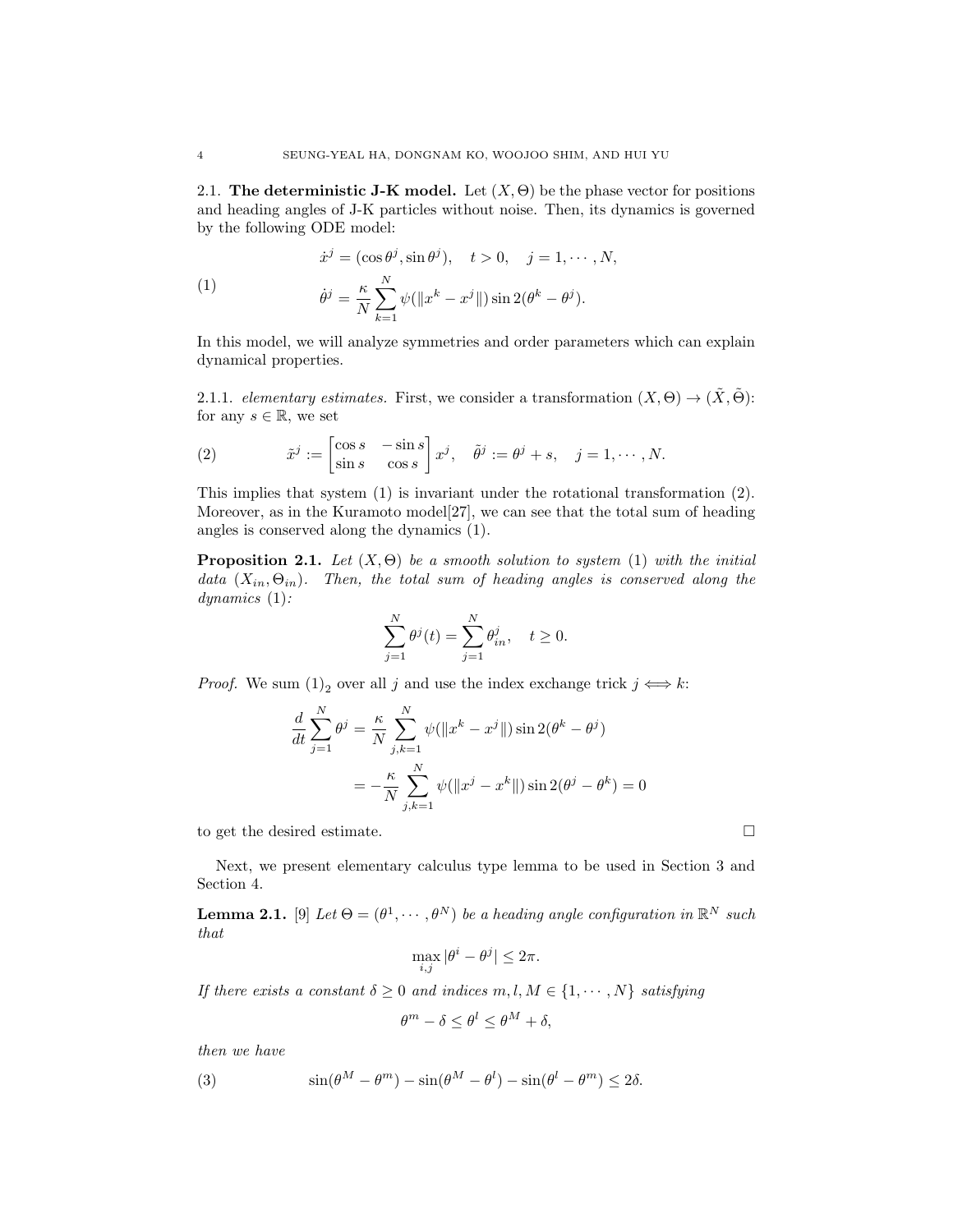Proof. For simplicity, we set

$$
\theta^{ij} := \theta^i - \theta^j, \quad 1 \le i, j \le N.
$$

Then we can transform our target function

$$
\sin(\theta^M - \theta^m) - \sin(\theta^M - \theta^l) - \sin(\theta^l - \theta^m)
$$

to

 $\sin\theta^{Mm} - \sin\theta^{Ml} - \sin\theta^{lm}$ 

$$
=2\sin\frac{\theta^{Mm}}{2}\left(\cos\frac{\theta^{Mm}}{2}-\cos\frac{\theta^{Ml}-\theta^{lm}}{2}\right)=-4\sin\frac{\theta^{Mm}}{2}\sin\frac{\theta^{Ml}}{2}\sin\frac{\theta^{lm}}{2}.
$$

Now, we consider the following trichotomy:

$$
(1) \ \theta^l \leq \theta^m (\leq \theta^l + \delta) \quad (2) \ \theta^M \leq \theta^l (\leq \theta^M + \delta) \quad (3) \ \theta^m < \theta^l < \theta^M.
$$

For the first two cases, we have

either 
$$
|\theta^{lm}| \le \delta
$$
 or  $|\theta^{Ml}| \le \delta$ .

This yields

$$
\sin \theta^{Mm} - \sin \theta^{Ml} - \sin \theta^{lm} = -4 \sin \frac{\theta^{Mm}}{2} \sin \frac{\theta^{Ml}}{2} \sin \frac{\theta^{lm}}{2} \le 4 \cdot 1 \cdot 1 \cdot \sin \frac{\delta}{2} \le 2\delta.
$$

For the third case, since  $\frac{\theta^{Mm}}{2}, \frac{\theta^{Ml}}{2}$  and  $\frac{\theta^{lm}}{2}$  $\frac{2m}{2}$  are all contained in  $[0, \pi]$  and therefore their sine values are all nonnegative. Thus, we can immediately see that (3) holds.  $\Box$ 

**Remark 2.1.** In the previous paper [9], the estimate (3) was obtained for  $\delta = 0$ . However, for later analysis dealing with the first relaxed collision time  $\tau^0(\delta)$  in Section 4.2, we will use (3) with  $\delta > 0$ .

2.1.2. Order parameters. Before we introduce the order parameters of phase configuration, we first define the notion of asymptotic alignment and nematic alignment.

**Definitino 2.1.** Let  $\Theta = (\theta^1, \dots, \theta^N) \in \mathbb{R}^N$  be an angle configuration whose dynamics is governed by (1).

(1) We call the configuration  $\Theta$  exhibits asymptotic alignment if

$$
\lim_{t \to \infty} [\theta_i(t) - \theta_j(t)] \equiv 0 \mod 2\pi, \quad \forall 1 \le i, j \le N.
$$

(2) We call the configuration  $\Theta$  exhibits asymptotic nematic alignment if

$$
\lim_{t \to \infty} [\theta_i(t) - \theta_j(t)] \equiv 0 \mod \pi, \quad \forall 1 \le i, j \le N.
$$

It is easy to see that the (asymptotic) alignment of  $\Theta$  implies (asymptotic) nematic alignment.

Now, for  $\Theta = (\theta^1, \dots, \theta^N)$  and  $n \in \mathbb{N}$ , we introduce the *n*-th order parameters  $(R_n, \phi_n)$  by the following implicit relation:

(4) 
$$
R_n(\Theta)e^{\mathrm{i}n\phi_n(\Theta)} := \frac{1}{N}\sum_{k=1}^N e^{\mathrm{i}n\theta^k}, \quad R_n(\Theta) > 0 \text{ and } \phi_n(\Theta) \in \mathbb{R}/(2\pi\mathbb{Z}).
$$

By using the order parameters defined above, we can recharacterize the asymptotic alignment and nematic alignment as follows.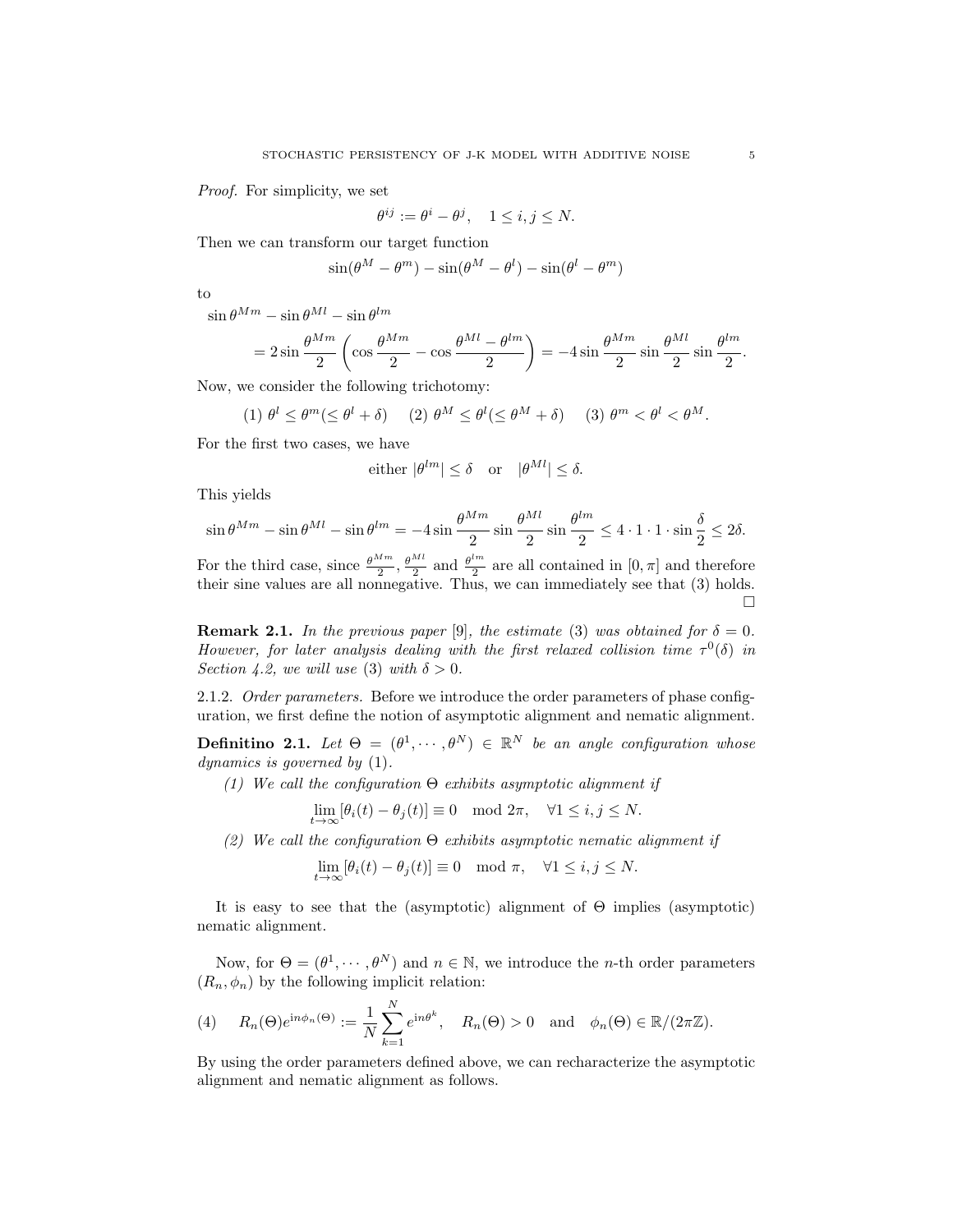**Proposition 2.2.** Let  $\Theta = (\theta^1, \dots, \theta^N)$  be an angle configuration whose dynamics is governed by (1).

(1) The configuration  $\Theta$  exhibits alignment asymptotically if and only if

$$
\lim_{t \to \infty} R_1(\Theta(t)) = 1.
$$

(2) The configuration Θ exhibits nematic alignment asymptotically if and only if

$$
\lim_{t \to \infty} R_2(\Theta(t)) = 1.
$$

*Proof.* First, we observe that the order parameter  $R_n(\Theta)$  can be represented by the average of N cosine terms:

$$
R_n(\Theta) = \frac{1}{N} \sum_{k=1}^N e^{in(\theta^k - \phi_n(\Theta))} = \mathcal{R}e\left[\frac{1}{N} \sum_{k=1}^N e^{in(\theta^k - \phi_n(\Theta))}\right] = \frac{1}{N} \sum_{k=1}^N \cos n(\theta^k - \phi_n(\Theta)).
$$

Then, since  $cos(\cdot)$  is even and  $sin(\cdot)$  is odd, we have

(5)  
\n
$$
|R_n|^2 = \left(\frac{1}{N} \sum_{j=1}^N \cos n(\phi_n(\Theta) - \theta^j)\right) \left(\frac{1}{N} \sum_{k=1}^N \cos n(\theta^k - \phi_n(\Theta))\right)
$$
\n
$$
= \left(\frac{1}{N} \sum_{j=1}^N e^{in(\phi_n(\Theta) - \theta^j)}\right) \left(\frac{1}{N} \sum_{k=1}^N e^{in(\theta^k - \phi_n(\Theta))}\right),
$$

and therefore

$$
|R_n(\Theta)|^2 = \frac{1}{N^2} \sum_{j,k=1}^N e^{in(\theta^k - \theta^j)} = \mathcal{R}e\left[\frac{1}{N^2} \sum_{j,k=1}^N e^{in(\theta^k - \theta^j)}\right] = \frac{1}{N^2} \sum_{j,k=1}^N \cos n(\theta^k - \theta^j).
$$

Hence, the convergence of  $R_n(\Theta)$  to 1 is equivalent to the convergence of cos  $n(\theta^k \theta^{j}$  to 1 for all j and k, which concludes the desired result.

2.1.3. The diameter of heading angles. Though the order parameter explains a lot on the bifurcation phenomena such as stability, the diameter function is more useful to show the emergence of collective behavior. In a series of papers [10, 15, 16, 20] for the synchronization estimates to the Kuramoto model, the diameter of heading angles

(6) 
$$
D(\Theta) = \max_{1 \le i,j \le N} |\theta^i - \theta^j|
$$

and that of the derivatives  $D(\dot{\Theta}) := \max_{i,j} |\dot{\theta}^i - \dot{\theta}^j|$  play the key roles as Lyapunov functionals when the heading angles are confined in a half circle. Indeed, at least intuitively,  $D(\Theta)$  should refer to the minimal length of the connected arc containing the set  $\mathcal{P}(\Theta) := \{e^{i\theta^1}, \cdots, e^{i\theta^N}\}\subset \mathbb{S}$  for any given angle configuration  $\Theta$ , while definition (6) does not always give this 'intuitive' diameter for general angle configuration  $\Theta$ . The simplest example of this disagreement is when  $\Theta = (\theta^1, \theta^2) = (0, 2\pi)$ . Although definition (6) may not give the intuitive diameter in S for every generic phases, (6) has been mainly used as definition of phase diameter in [10, 15, 16, 20], when the configuration  $\mathcal{P}(\Theta)$  is confined in a half circle. This is because the oscillator phases  $\{\theta^i\}_{i=1}^N$  in Kuramoto model has a 2π-periodicity, and therefore the  $2\pi$  translation of  $\theta^i$  does not affect the dynamics. Thus, if  $\mathcal{P}(\Theta)$  is in a half circle,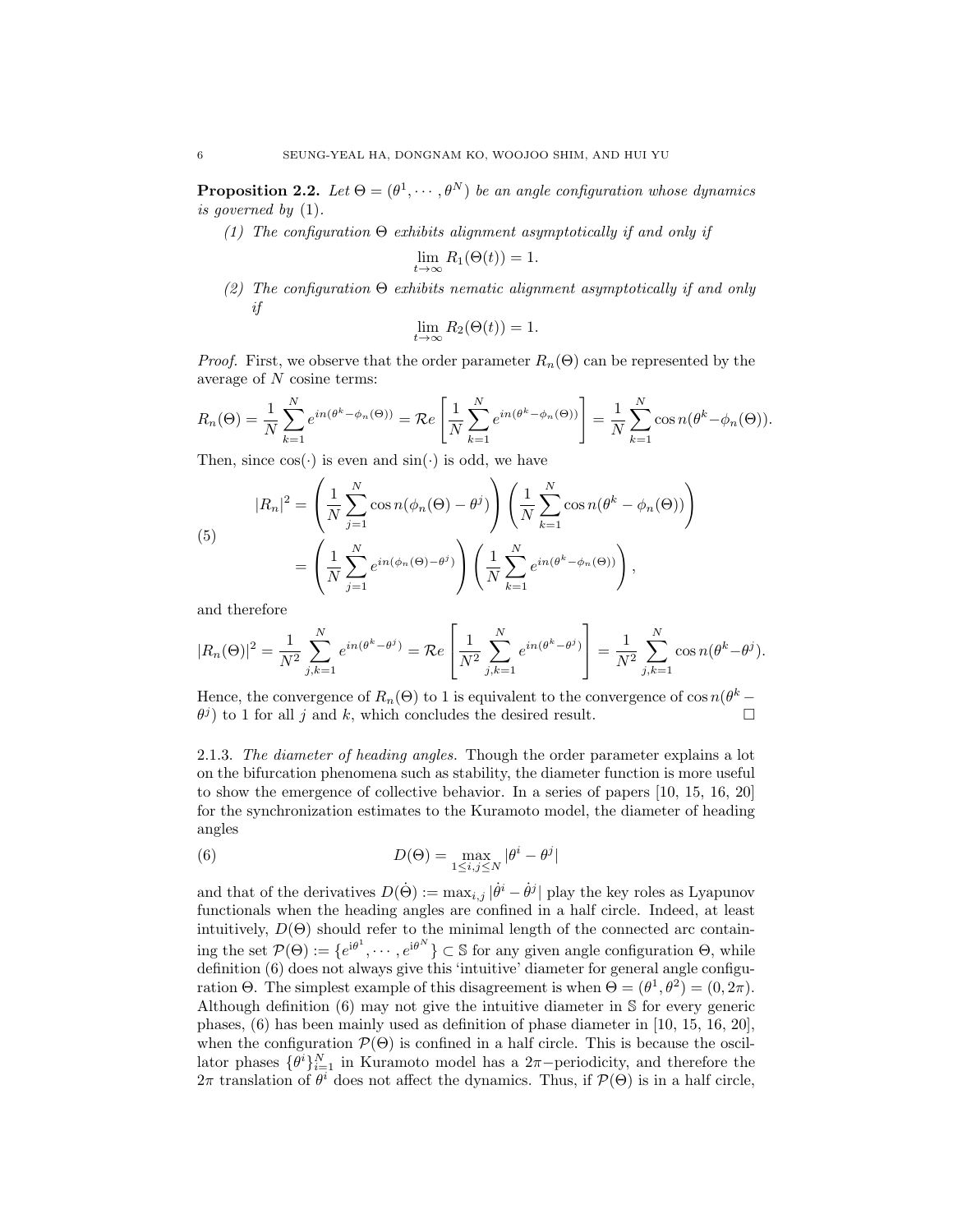we can apply 2π–translations to 'lifted' phases  $\theta^i \in \mathbb{R}$  several times if necessary so that the intuitive diameter coincides with (6).

However, to describe the nematic alignment state, this modification of angles by 2π−translation is not allowed anymore. For the nematic alignment state, we may consider  $\mathcal{L}(\Theta)$  as the half of (intuitive) phase diameter  $D(2\Theta)$  for the heading angle configuration Θ:

 $\mathcal{L}(\Theta) = 0 \iff D(2\Theta) = 0 \iff \Theta$ : nematic alignment state.

The problem arises when we apply  $2\pi$ -translation to doubled angles  $\{2\theta^i\}_{i=1}^N$ odd times. If so, the corresponding  $\theta$  must be translated by  $\pi$  odd times and reverse the heading angle of the individual. Therefore, this modification may cause a miscalculation of relative distances  $\|x^k - x^j\|$  and affect the evaluation of whole state variables  $\{(x^i, \theta^i)\}_{i=1}^N$ .

In order to define  $\mathcal{L}(\Theta)$  properly, i.e., evaluate intuitive diameter  $D(2\Theta)$  unambiguously, we first consider the connected components in the excluded set  $\mathcal{S}-\mathcal{P}(2\Theta)$ . Since each connected component c of  $S - P(2\Theta)$  has a connected complement S – c containing  $\mathcal{P}(2\Theta)$ , the maximum length among them coincides with the value  $2\pi - D(2\Theta)$ . Thus, we define a set of intervals  $\Gamma(2\Theta)$  and Lyapunov functional  $\mathcal{L}(\Theta)$  for nematic alignment states as below:

$$
\Gamma(2\Theta) := \text{set of all connected components in } \mathbb{S} - \mathcal{P}(2\Theta),
$$
  

$$
\mathcal{L}(\Theta) := \frac{1}{2} \Big( 2\pi - \max_{\gamma \in \Gamma(2\Theta)} |\gamma| \Big),
$$

where  $|\gamma|$  is the length of the interval  $\gamma$ . Therefore,  $\mathcal{L}(\Theta)$  denotes the minimal length of arc  $\mathcal{A} \subset \mathbb{R}/(2\pi\mathbb{Z})$  which satisfies

$$
\mathcal{P}(\Theta) \subset \mathcal{A} \cup (\mathcal{A} + \pi).
$$

2.2. Elementary stochastic estimates. In this subsection, we recall two elementary lemmas in relation with the stochastic process. First, we list some basic properties of Brownian motion to be used in Section 4 whose proof can be found in [6, 32].

**Lemma 2.2.** Let  $B_t$  be the standard one-dimensional Brownian motion. Then, the following assertions hold:

(1) (Andre's reflection Principle[32]): for any time  $T > 0$  and positive number a,

$$
\mathbb{P}\Big\{\sup_{0\leq t\leq T}B_t\geq a\Big\}=2\mathbb{P}\{B_T\geq a\}\leq \sqrt{\frac{2T}{\pi a^2}}e^{-\frac{a^2}{2T}}.
$$

(2) (Bounded Ornstein-Uhlenbeck (O-U) process[6]): there exist  $c_0, r_0 > 0$  such that if

$$
r\left(\frac{\sqrt{\nu}h}{\sigma}, \nu T\right) := \frac{\sigma}{\sqrt{\nu}h} + \nu Te^{-c_0\nu\frac{h^2}{\sigma^2}} \le r_0,
$$

we have

$$
\mathbb{P}\left\{\sup_{0\leq t\leq T}\sqrt{2}\int_0^t e^{-\nu(t-s)}dB_s\geq \frac{h}{\sigma}\right\}\leq Ae^{-\frac{\nu h^2}{2\sigma^2}},
$$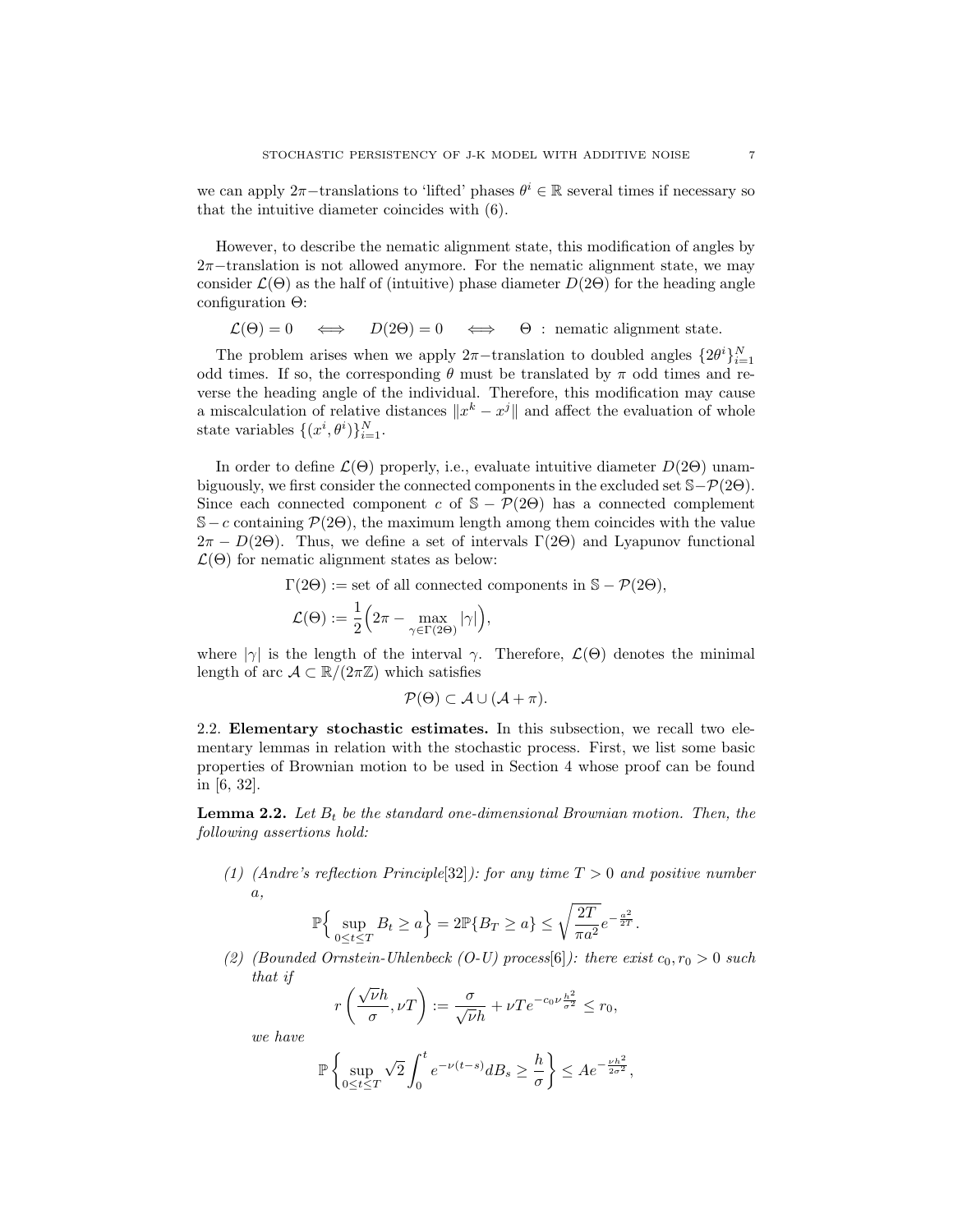where  $A = A\left(\frac{h}{\sigma}, \nu, T\right)$  has an following order with respect to  $\frac{h}{\sigma}, \nu, T$ :

$$
A = \sqrt{\frac{2\nu^3 T^2 h^2}{\pi \sigma^2}} \left[ 1 + \mathcal{O}\left( r \left( \frac{\sqrt{\nu} h}{\sigma}, \nu T \right) + \frac{1}{\nu} + \frac{1}{\nu T} \log \left( 1 + \frac{\sqrt{\nu} h}{\sigma} \right) \right) \right].
$$

Next, we define a martingale process  $Y_t$  as a solution of the following SDE: for each  $i = 1, \cdots, N$ ,

(7) 
$$
dY_t = \sqrt{2\sigma} D_t dB_t, \quad t > 0, \qquad Y_0 = 0, \quad \text{where } |D_t| \le 1.
$$

In the following lemma, we provide the worst bound estimate from Doob's exponential martingale inequality.

**Lemma 2.3.** [32] For a constant  $h > 0$ , the process  $Y_t$  defined by (7) satisfies

(8) 
$$
\mathbb{P}\Big\{\sup_{0\leq t\leq T} Y_t > h\Big\} \leq \exp\Big(-\frac{h^2}{4\sigma T}\Big).
$$

Remark 2.2. Note that the estimate (8) has the same order as for Brownian motion (see (1) in Lemma 2.2).

# 3. The deterministic Justh-Krishnaprasad flow

In this section, we study a nonlinear stability of the nematic alignment state to the deterministic J-K model. To verify an asymptotic stability, we begin with an initial datum close to a nematic alignment configuration (bi-polar configuration in angle), and show that the particles will stay in their own groups and will align with either  $\phi_2$  or  $\phi_2 + \pi$  asymptotically. We denote  $\psi_{\min}$  by the minimum of  $\psi(\Vert x^i - x^j \Vert)$ for all  $x^i, x^j \in \mathbb{R}^2$ .

**Theorem 3.1.** Let  $(x^j, \theta^j)$  be a smooth solution of (1) with initial configuration  $\{(x_{in}^j, \theta_{in}^j)\}_{j=1}^N$  satisfying

$$
\mathcal{L}(\Theta_{in}) < \frac{\pi}{2}.
$$

Then, the Lyapunov functional  $\mathcal{L}(\Theta)$  shows the following decay:

$$
\tan \mathcal{L}(\Theta(t)) \le e^{-2\kappa \psi_m t} \tan \mathcal{L}(\Theta_{in}), \quad t \ge 0.
$$

For the proof of Theorem 3.1, as in the Kuramoto model, we first show that  $\mathcal{L}(\Theta)$  is non-increasing along the flow (1), and then we will prove that it decays to zero exponentially fast, as long as it is smaller than  $\pi/2$ . In the sequel, the assumption on the analyticity of the communication weight  $\psi$  will guarantee the piecewise analyticity of  $\mathcal{L}(\Theta)$  in t.

**Lemma 3.1.** (Contractivity of the Lyapunov functional) Let  $(X, \Theta)$  be a smooth solution of (1) with an initial configuration  $(X_{in}, \Theta_{in})$  satisfying

$$
0 < \mathcal{L}(\Theta_{in}) < \frac{\pi}{2}.
$$

Then, the Lyapunov functional  $\mathcal{L}(\Theta)$  is non-increasing in t:

$$
\mathcal{L}(\Theta(t)) \leq \mathcal{L}(\Theta_{in}), \quad \forall \ t \geq 0.
$$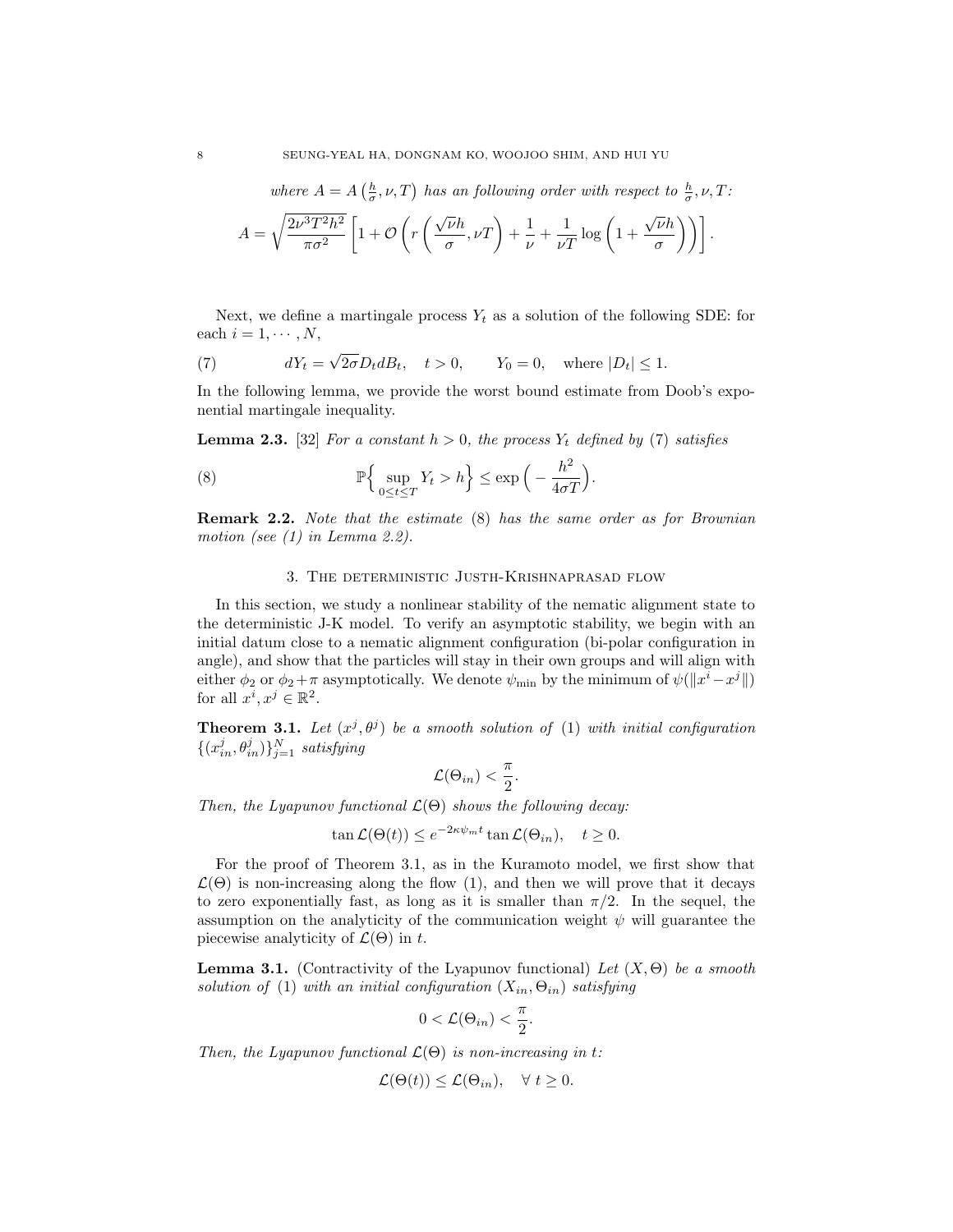Proof. We split the proof into several steps.

• (Step 1): First, from the construction of  $\mathcal{L}(\Theta_{in})$ , we may choose a well-ordered phase configuration  $(\alpha_{in}^1, \dots, \alpha_{in}^N)$  which represent  $D(2\Theta_{in})$  in the sense that

(1) 
$$
2\mathcal{L}(\Theta_{in}) = \max_{j,k} |\alpha_{in}^k - \alpha_{in}^j|, \quad e^{2i\theta_{in}^j} = e^{i\alpha_{in}^j} \quad \text{for all } j.
$$

More explicitly, the angles  $\{\alpha_{in}^j\}_{j=1}^N$  above can be defined by following way:

For a maximal open interval  $\gamma_0 \in \Gamma(2\Theta_{in})$ , we choose one lifted interval  $(a_0, b_0)$  of  $\gamma_0$  satisfying the following constraints:

$$
\gamma_0 = \{e^{is} : s \in (a_0, b_0)\}, \quad b_0 - a_0 = |\gamma_0| < 2\pi, \quad 0 \le b_0 < 2\pi.
$$

Then, for each j, we denote  $\alpha_{in}^j$  as a unique element of  $\{2\theta_{in}^j + 2n\pi : n \in \mathbb{Z}\}\$ contained in  $(a_0, a_0 + 2\pi)$ :

$$
\{\alpha_{in}^j\} = \{2\theta_{in}^j + 2n\pi : n \in \mathbb{Z}\} \cap (a_0, a_0 + 2\pi].
$$

Since  $\gamma_0 \in \Gamma(2\Theta_{in})$  and  $e^{i\alpha_{in}^j} = e^{2i\theta_{in}^j}$ , these  $\alpha_{in}^j$ s are indeed contained in

$$
[b_0, a_0 + 2\pi] = (a_0, a_0 + 2\pi] - (a_0, b_0),
$$

and

$$
(a_0 + 2\pi) - b_0 = 2\pi - |\gamma_0| = 2\mathcal{L}(\Theta_{in}).
$$

One the other hand, the maximality of  $\gamma_0$  implies that  $e^{ia_0} = e^{i(a_0 + 2\pi)}$  and  $e^{ib_0}$  are contained in  $\mathcal{P}(2\Theta_{in})$ , and therefore

$$
\min_{1 \le j \le N} \alpha_{in}^{j} = b_0, \quad \max_{1 \le j \le N} \alpha_{in}^{j} = a_0 + 2\pi,
$$

so that the configuration  $\{\alpha_{in}^j\}_{j=1}^N$  satisfies (1). Then, we find N integers  $n_1, \dots, n_N$ satisfying

$$
\alpha_{in}^j = 2\theta_{in}^j + 2n_j\pi, \quad j = 1, \cdots, N,
$$

and define  $\alpha^{j}(t)$  by

 $\alpha^j(t) := 2\theta^j(t) + 2n_j\pi$ 

so that  $e^{i\alpha^j(t)} = e^{2i\theta^j(t)}$  for all  $1 \leq j \leq N$  and  $t \geq 0$ .

Now, from the analyticity of the communication weight  $\psi(\cdot)$ , the solution  $\{(x^j, \theta^j)\}_{j=1}^N$ of system (1) is analytic. Since each  $\alpha^j$  differs to  $2\theta^j$  up to constant,  $\alpha^j$  is also analytic. Therefore, any zero set of  $\alpha^i - \alpha^j$  has no limit point unless  $2\theta^i \equiv 2\theta^j$  along the whole time. This implies that  $\alpha^M$  and  $\alpha^m$  are continuous and piecewise smooth in t.

• (Step 2): Next, we can choose indices  $m, M$  for each time t, where  $\alpha^{m}(t)$  and  $\alpha^M(t)$  are the minimum and maximum values in R. Then, from the initial data,

$$
\alpha_{in}^M - \alpha_{in}^m = 2\mathcal{L}(\Theta_{in}).
$$

From the continuity of  $\alpha^{j}(t)$ , there exists a time  $T_0 > 0$  satisfying

$$
\alpha^M(t) - \alpha^m(t) < \pi, \quad 0 \le t < T_0.
$$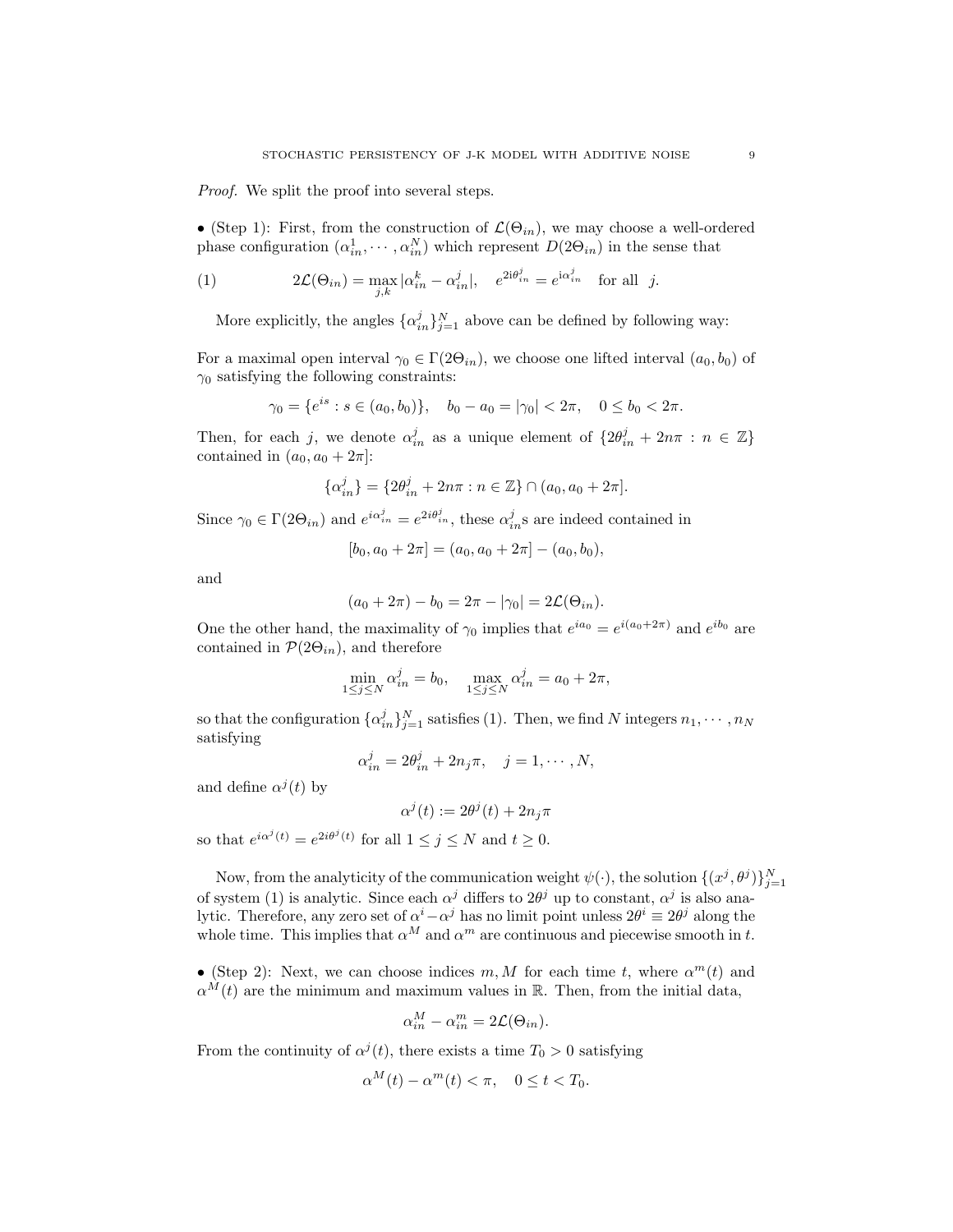Then, it follows from (1) that

(2)  
\n
$$
\frac{d\alpha^M}{dt} = \frac{2\kappa}{N} \sum_{k=1}^N \psi(\|x^k - x^M\|) \sin(\alpha^k - \alpha^M) \le 0,
$$
\n
$$
\frac{d\alpha^m}{dt} = \frac{2\kappa}{N} \sum_{k=1}^N \psi(\|x^k - x^m\|) \sin(\alpha^k - \alpha^m) \ge 0,
$$

for all but countably many t where  $\alpha^M$  and  $\alpha^m$  are both differentiable at t. Therefore, since  $\alpha^{M}(t) - \alpha^{m}(t)$  is absolutely continuous and its derivative is nonpositive, it is non-increasing for all time  $t \geq 0$ .

• (Step 3): Since  $\alpha^{M}(t) - \alpha^{m}(t) < \pi$  for all  $t \geq 0$ , the arc

$$
\left\{e^{is}: s \in (\alpha^M(t) - 2\pi, \alpha^m(t))\right\}
$$

is an element of  $\Gamma(2\Theta(t))$  with the length larger than  $\pi$ . Therefore, this interval has the largest arclength among  $\Gamma(2\Theta(t))$  and  $\alpha^{M}(t) - \alpha^{m}(t)$  is still the same as the diameter  $D(2\Theta(t))$ , i.e.,

$$
2\mathcal{L}(\Theta(t)) = 2\pi - (\alpha^{m}(t) - (\alpha^{M}(t) - 2\pi)) = (\alpha^{M}(t) - \alpha^{m}(t)),
$$

and hence  $\mathcal{L}(\Theta(t))$  is non-increasing in t.

**Remark 3.1.** 1. In the proof of Lemma 3.1, we use the condition  $\mathcal{L}(\Theta_{in}) > 0$  to guarantee the existence of  $\alpha^M$  and  $\alpha^m$  for a.e. t. On the other hand, if the J-K particles are initially nematically aligned, that is,  $\mathcal{L}(\Theta_{in}) = 0$ , the heading angles of those all particles are unchanged for whole time t. Therefore, we exclude this trivial case from our analysis.

2. Since  $\alpha_{in}^m \leq \alpha^m(t) \leq \alpha^j(t) \leq \alpha^M(t) \leq \alpha_{in}^M$ ,  $\alpha^j(t)$  is contained in the fixed interval  $[\alpha_m^m, \alpha_m^M]$  for all  $t \geq 0$  and  $1 \leq j \leq N$ . Therefore, if we fix two closed intervals

$$
\gamma_A:=\left\{e^{is}:s\in\left[\frac{\alpha_{in}^m}{2},\frac{\alpha_{in}^M}{2}\right]\right\},\quad \gamma_B:=\left\{e^{is}:s\in\left[\frac{\alpha_{in}^m}{2}+\pi,\frac{\alpha_{in}^M}{2}+\pi\right]\right\},
$$

and two index sets

$$
A := \left\{ j : e^{i\theta_{in}^j} \in \gamma_A \right\}, \quad B := \left\{ j : e^{i\theta_{in}^j} \in \gamma_B \right\},\
$$

we have

$$
e^{i\theta^j(t)} \in \gamma_A
$$
 for  $j \in A$ , and  $e^{i\theta^j(t)} \in \gamma_B$  for  $j \in B$ .

for all time t. That is, there exist two fixed closed connected arcs with arclength  $\mathcal{L}(\Theta_{in})$  at the opposite so that each heading angles stay exactly one of them all the time.

$$
\Box
$$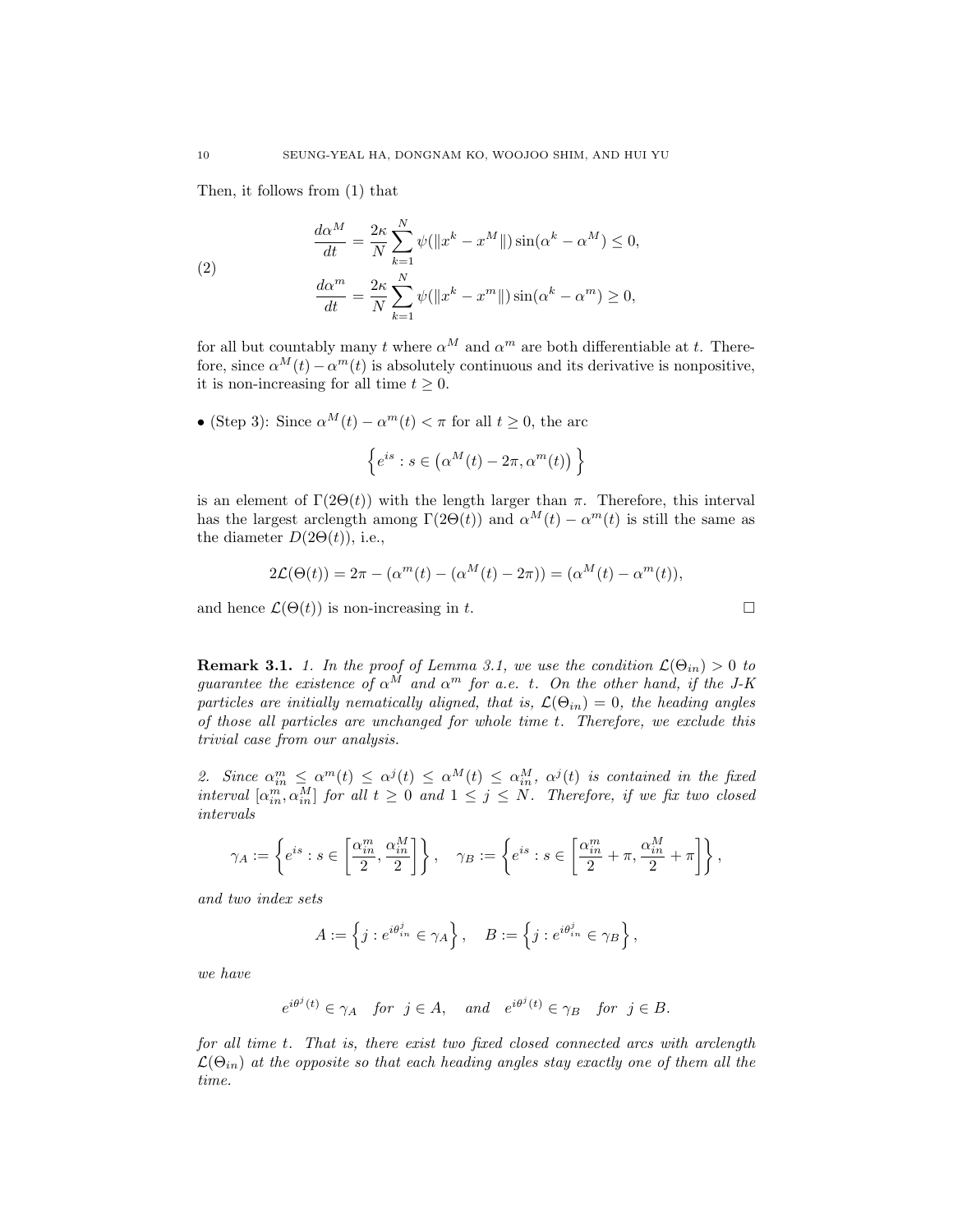(3)  
\n
$$
\frac{d}{dt}\mathcal{L}(\Theta) = \frac{1}{2}\frac{d}{dt}(\alpha^M - \alpha^m)
$$
\n
$$
= \frac{\kappa}{N} \sum_{k=1}^N \left[ \psi(||x_k - x_M||) \sin(\alpha_k - \alpha_M) - \psi(||x_k - x_m||) \sin(\alpha_k - \alpha_m) \right]
$$
\n
$$
\leq \frac{\kappa}{N} \sum_{k=1}^N \psi_m \left[ \sin(\alpha_k - \alpha_M) - \sin(\alpha_k - \alpha_m) \right]
$$
\n
$$
\leq -\kappa \psi_m \sin(\alpha^M - \alpha^m) = -\kappa \psi_m \sin 2\mathcal{L}(\Theta).
$$

Then, we use

$$
\int \csc 2x \, \mathrm{d}x = \frac{1}{2} \log \left( \tan x \right) + C
$$

to integrate (3):

$$
\frac{d}{dt} \left( \log \left( \tan \mathcal{L}(\Theta) \right) \right) + 2\kappa \psi_m \le 0.
$$

This yields our desired estimate:

$$
\tan \mathcal{L}(\Theta(t)) \leq \tan \mathcal{L}(\Theta_{in})e^{-2\kappa \psi_m t}.
$$

 $\Box$ 

**Remark 3.2.** Consider the generalized J-K particles in the whole space  $\mathbb{R}^2$  again:

(4)  
\n
$$
\frac{dx^j}{dt} = (\cos \theta^j, \sin \theta^j), \quad t > 0, \quad x^j \in \mathbb{R}^2, \quad j = 1, \cdots, N,
$$
\n
$$
\frac{d\theta^j}{dt} = \frac{\kappa}{N} \sum_{k=1}^N \psi(\|x^k - x^j\|) \sin 2(\theta^k - \theta^j), \quad \theta^j \in \mathbb{R}.
$$

From these equations, one can show that  $D(X(t))$  is differentiable for all but countably many (and not accumulating) time t, and its derivative is less than or equal to 2:

$$
\left| \frac{dD(X)}{dt} \right| \le 2.
$$

Then, we can combine (3) and (5) to obtain the sharper differential inequality when  $\psi$  does not have a positive lower bound:

$$
\frac{d\mathcal{L}(\Theta)}{dt} \le -\kappa \psi(D(X_{in}) + 2t)\sin 2\mathcal{L}(\Theta).
$$

This implies

 $\tan\mathcal{L}(\Theta(t)) \leq \tan\mathcal{L}(\Theta_{in})e^{-\kappa \int_{D(X_{in})}^{D(X_{in})+2t} \psi(s)ds}.$ 

In particular, whenever  $\psi$  is not integrable, i.e.,

$$
\int_0^\infty \psi(s) \, ds = \infty,
$$

 $\mathcal{L}(\Theta)$  vanishes asymptotically and nematic alignment occurs.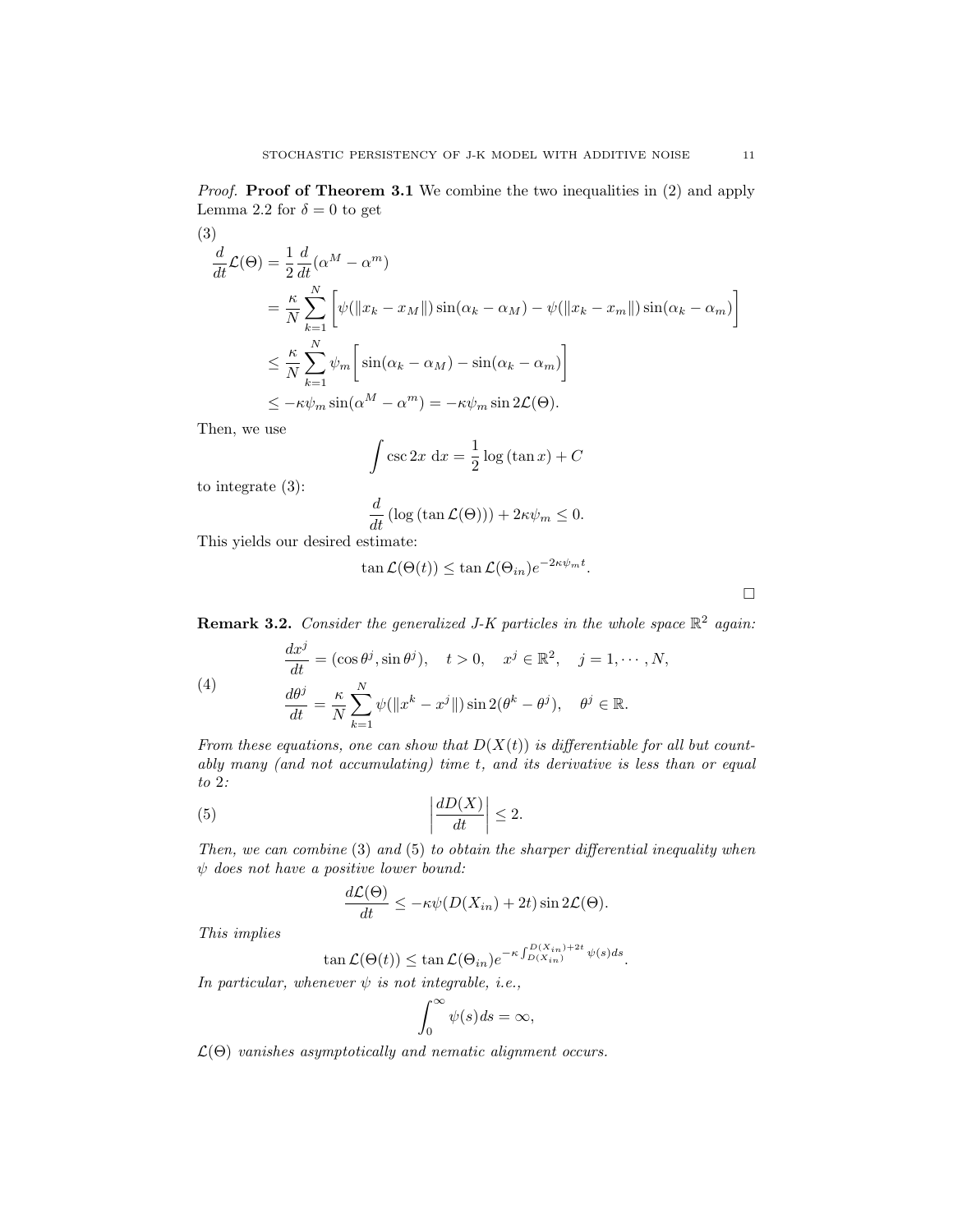#### 4. The stochastic Justh-Krishnaprasad flow

In this section, we present preparatory lemmas for the stochastic persistency estimation in Section 5. We introduce a relaxed version of collision and provide some probability estimates of stopping times related to this relaxed collision event.

Due to additive white noise, the continuous sample trajectory will depart from the nematic alignment state eventually even if they are initially close to it. Thus, from the view point of dynamical systems theory, the nematic alignment state is unstable in the sense that there always exists a continuous sample path depart from the small neighborhood of nematic state asymptotically. In the following two sections, we are interested in the following stochastic persistency question:

"For a given initial configuration close to nematic alignment state and finite-time window  $[0, T]$ , what will be the probability that the stochastic flow stays in an  $\varepsilon$ -neighborhood of the nematic alignment state?" To fix the idea, note that  $\mathcal{L}(\Theta_t) = 0$  denotes the nematic alignment state. So for a given T and  $\varepsilon$ , the probability

(1) P n sup 0≤t≤T L(Θt) ≥ ε o

will measure how much the configuration deviates from the nematic alignment state.

Since the stochastic J-K flow is nonlinear, we might not be able to have an exact probability (1) depending of T and  $\varepsilon$ . Therefore, our primary goal of the following two sections is to provide a non-trivial lower bound for such probability. To do this, we will employ several stopping times in the sequel analysis. Below, we introduce a relaxed first collision time and its related probabilistic estimate.

4.1. Relaxed first collision-time. Consider a general stochastic Justh-Krishnaprasad model:

$$
dx_t^j = (\cos \theta_t^j, \sin \theta_t^j) dt, \quad t > 0, j = 1, \cdots, N,
$$
  

$$
d\theta_t^j = \frac{\kappa}{N} \sum_{k=1}^N \psi(||x_t^k - x_t^j||) \sin 2(\theta_t^k - \theta_t^j) dt + \sqrt{2\sigma} dB_t^j.
$$

In the deterministic flow (1), once the communication weight function  $\psi$  is analytic, then the collisions between two heading angles occur only finitely in a finitetime interval. Thus, the Lyapunov function  $\mathcal{L}(\Theta_t)$  can be described in terms of maximum and minimum phases  $\alpha^{M}(t)$  and  $\alpha^{m}(t)$  which are piecewise analytic.

However, in the stochastic flow, the zero set of phase differences  $\alpha^{i} - \alpha^{j}$  can be infinite in a finite time interval due to the lack of regularity. Thus, we need to modify the concept of the maximum and minimum phases. We adopt the technique of "relaxed first-collision time" [18] and estimate the dynamics of  $\mathcal{L}(\Theta_t)$  until the collision time.

For this system of stochastic differential equations, we repeat the phase representation  $(\alpha_t^1, \dots, \alpha_t^N)$  from the proof of Lemma 3.1 with respect to  $D(2\Theta_t)$ :

(2) 
$$
d\alpha_t^j = \frac{2\kappa}{N} \sum_{k=1}^N \psi(\Vert x_t^k - x_t^j \Vert) \sin(\alpha_t^k - \alpha_t^j) dt + 2\sqrt{2\sigma} dB_t^j,
$$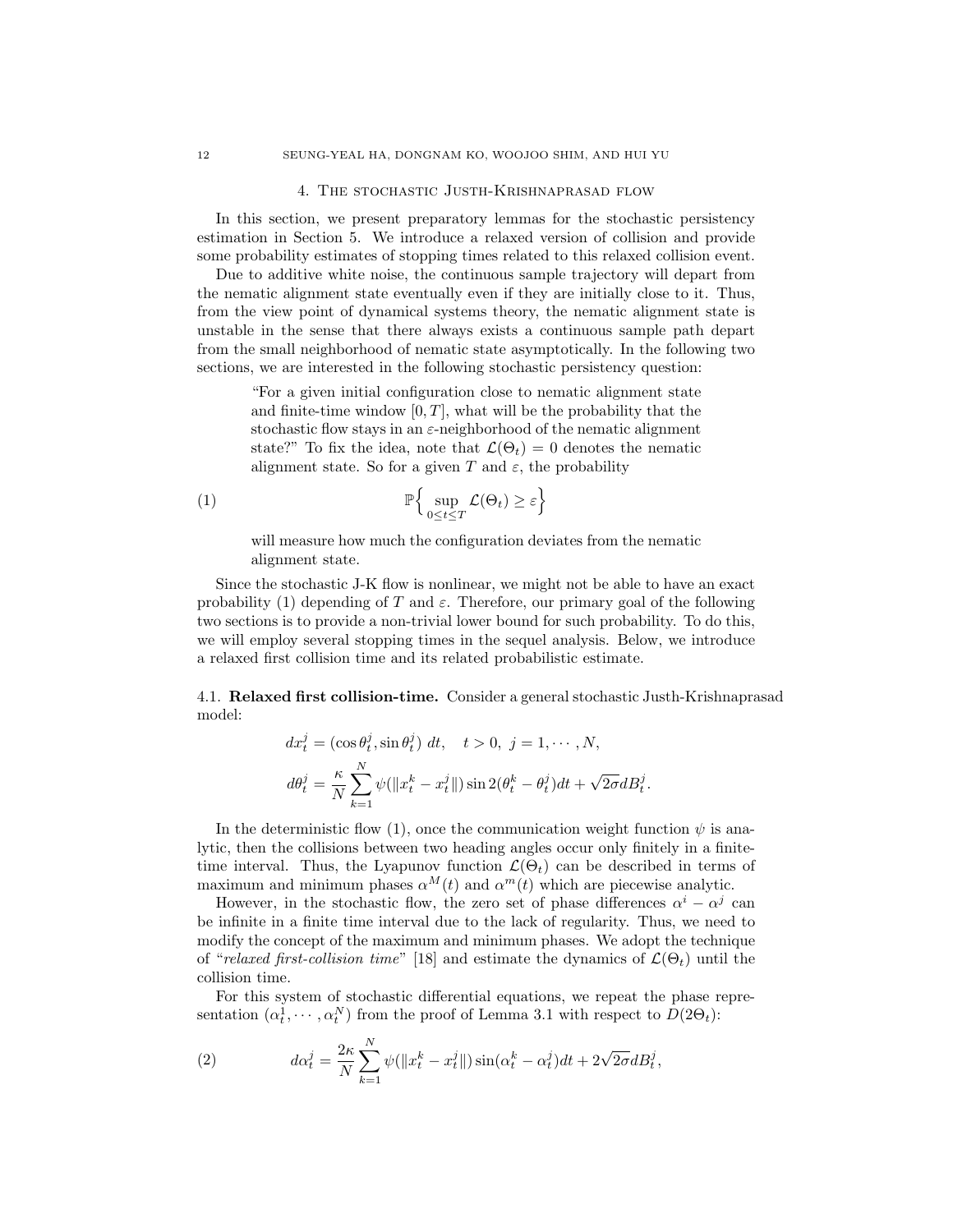whose initial data satisfy

$$
2\mathcal{L}(\Theta_{in}) = \max_{j,k} |\alpha_{in}^k - \alpha_{in}^j|.
$$

As we have seen in Lemma 3.1, the above equation also holds for  $t \geq 0$  whenever

$$
\max_{j,k} |\alpha_{in}^k - \alpha_{in}^j| < \pi.
$$

For a given  $\delta > 0$  and initial configuration  $(X_{in}, \Theta_{in}) \in \mathbb{R}^{2N} \times \mathbb{R}^{N}$ , we choose one pair of indices  $(M_0, m_0)$  and relaxed first collision-time  $\tau^0(\delta) := \tau^0(\delta; X_{in}, \Theta_{in})$ of the time-dependent interval  $\left[\alpha_t^{m_0} - \delta, \alpha_t^{M_0} + \delta\right]$  as follows:

(3)  
\n
$$
\alpha_{in}^{m_0} := \min_{1 \le j \le N} \alpha_{in}^j, \quad \alpha_{in}^{M_0} := \max_{1 \le j \le N} \alpha_{in}^j, \quad \text{and}
$$
\n
$$
\tau^0(\delta; X_{in}, \Theta_{in}) := \inf \left\{ t > 0 : \alpha_t^i \notin [\alpha_t^{m_0} - \delta, \alpha_t^{M_0} + \delta] \quad \text{for some } i \right\}.
$$

Note that the indices  $M_0$ ,  $m_0$  are determined only by the initial data and will not be changed for all time t. From definition of  $\tau^{0}(\delta)$ ,  $\alpha_{t}^{m_0}$  and  $\alpha_{t}^{M_0}$  may not be the minimum or maximum of  $\{\alpha_t^1, \dots, \alpha_t^N\}$  for some  $t < \tau^0(\delta)$ . On the other hand, for  $t < \tau^0(\delta)$ , we have the following estimates on the diameter of  $\alpha_t^j$ :

$$
\max_{j,k} |\alpha_t^k - \alpha_t^j| \le \alpha_t^{M_0} - \alpha_t^{m_0} + 2\delta.
$$

Therefore, we can use the equations (2) to bound  $\mathcal{L}(\Theta)$ , which will be presented in Section 5. Before this, we need to estimate the collision time  $\tau^0(\delta)$ .

4.2. Estimate on the relaxed first collision-time. In this subsection, we present a quantitative estimate on  $\tau^0(\delta)$ . Even in the deterministic case,  $\tau^0(\delta)$  is not infinity in general. Hence, we estimate the probability that  $\tau^0(\delta)$  is less than a small constant value. For this, we set

(4) 
$$
C_{\delta} := (1 + \sin \delta) \psi_M - \cos \delta \psi_m \text{ and } T_{\delta} := \frac{\delta}{4\kappa C_{\delta}}.
$$

Note that for  $0 < \delta \ll 1$ ,

$$
\lim_{\delta \to 0+} C_{\delta} = \psi_M - \psi_m > 0, \quad \lim_{\delta \to 0+} \frac{T_{\delta}}{\delta} = \frac{1}{4\kappa(\psi_M - \psi_m)}.
$$

Let  $(X_t, \Theta_t)$  be a stochastic J-K flow issued from the initial state  $(X_{in}, \Theta_{in})$ . Below, we provide an estimation on the probability:

$$
\mathbb{P}\Big\{\tau^0(\delta;X_{in},\Theta_{in})
$$

Note that the defining relation (3) implies

(5) 
$$
\tau^{0}(\delta; X_{in}, \Theta_{in}) < T_{\delta}
$$

$$
\implies \exists j \in \{1, \cdots, N\}, t < T_{\delta} \text{ such that}
$$

$$
\text{either } \alpha_{t}^{j} < \alpha_{t}^{m_{0}} - \delta \text{ or } \alpha_{t}^{j} > \alpha_{t}^{M_{0}} + \delta.
$$

Hence, we introduce the collision time of a pair of angles: for  $\delta \geq 0$  and a configuration  $(X_{in}, \Theta_{in}),$ 

(6) 
$$
\tau^{ij}(\delta; X_{in}, \Theta_{in}) := \inf \left\{ t > 0 : \alpha_t^i + \delta < \alpha_t^j, (X_0, \Theta_0) = (X_{in}, \Theta_{in}) \right\}.
$$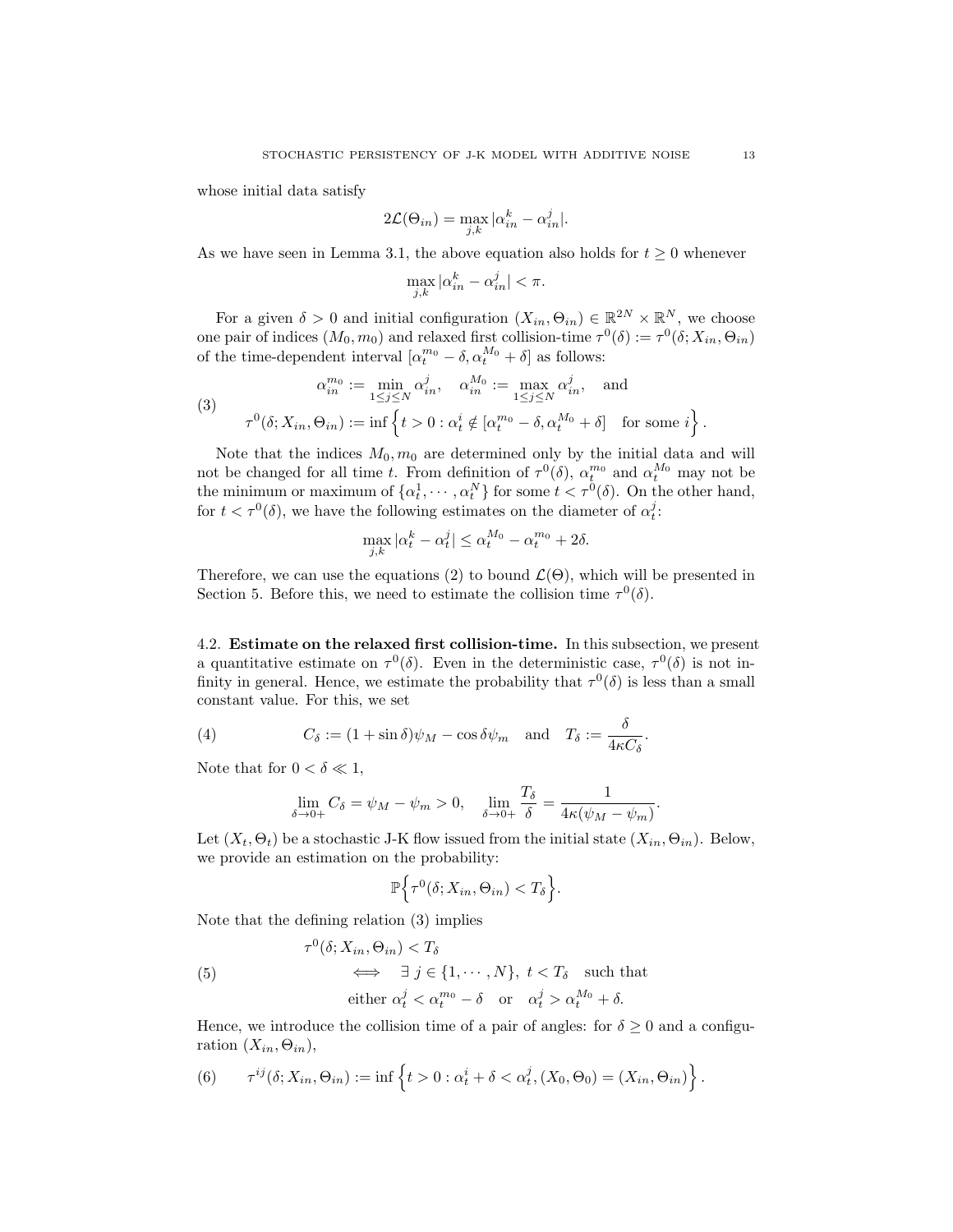Then, the probability for the event  $(5)$  can be expressed in terms of  $(6)$ :

$$
\mathbb{P}\{\tau^{0}(\delta; X_{in}, \Theta_{in}) < T_{\delta}\} \\
= \mathbb{P}\{\exists j \text{ s.t. } \inf_{t < T_{\delta}} (\alpha_{t}^{j} - \alpha_{t}^{m_{0}}) < -\delta \text{ or } \inf_{t < T_{\delta}} (\alpha_{t}^{M_{0}} - \alpha_{t}^{j}) < -\delta \} \\
\le \mathbb{P}\{\exists j : \tau^{j m_{0}}(\delta; X_{in}, \Theta_{in}) < T_{\delta}\} + \mathbb{P}\{\exists j : \tau^{M_{0}j}(\delta; X_{in}, \Theta_{in}) < T_{\delta}\}.
$$

In the following lemma, we estimate the above probabilities quantitatively.

**Lemma 4.1.** For any  $\delta \in (0, \frac{\pi}{2})$ , the following estimates hold.

(i) 
$$
\mathbb{P}\{\tau^{j m_0}(\delta; X_{in}, \Theta_{in}) < T_{\delta}\} \le 4\sqrt{\frac{32\sigma}{\pi \kappa \delta C_{\delta}}} e^{-\frac{\kappa \delta C_{\delta}}{32\sigma}}.
$$
  
\n(ii)  $\mathbb{P}\{\tau^{M_0 j}(\delta; X_{in}, \Theta_{in}) < T_{\delta}\} \le 4\sqrt{\frac{32\sigma}{\pi \kappa \delta C_{\delta}}} e^{-\frac{\kappa \delta C_{\delta}}{32\sigma}}.$ 

*Proof.* Since the derivation of the estimate (ii) will be similar to that of (i), we only consider the estimate (i) below. The proof looks complicated and technical, but basically we want to bound  $\alpha_t^j$  by drifted Brownian motions, whose probabilities are discussed in Lemma 2.2. We split the proof into three steps.

• Step A: For each j, from the sample space  $\Omega$ , consider a continuous sample path  $\alpha_t^{j m_0}(\omega) := \alpha_t^{j}(\omega) - \alpha_t^{m_0}(\omega)$  for  $\omega \in \Omega$ , where

$$
\omega \in \left\{\inf_{t
$$

Since each  $\alpha^j$  has a continuous path, we know

$$
\tau^{jm_0}(0;X_{in},\Theta_{in}) < \tau^{jm_0}(\delta;X_{in},\Theta_{in}).
$$

Thus, we may change the initial time into  $\tau^{jm_0}(0)$  in the following way: For given initial data  $(X_{in}, \Theta_{in})$  and  $\delta > 0$ ,

$$
\left\{\omega : \inf_{t
$$
\subset \left\{\omega : \inf_{\tau^{jm_0}(0) < t < T_{\delta} + \tau^{jm_0}(0)} \alpha_t^{jm_0}(\omega) < -\delta\right\}
$$

$$
= \left\{\omega : \inf_{0 < t < T_{\delta}} \left(\beta_t^j(\omega) - \beta_t^{m_0}(\omega)\right) < -\delta\right\},\
$$
$$

where  $\beta_t^i(\omega) := \alpha_{t+\tau^{jm_0}(0)}^i(\omega)$  for all  $i = 1, \dots, N$  and  $t \geq 0$ .

Since we do not have enough information on  $\beta_0^i$ , we do the worst-case analysis. Let  $\Lambda^{ij}$  be the set of all initial configuration  $(\tilde{X}_{in}, \tilde{\Theta}_{in})$  satisfying  $\tilde{\alpha}_{in}^i = \tilde{\alpha}_{in}^j$ . Then, the collision-time  $\tilde{\tau}^{ij} = \tilde{\tau}^{ij}(\delta, X_{in}, \Theta_{in})$  for  $(X_{in}, \Theta_{in}) \in \Lambda^{ij}$  can be defined by

$$
\tilde{\tau}^{ij}(\delta; X_{in}, \Theta_{in}) := \inf \left\{ t > 0 : |\alpha_t^i - \alpha_t^j| > \delta, \ (X_0, \Theta_0) = (X_{in}, \Theta_{in}) \right\}.
$$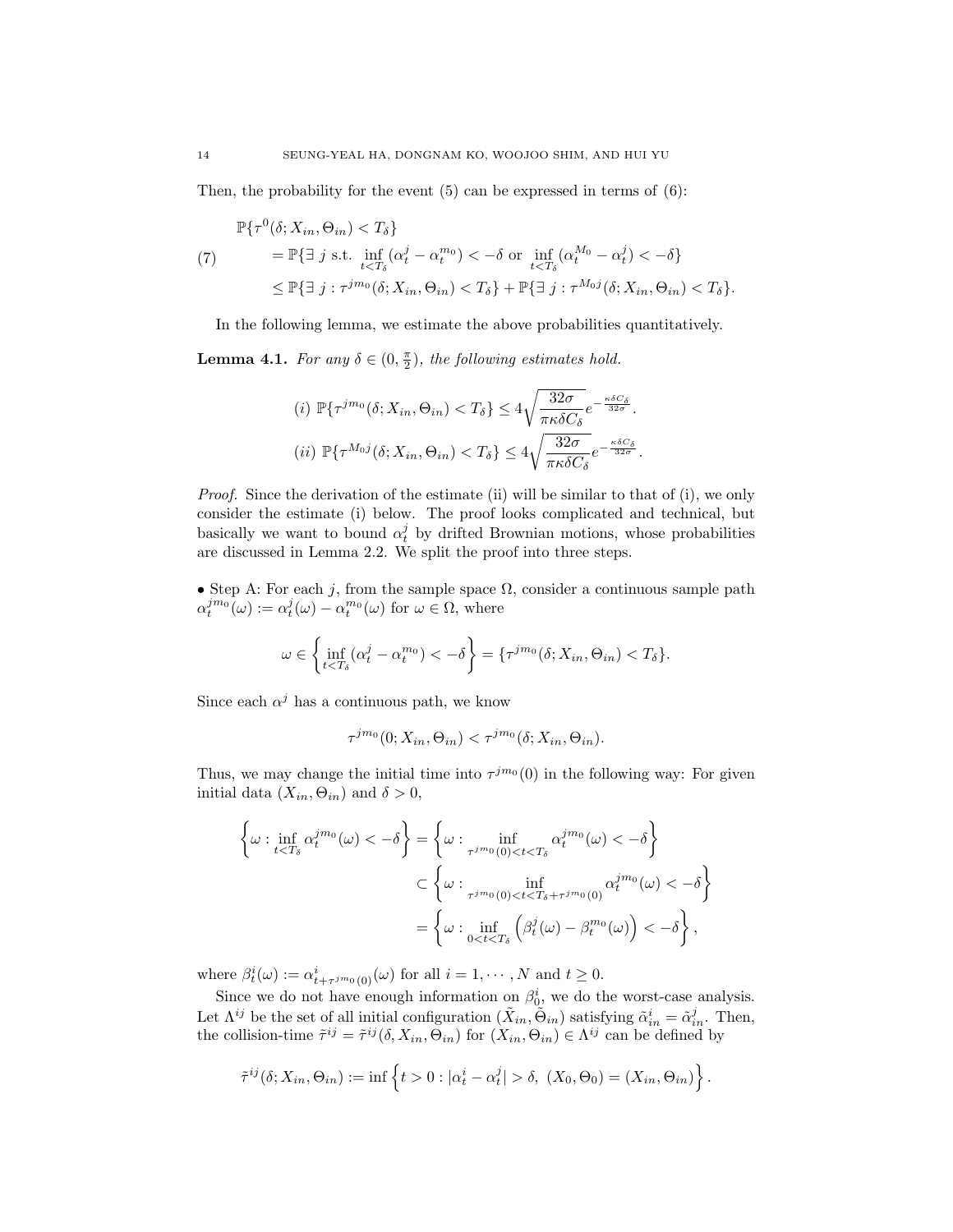Since  $\beta_0^{j m_0} = 0$  and the stochastic process  $\beta_t$  satisfies the same SDE (2) as  $\alpha_t$ , we have

$$
\mathbb{P}\{\tau^{jm_0}(\delta; X_{in}, \Theta_{in}) < T_{\delta}\} \\
= \mathbb{P}\left\{\omega : \inf_{t < T_{\delta}} \alpha_t^{jm_0}(\omega) < -\delta\right\} \\
\leq \mathbb{P}\left\{\omega : \inf_{t < T_{\delta}} \beta_t^{jm_0}(\omega) < -\delta\right\} \\
\leq \sup_{(\tilde{X}_{in}, \tilde{\Theta}_{in}) \in \Lambda^{jm_0}} \mathbb{P}\{\tilde{\tau}^{jm_0}(\delta; \tilde{X}_{in}, \tilde{\Theta}_{in}) < T_{\delta}\}.
$$

• Step B: Consider the initial configuration  $(\tilde{X}_{in}, \tilde{\Theta}_{in}) \in \Lambda^{jm_0}$ , and for simplicity, we set

 $\tilde{\psi}_t^{ij} := \psi(\|\tilde{x}_t^i - \tilde{x}_t^j\|)$  and  $\tilde{\alpha}_t^{ij} := \tilde{\alpha}_t^i - \tilde{\alpha}_t^j$ ,  $i, j = 1, \cdots, N$ . We claim: for  $t < \tilde{\tau}^{jm_0}(\delta; \tilde{X}_{in}, \tilde{\Theta}_{in}) \wedge T_{\delta}$ ,

(9)  
\n
$$
\tilde{\alpha}_t^j - \tilde{\alpha}_t^{m_0} \ge -\frac{\delta}{2} + 2\sqrt{2\sigma}(B_t^j - B_t^{m_0}),
$$
\n
$$
\tilde{\alpha}_t^j - \tilde{\alpha}_t^{m_0} \le \frac{\delta}{2} + 2\sqrt{2\sigma}(B_t^j - B_t^{m_0}).
$$

*Proof of* (9): Note that for  $t < \tilde{\tau}^{j m_0}(\delta; \tilde{X}_{in}, \tilde{\Theta}_{in})$ , we use the trignometry identity:

$$
\sin \alpha_t^{km_0} = \sin \tilde{\alpha}_t^{kj} \cos \tilde{\alpha}_t^{jm_0} + \cos \tilde{\alpha}_t^{kj} \sin \tilde{\alpha}_t^{jm_0}
$$

to get

$$
d\tilde{\alpha}_t^{j m_0} = \frac{2\kappa}{N} \sum_{k=1}^N \left( \tilde{\psi}_t^{kj} \sin \tilde{\alpha}_t^{kj} - \tilde{\psi}_t^{k m_0} \sin \tilde{\alpha}_t^{k m_0} \right) dt + 2\sqrt{2\sigma} d(B_t^j - B_t^{m_0})
$$
  
\n
$$
= \frac{2\kappa}{N} \sum_{k=1}^N \underbrace{\left( (\tilde{\psi}_t^{kj} - \tilde{\psi}_t^{k m_0} \cos \tilde{\alpha}_t^{j m_0}) \sin \tilde{\alpha}_t^{k j} - \tilde{\psi}_t^{k m_0} \sin \tilde{\alpha}_t^{j m_0} \cos \tilde{\alpha}_t^{k j} \right)}_{=: \mathcal{J}_k^{j m_0}} dt
$$
  
\n
$$
+ 2\sqrt{2\sigma} d(B_t^j - B_t^{m_0}).
$$

 $\Diamond$  Case A (Derivation of  $(9)_1$ ): To derive a worst lower bound for  $\mathcal{J}$ , we use

$$
|\tilde{\alpha}_t^j - \tilde{\alpha}_t^{m_0}| \le \delta, \quad \text{for } t < \tilde{\tau}^{jm_0}(\delta; \tilde{X}_{in}, \tilde{\Theta}_{in})
$$

and

$$
\left| \tilde{\psi}_t^{kj} - \tilde{\psi}_t^{km_0} \cos \tilde{\alpha}_t^{jm_0} \right| \leq \psi_M - \psi_m \cos \delta, \quad \left| \tilde{\psi}_t^{km_0} \sin \tilde{\alpha}_t^{jm_0} \cos \tilde{\alpha}_t^{kj} \right| \leq \psi_M \sin \delta,
$$

to see

(11) 
$$
\mathcal{J}_k^{j m_0} = (\tilde{\psi}_t^{k j} - \tilde{\psi}_t^{k m_0} \cos \tilde{\alpha}_t^{j m_0}) \sin \tilde{\alpha}_t^{k j} - \tilde{\psi}_t^{k m_0} \sin \tilde{\alpha}_t^{j m_0} \cos \tilde{\alpha}_t^{k j}
$$

$$
\geq -(\psi_M(1 + \sin \delta) - \psi_m \cos \delta) = -C_\delta.
$$

We combine (10) and (11) to get

(12) 
$$
d\tilde{\alpha}_t^{jm_0} \ge -2\kappa C_\delta dt + 2\sqrt{2\sigma}d(B_t^j - B_t^{m_0}), \quad t < \tilde{\tau}^{jm_0}(\delta; \tilde{X}_{in}, \tilde{\Theta}_{in}).
$$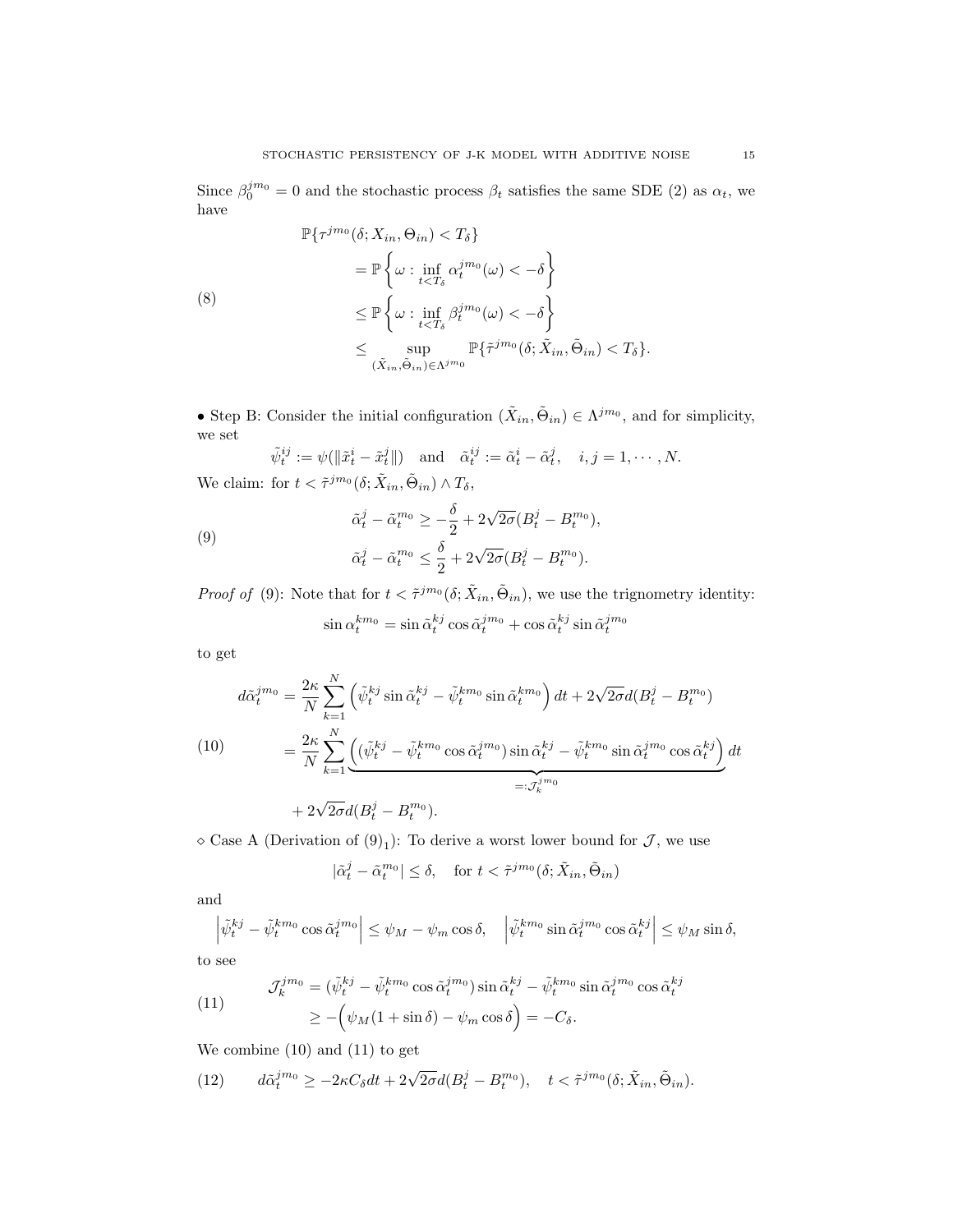Next, we integrate the above inequality (12) using the relations:

$$
\tilde{\alpha}_0^j - \tilde{\alpha}_0^{m_0} = 0 \quad \text{and} \quad 2\kappa C_\delta t \le 2\kappa C_\delta T_\delta = \frac{\delta}{2}, \quad \text{for } t < \tilde{\tau}^{j m_0}(\delta; \tilde{X}_{in}, \tilde{\Theta}_{in}) \wedge T_\delta
$$
 to get

(13) 
$$
\tilde{\alpha}_t^j - \tilde{\alpha}_t^{m_0} \ge -\frac{\delta}{2} + 2\sqrt{2\sigma}(B_t^j - B_t^{m_0}), \quad t < \tilde{\tau}^{jm_0}(\delta; \tilde{X}_{in}, \tilde{\Theta}_{in}) \wedge T_{\delta}.
$$

 $\Diamond$  Case B (Estimate of  $(9)_2$ ): Similar to Case A, we have

(14) 
$$
\tilde{\alpha}_t^j - \tilde{\alpha}_t^{m_0} \leq \frac{\delta}{2} + 2\sqrt{2\sigma}(B_t^j - B_t^{m_0}), \quad t < \tilde{\tau}^{jm_0}(\delta; \tilde{X}_{in}, \tilde{\Theta}_{in}) \wedge T_{\delta}.
$$

Finally, (13) and (14) yield the desired estimate (9).

• Step C: Next, we show the following inclusion relation:

(15) 
$$
\{\tilde{\tau}^{jm_0}(\delta; \tilde{X}_{in}, \tilde{\Theta}_{in}) < T_{\delta}\} \subset \left\{\sup_{t \leq T_{\delta}} \left|2\sqrt{2\sigma}(B_t^j - B_t^{m_0})\right| \geq \frac{\delta}{2}\right\}.
$$

Suppose that there exist a sample point  $\omega$  satisfying

$$
\tilde{\tau}^{jm_0}(\delta;\tilde{X}_{in},\tilde{\Theta}_{in})(\omega) < T_{\delta},
$$

and

$$
\sup_{t\leq T_{\delta}}\left|2\sqrt{2\sigma}(B^{j}_{t}-B^{m_{0}}_{t})\right|(\omega)<\frac{\delta}{2}.
$$

Then, we have

$$
\sup_{t \le \tilde{\tau}^{j m_0}} \left| \tilde{\alpha}_t^j - \tilde{\alpha}_t^{m_0} \right|
$$
\n
$$
\le \sup_{t \le \tilde{\tau}^{j m_0}} \left| \tilde{\alpha}_t^j - \tilde{\alpha}_t^{m_0} - 2\sqrt{2\sigma} (B_t^j - B_t^{m_0}) \right| + \sup_{t \le \tilde{\tau}^{j m_0}} \left| 2\sqrt{2\sigma} (B_t^j - B_t^{m_0}) \right|
$$
\n
$$
\le \sup_{t \le \tilde{\tau}^{j m_0} \wedge T_{\delta}} \left| \tilde{\alpha}_t^j - \tilde{\alpha}_t^{m_0} - 2\sqrt{2\sigma} (B_t^j - B_t^{m_0}) \right| + \sup_{t \le T_{\delta}} \left| 2\sqrt{2\sigma} (B_t^j - B_t^{m_0}) \right|
$$
\n
$$
< \frac{\delta}{2} + \frac{\delta}{2} = \delta.
$$

Since this gives a contradiction to definition of  $\tilde{\tau}^{j m_0}$ , the inclusion relation (15) holds.

• Final step: Let  $(\tilde{X}_{in}, \tilde{\Theta}_{in})$  be any initial configuration in  $\Lambda^{jm_0}$ . Then, we use the relation (15), Andre's reflection principle (see (i) in Lemma 2.3) and the relation

$$
B_t^j - B_t^{m_0} = \sqrt{2}\tilde{B}_t
$$
 for some standard Brownian motion  $\tilde{B}_t$ 

to obtain

$$
\mathbb{P}\{\tilde{\tau}^{jm_0}(\delta; \tilde{X}_{in}, \tilde{\Theta}_{in}) < T_{\delta}\} \le \mathbb{P}\left\{\sup_{t \le T_{\delta}} \left|2\sqrt{2\sigma}(B_t^j - B_t^{m_0})\right| \ge \frac{\delta}{2}\right\}
$$
\n
$$
(16) \qquad = 2\mathbb{P}\left\{\sup_{t \le T_{\delta}} 2\sqrt{2\sigma}(B_t^j - B_t^{m_0}) \ge \frac{\delta}{2}\right\} = 2\mathbb{P}\left\{\sup_{t \le T_{\delta}} \tilde{B}_t \ge \frac{\delta}{8\sqrt{\sigma}}\right\}
$$
\n
$$
\le 16\sqrt{\frac{2\sigma T_{\delta}}{\pi\delta^2}}e^{-\frac{\delta^2}{128\sigma T_{\delta}}} = 4\sqrt{\frac{32\sigma}{\pi\kappa\delta C_{\delta}}}e^{-\frac{\kappa\delta C_{\delta}}{32\sigma}}.
$$

Finally, the desired estimate follows from  $(7),(8)$  and  $(16)$ .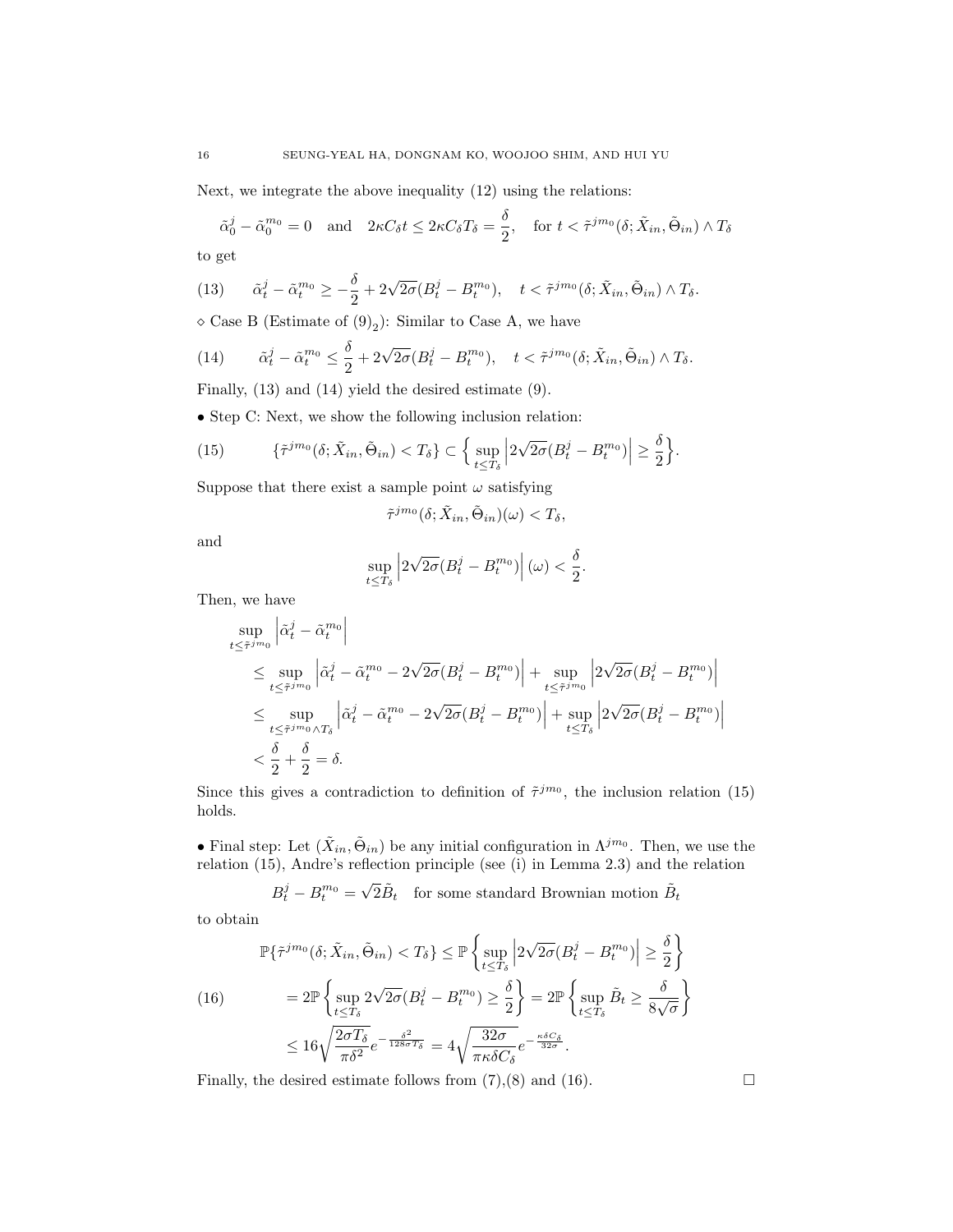As a direct application of Lemma 4.1, we obtain the probability estimate on the event  $\{\tau^0(\delta; X_{in}, \Theta_{in}) < T_\delta\}$  as follows.

**Proposition 4.1.** Suppose that for a positive number  $\varepsilon > 0$ , the system parameters  $\kappa, \sigma$  and control parameter  $\delta$  satisfy

(17) 
$$
\kappa > 0, \quad \sigma > 0, \quad \delta \in \left(0, \frac{\pi}{2}\right), \quad \sqrt{\frac{32\sigma}{\kappa \delta C_{\delta}}} < \varepsilon,
$$

and let  $(X_t, \Theta_t)$  be a stochastic J-K flow with the initial state  $(X_{in}, \Theta_{in})$ . Then, for any small  $\delta > 0$ , we have

(18) 
$$
\mathbb{P}\{\tau^0(\delta; X_{in}, \Theta_{in}) < T_\delta\} \leq \frac{8N}{\sqrt{\pi}}\varepsilon e^{-\varepsilon^{-2}}.
$$

Proof. We combine (8)-(16) to deduce

$$
\mathbb{P}\{\tau^{0}(\delta; X_{in}, \Theta_{in}) < T_{\delta}\} \\
\leq \sum_{j} \mathbb{P}\{\tilde{\tau}^{j m_{0}}(\delta; X_{in}, \Theta_{in}) < T_{\delta}\} + \sum_{j} \mathbb{P}\{\tilde{\tau}^{M_{0}j}(\delta; X_{in}, \Theta_{in}) < T_{\delta}\} \\
= \sum_{j} \left[ \sup_{(\tilde{X}_{in}, \tilde{\Theta}_{in}) \in \Lambda^{j m_{0}}} \mathbb{P}\{\tilde{\tau}^{j m_{0}}(\delta; \tilde{X}_{in}, \tilde{\Theta}_{in}) < T_{\delta}\} + \sup_{(\tilde{X}_{in}, \tilde{\Theta}_{in}) \in \Lambda^{M_{j}}} \mathbb{P}\{\tilde{\tau}^{M_{j}}(\delta; \tilde{X}_{in}, \tilde{\Theta}_{in}) < T_{\delta}\} \right] \\
\leq 8N \sqrt{\frac{32\sigma}{\pi \kappa \delta C_{\delta}}} e^{-\frac{\kappa \delta C_{\delta}}{32\sigma}}.
$$

Now, we use the relation (17) to get the desired estimate.

$$
\Box
$$

**Remark 4.1.** (1) For the constant  $\psi(r) = \psi_{\infty}$ , we can improve the estimate (18) as follows.

$$
d\alpha_t^{jm_0} = \frac{2\kappa\psi_{\infty}}{N} \sum_{k=1}^N \left( \sin \alpha_t^{kj} - \sin \alpha_t^{km_0} \right) dt + 2\sqrt{2\sigma} d(B_t^j - B_t^{m_0})
$$
  

$$
\geq -2\kappa\psi_{\infty} \delta dt + 2\sqrt{2\sigma} d(B_t^j - B_t^{m_0}), \quad t < \tilde{\tau}^{jm_0}(\delta; \tilde{X}_{in}, \tilde{\Theta}_{in}).
$$

Therefore, for any  $\delta > 0$ , we have

$$
\mathbb{P}\left\{\tilde{\tau}^{jm_0}(\delta; \tilde{X}_{in}, \tilde{\Theta}_{in}) < \frac{1}{4\kappa\psi_{\infty}}\right\} \leq \mathbb{P}\left\{\sup_{t \leq 1/(4\kappa\psi_{\infty})} \left|2\sqrt{2\sigma}(B_t^j - B_t^{m_0})\right| > \frac{\delta}{2}\right\}
$$
  
\n
$$
= 2\mathbb{P}\left\{\sup_{t \leq 1/(4\kappa\psi_{\infty})} 2\sqrt{2\sigma}(B_t^j - B_t^{m_0}) > \frac{\delta}{2}\right\} \leq \sqrt{\frac{32\sigma}{\pi\kappa\psi_{\infty}\delta^2}} e^{-\frac{\kappa\psi_{\infty}\delta^2}{32\sigma}},
$$
  
\n
$$
\mathbb{P}\{\tau^0(\delta; X_0, \Theta_0) < T_\delta\} \leq 2N\sqrt{\frac{32\sigma}{\pi\kappa\psi_{\infty}\delta^2}} e^{-\frac{\kappa\psi_{\infty}\delta^2}{32\sigma}}.
$$

Note that this coincides with the result in [18] for the identical Kuramoto model  $(D(\Omega) = 0)$  with additive noise.

(2) The N-dependency of the result (18) comes from definition of  $\tau^0$  and the additive noise in (1). Since  $\tau^0 = \tau^0(\delta)$  is defined as the first collision time of  $\alpha_t^j$  to either  $\alpha_t^{m_0} - \delta$  or  $\alpha_t^{M_0} + \delta$  for at least one j, the probability of the event

$$
\{\tau^0
$$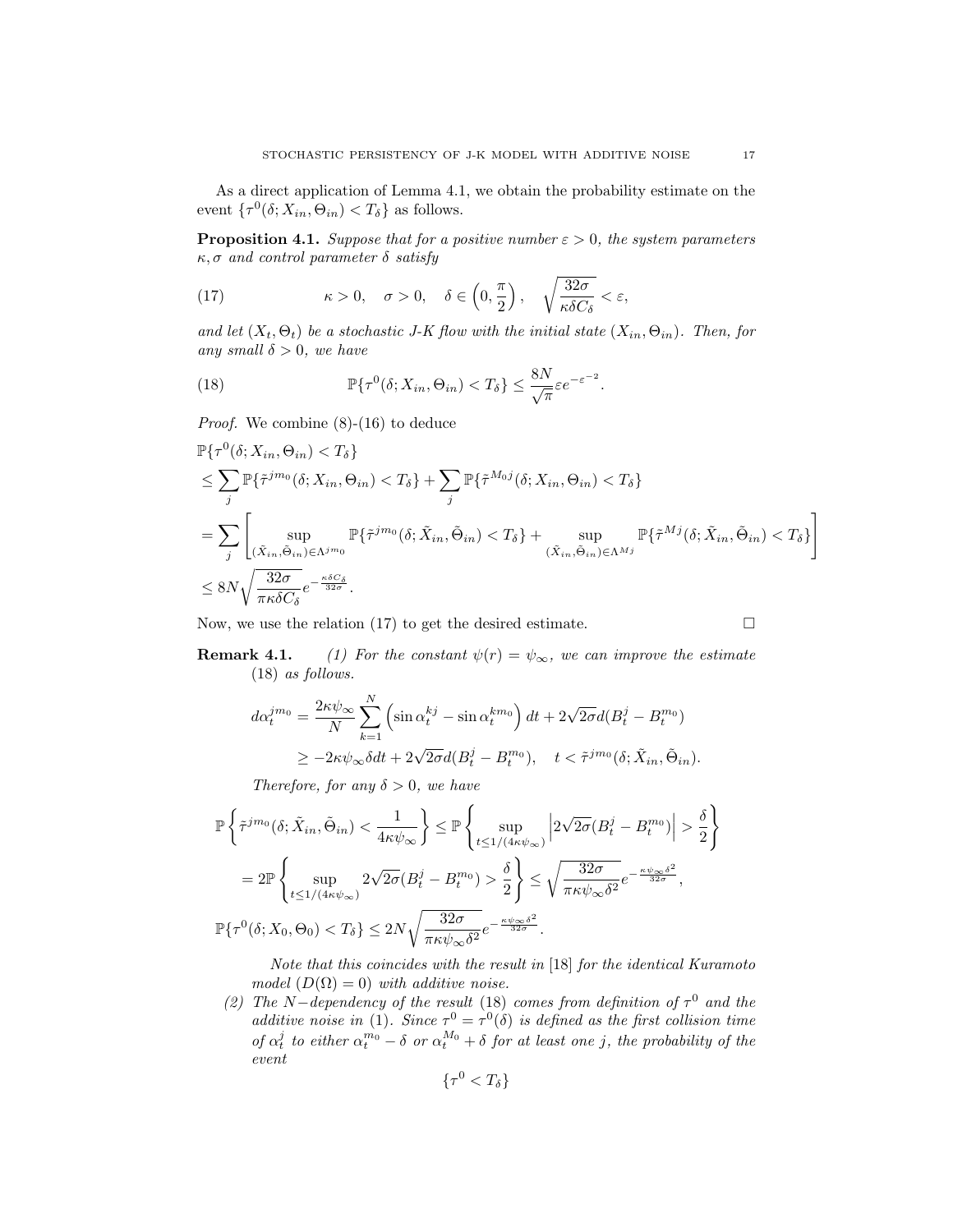can only be controlled by the  $N$ -times of probability for the collision event for each  $\alpha^j_t$ , unless we can relate the event of collsions for different  $\alpha^j s.$ However, as the additive noises  $\{dB_t^j\}_{j=1}^N$  are assumed to be independent to each other, we are not able to acheive this.

# 5. Stochastic persistency of nematic alignment state

In this section, we conclude the stochastic persistency estimate, which provides us a nontrivial lower bound for the probability in which the system stays near the nematic alignment state. Since the proof for our second main result will be very lengthy, we first briefly discuss our main result and a strategy to prove it, and then provide its detailed proof in the second part.

5.1. Main result and strategy. Consider the following system of stochastic differential equations:

$$
dx_t^j = (\cos \theta_t^j, \sin \theta_t^j) dt, \quad t > 0, \ j = 1, \cdots, N,
$$

(1) 
$$
d\theta_t^j = \frac{\kappa}{N} \sum_{k=1}^N \psi(\|x_t^k - x_t^j\|) \sin 2(\theta_t^k - \theta_t^j) dt + \sqrt{2\sigma} dB_t^j,
$$

where  $\sigma$  is a positive noise strength and we assume that the communication weight function  $\psi$  is Lipschitz continuous and strictly positive such that there exist positive constants  $\psi_m$  and  $\psi_M$  such that

(2) 
$$
0 < \psi_m \leq \psi(\|x - y\|) \leq \psi_M, \quad \forall \ x, y \in \mathbb{R}^2.
$$

Our goal for this stochastic differential equation (1) is the derivation of a similar result to Theorem 3.1. Although we cannot expect the asymptotic nematic alignment of the stochastic flow  $(X_t, \Theta_t)$  as in Section 3, we analyze the first exit time of a process  $\mathcal{L}(\Theta_t)$  from finite interval  $[0, D_{\infty}]$ , where  $D_{\infty}$  is a given positive constant smaller than  $\frac{\pi}{2}$ . In fact, we need some time-dependent barrier function  $L(s)$  which gives a sharper bound on  $\mathcal{L}(\Theta_t)$ , i.e.,  $L(s) \leq D_\infty$  for all  $s \geq 0$ . Then, under some sufficient framework, we estimate the probability of the event

$$
\bigg\{\mathcal{L}(\Theta_s) \text{ exceeds } L(s) \text{ at least once for } s \in [0, t]\bigg\},\
$$

which naturally induces the boundedness (by  $D_{\infty}$ ) and decreasing behavior of  $\mathcal{L}(\Theta_{s}).$ 

Before we present the stochastic persistency estimate for  $(1)$  -  $(2)$ , we introduce several notation including the barrier function  $L(s)$ : for positive constants  $\delta$  and  $D_{\infty} < \frac{\pi}{2}$ , we set

$$
R_{\infty} := \frac{\sin 2D_{\infty}}{2D_{\infty}}, \quad C_{\delta} := (1 + \sin \delta)\psi_M - \cos \delta \psi_m, \quad T_{\delta} := \frac{\delta}{4\kappa C_{\delta}},
$$

$$
L(s) := (\mathcal{L}(\Theta_0) + \delta)e^{-2\kappa \psi_m R_{\infty} s} + \frac{\delta \psi_M}{\psi_m R_{\infty}} (1 - e^{-2\kappa \psi_m R_{\infty} s}) + \delta
$$

$$
+ 2\delta \sum_{r=1}^{\infty} e^{-2\kappa \psi_m R_{\infty} (s - rT_{\delta})} \chi_{(rT_{\delta}, \infty)},
$$

$$
P_{\infty} := A\left(\frac{\delta}{\sqrt{2\sigma}}, 2\kappa \psi_m R_{\infty}, T_{\delta}\right) e^{-\frac{\kappa \psi_m R_{\infty} \delta^2}{2\sigma}} + 4N \sqrt{\frac{32\sigma}{\pi \delta \kappa C_{\delta}}} e^{-\frac{\delta \kappa C_{\delta}}{32\sigma}},
$$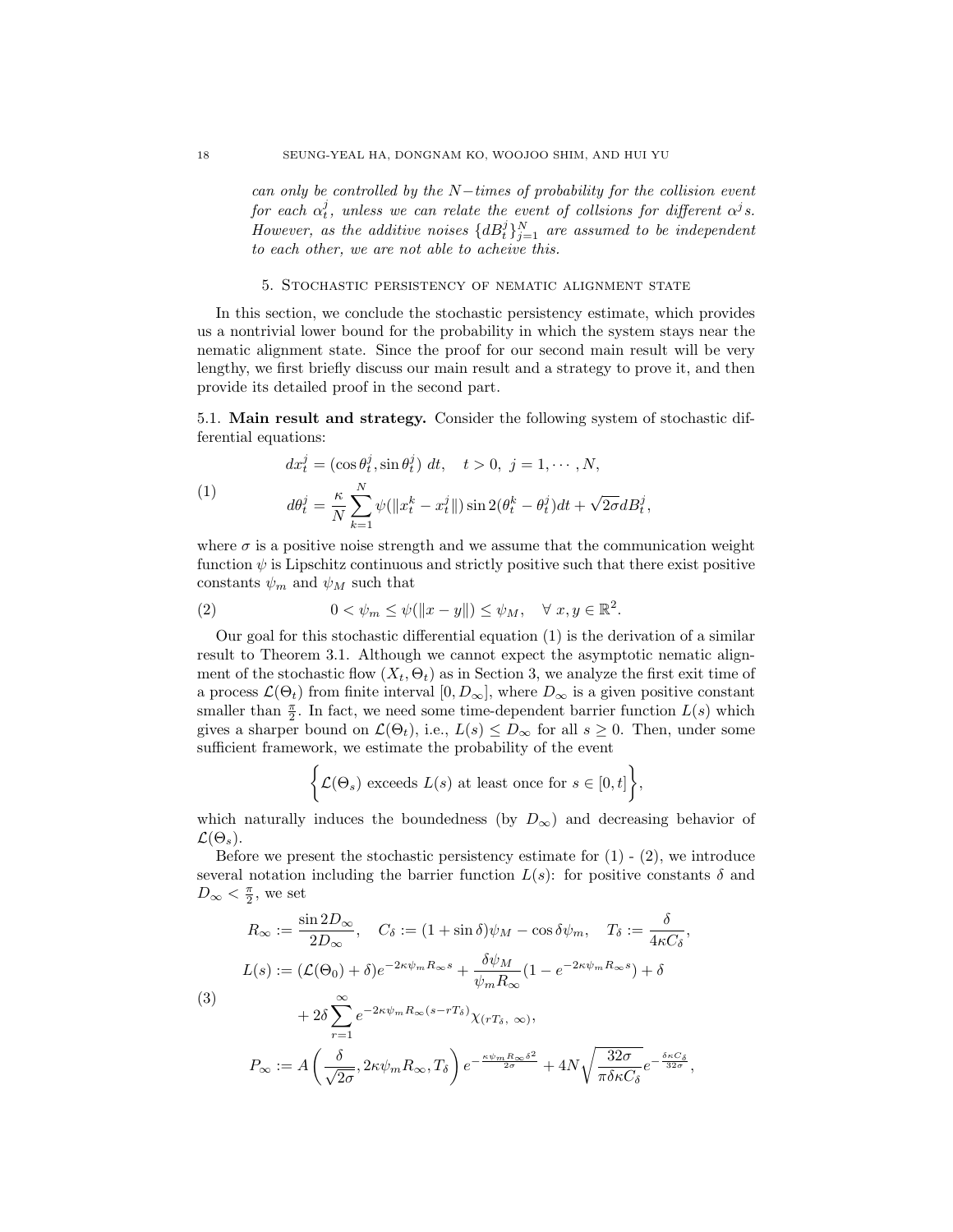where  $r = r \left(\frac{\sqrt{\nu}h}{\sigma}\right)$  $\left(\frac{\overline{\nu}h}{\sigma}, \nu T\right)$  and  $A = A\left(\frac{h}{\sigma}, \nu, T\right)$  are the functions defined in Lemma 2.2: √

$$
r\left(\frac{\sqrt{\nu}h}{\sigma}, \nu T\right) = \frac{\sigma}{\sqrt{\nu}h} + \nu Te^{-c_0\nu\frac{h^2}{\sigma^2}} \le r_0,
$$

$$
A\left(\frac{h}{\sigma}, \nu, T\right) = \sqrt{\frac{2\nu^3 T^2 h^2}{\pi \sigma^2}} \left[1 + \mathcal{O}\left(r\left(\frac{\sqrt{\nu}h}{\sigma}, \nu T\right) + \frac{1}{\nu} + \frac{1}{\nu T} \log\left(1 + \frac{\sqrt{\nu}h}{\sigma}\right)\right)\right].
$$

Now, we are ready to state our second main result on the emergent dynamics for  $(1)$  -  $(2)$ .

**Theorem 5.1.** Suppose that the initial data  $\Theta_0$  and system parameters  $\kappa$ ,  $\sigma$ ,  $\delta$ satisfy the following relations:

$$
(i) \max\left\{\mathcal{L}(\Theta_0) + 2\delta, \frac{\delta\psi_M}{\psi_m R_{\infty}} + \delta + \frac{2\delta}{1 - e^{-\frac{\psi_m R_{\infty}\delta}{2C_{\delta}}}}\right\} < D_{\infty} < \frac{\pi}{2},
$$
\n
$$
(4) \quad (ii) \ r\left(\delta\sqrt{\frac{\kappa\psi_m R_{\infty}}{\sigma}}, 2\kappa\psi_m R_{\infty} T_{\delta}\right) \le r_0,
$$
\n
$$
(iii) \ P_{\infty} < 1,
$$

and let  $\Theta_t$  be a solution to (1) - (2) with the initial data  $\Theta_{in}$  (see Lemma 2.2 for definition of r). Then, for any positive integer  $\ell \geq 1$ ,

(5) 
$$
\mathbb{P}\bigg\{\exists s < \ell T_{\delta} : \mathcal{L}(\Theta_s) > L(s)\bigg\} \leq 1 - (1 - P_{\infty})^{\ell}.
$$

*Proof.* We use iterative methods using the time step  $T_{\delta}$ , which is given by the collision time  $\tau^0(\delta)$ . In order to use induction, we split the proof into several steps. Here, we briefly sketch three main steps:

• Step A: As we explained in Section 4.1, we first define phase process  $\alpha_t =$  $(\alpha_t^1, \dots, \alpha_t^N)$ . At  $t = 0$ , we choose the maximal and minimal values among  $\{\alpha_t^1, \cdots, \alpha_t^N\}, \alpha_0^{M_0}$  and  $\alpha_0^{m_0}$ , and fix the indices  $M_0$  and  $m_0$ . Then, for  $t\in[0,\tau^0(\delta)),$  we have

$$
\mathcal{L}(\Theta_t) \leq \frac{1}{2} (\alpha_t^{M_0} - \alpha_t^{m_0}) + \delta,
$$

under the assumption of

$$
\max_{j,k} |\alpha_t^k - \alpha_t^j| < 2D_\infty.
$$

We estimate the process  $\alpha_t^{M_0} - \alpha_t^{m_0}$ , which is expected to decrease in a high probability from the deterministic model.

• Step B: Provided that  $\tau^0(\delta) \geq T_\delta$ , we reindex maximal and minimal indices of  $\alpha$  at the time  $t = T_{\delta}$  defined in (3) and do Step A again: We choose the maximum and minimum indices  $M_1$  and  $m_1$  at time  $T_\delta$ , and estimate the process  $\mathcal{L}(\Theta_t)$  until  $t = 2T_\delta$  by using  $\alpha^{M_1}$  and  $\alpha^{m_1}$ . By iterating this procedure, we may estimate the probability on the bounds of  $\mathcal{L}(\Theta_{(\ell+1)T_{\delta}})$ under proper assumptions on  $\mathcal{L}(\Theta_{\ell T_{\delta}})$ .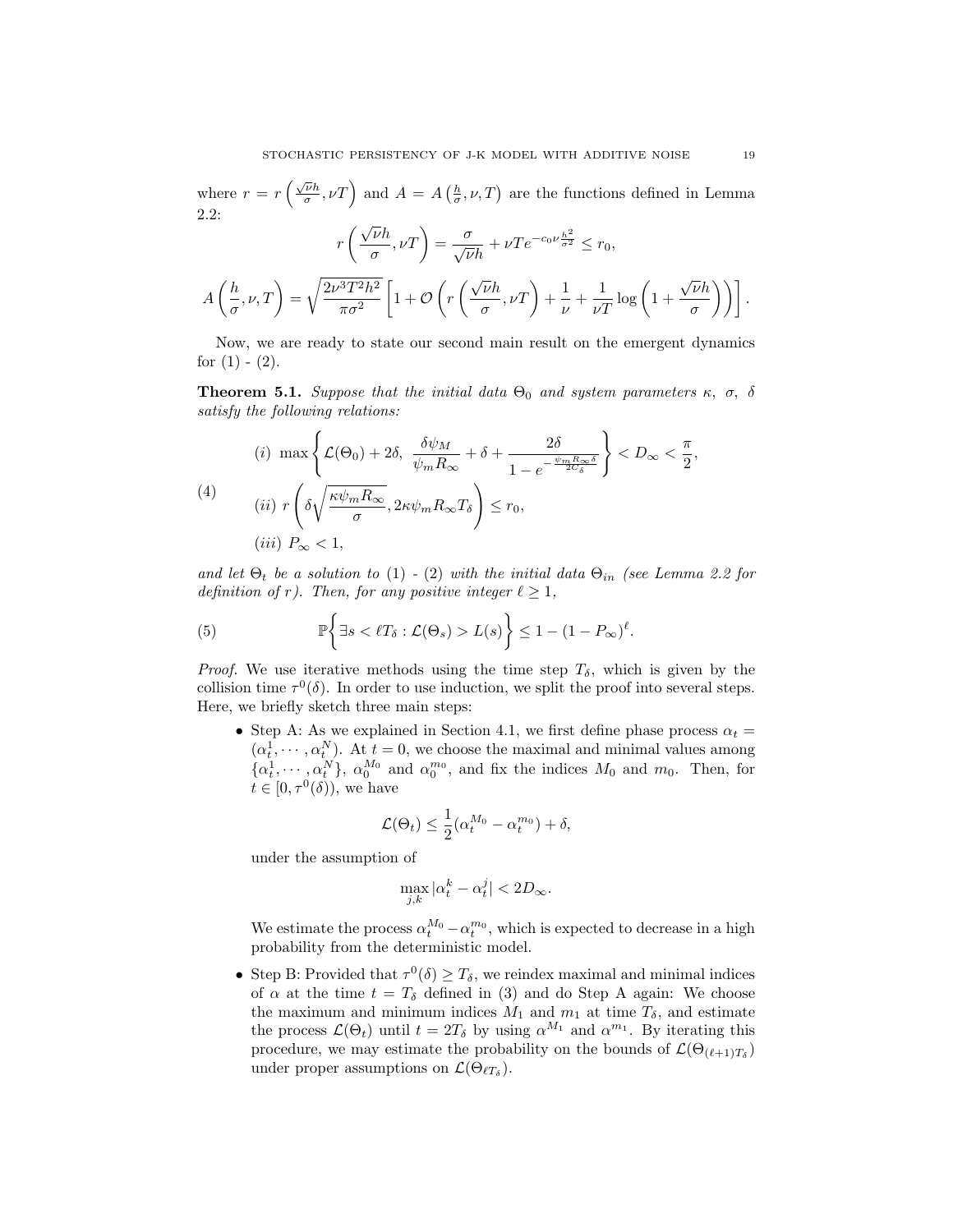• Step C: After estimating  $\mathcal{L}(\Theta_t)$  inductively, we will estimate the probability for the whole interval  $[0, t]$ . We split this probability into three parts. The first part is from the fluctuation of  $\alpha_t^j$  from noise, which can be estimated by Lemma 2.2 (ii). Secondly, the estimation of  $\{\tau(\delta) > T_{\delta}\}\$ in Proposition 4.1 at each time  $t = kT_\delta$ . The last one is on the assumption of  $\max_{j,k} |\alpha_t^k - \alpha_t^j|$  $D_{\infty}$ , which will be treated by the assumptions (4). In conclusion, we build a recurrence inequality

(6) 
$$
\mathbb{P}\left\{\tau_L \geq (\ell+1)T_\delta\right\} \geq (1-P_\infty)\mathbb{P}\left\{\tau_L \geq \ell T_\delta\right\},
$$

for the stopping time  $\tau_L$  which represent the left-hand side of (5),

$$
\tau_L := \inf\{s > 0: \ \mathcal{L}(\Theta_s) > L(s)\}.
$$

 $\Box$ 

**Remark 5.1.** Note that the estimate (5) can be rewritten as follows.

$$
\mathbb{P}\bigg\{\max_{0\leq s\leq \ell T_{\delta}}\mathcal{L}(\Theta_s)\leq L(s)\bigg\}>(1-P_{\infty})^{\ell}.
$$

Thus, in a finite-time interval [0,  $\ell T_{\delta}$ ], at least with the probability  $(1 - P_{\infty})^{\ell}$ , stochastic J-K particles will stay in a region where  $\mathcal{L}(\Theta)$  is less than  $L(s)$ . Since the estimate becomes trivial as  $\ell \to \infty$ , our estimate (5) provides a useful information only in a finite-time interval. Moreover, from how we defined  $P_{\infty}$  in (3), one can see that choosing the constant  $\delta$  arbitrarily small makes  $P_{\infty}$  larger than 1. Therefore, in Theorem 5.1, it is more likely to consider  $\delta$  as a fixed positive constant, and  $P_{\infty}$  now becomes small when  $\frac{\kappa}{\sigma}$  is large.

5.2. Stochastic persistency of nematic alignment state. From now on, we provide the detailed proof of Theorem 5.1.

5.2.1. Step A (Initial time-zone estimates). We first consider the time  $t \in [0, T_{\delta}]$ . From the initial data, we choose extremal indices  $M_0, m_0$  as in (3). Then, we need to study the evolution of  $\alpha_t^{M_0 m_0} := \alpha_t^{M_0} - \alpha_t^{m_0}$ , where the phases are in a half circle,  $\max_{j,k} |\alpha_t^k - \alpha_t^j| < 2D_{\infty}$ .

For the condition on the half circle, we define the first hitting time of  $\alpha_t^{M_0 m_0} + 2\delta$ to  $2D_{\infty}$  as follows:

$$
\tau_{D_{\infty}}^0(\delta) := \tau_{D_{\infty}}^0(\delta, X_{in}, \Theta_{in}) := \inf\{t > 0 : \underbrace{\alpha_t^{M_0 m_0} + 2\delta}_{\approx \max_{j,k} |\alpha_t^k - \alpha_t^j|} > 2D_{\infty}\}.
$$

Note that for  $t < \tau^0(\delta)$ ,

$$
\alpha_t^{m_0} - \delta \le \alpha_t^k \le \alpha_t^{M_0} + \delta, \quad k = 1, \cdots, N.
$$

This yields

(7)  $0 \leq \alpha_t^{km_0} + \delta, \qquad \alpha_t^{kM_0} - \delta \leq 0.$ 

On the other hand, for  $t < \tau_{D_{\infty}}^0(\delta)$ ,

(8) 
$$
\alpha_t^{M_0 m_0} + 2\delta = (\alpha_t^{M_0 k} + \delta) + (\alpha_t^{k m_0} + \delta) \le 2D_{\infty}.
$$

Finally, we combine (7) and (8) to see that for  $t < \tau^0(\delta) \wedge \tau_{D_{\infty}}^0(\delta)$ ,

$$
0 \le \alpha_t^{km_0} + \delta \le 2D_{\infty} < \pi \quad \text{and} \quad -\pi < -2D_{\infty} \le \alpha_t^{kM_0} - \delta \le 0, \quad k = 1, \cdots, N.
$$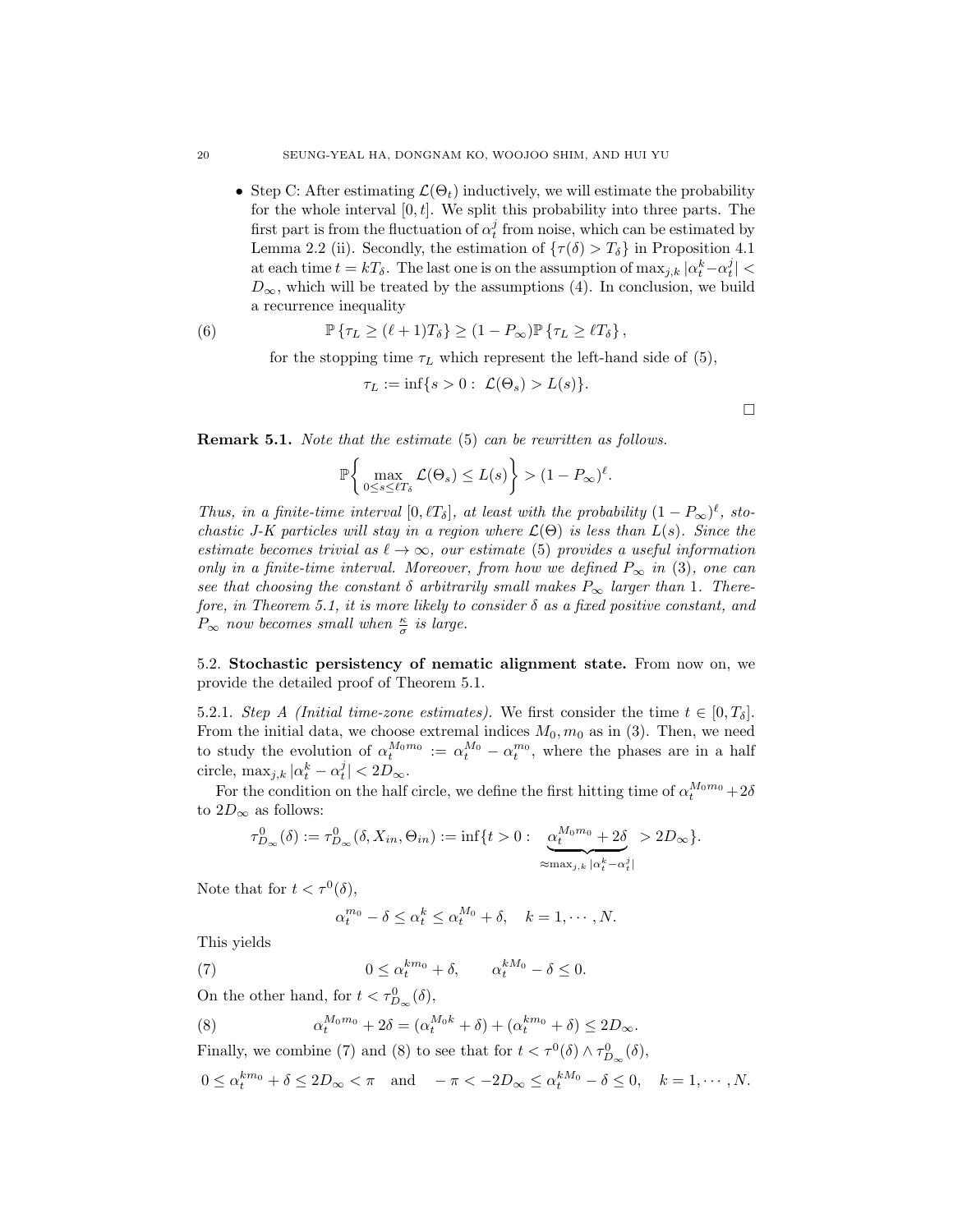Now, we use the inequalities  $|\sin x - \sin y| \leq |x - y|$  to see

(9) 
$$
|\sin \alpha_t^{kM_0} - \sin(\alpha_t^{kM_0} - \delta)| \leq \delta, \quad |\sin \alpha_t^{k m_0} - \sin(\alpha_t^{k m_0} + \delta)| \leq \delta.
$$

Then, we use (9) to see that for  $t < \tau^0(\delta) \wedge \tau_{D_{\infty}}^0(\delta)$ ,

$$
d\alpha_t^{M_0 m_0}
$$
\n
$$
= \frac{2\kappa}{N} \sum_{k=1}^N \left[ \psi_t^{kM_0} \sin \alpha_t^{kM_0} - \psi_t^{km_0} \sin \alpha_t^{km_0} \right] dt + 2\sqrt{2\sigma} d(B_t^{M_0} - B_t^{m_0})
$$
\n
$$
\leq \frac{2\kappa}{N} \sum_{k=1}^N \left[ \psi_t^{kM_0} \left( \sin(\alpha_t^{kM_0} - \delta) + \delta \right) - \psi_t^{km_0} \left( \sin(\alpha_t^{km_0} + \delta) - \delta \right) \right] dt
$$
\n
$$
+ 2\sqrt{2\sigma} d(B_t^{M_0} - B_t^{m_0})
$$
\n
$$
= \frac{2\kappa}{N} \sum_{k=1}^N \left[ -\psi_t^{kM_0} \left( \sin(\alpha_t^{M_0 k} + \delta) - \delta \right) - \psi_t^{km_0} \left( \sin(\alpha_t^{km_0} + \delta) - \delta \right) \right] dt
$$
\n
$$
+ 2\sqrt{2\sigma} d(B_t^{M_0} - B_t^{m_0})
$$
\n
$$
\leq \frac{2\kappa}{N} \sum_{k=1}^N \left[ -\psi_t^{kM_0} \left( R_\infty(\alpha_t^{M_0 k} + \delta) - \delta \right) - \psi_t^{km_0} \left( R_\infty(\alpha_t^{km_0} + \delta) - \delta \right) \right] dt
$$
\n
$$
+ 2\sqrt{2\sigma} d(B_t^{M_0} - B_t^{m_0})
$$
\n
$$
\leq \frac{2\kappa}{N} \sum_{k=1}^N \left[ 2\delta \psi_M - \psi_m R_\infty(\alpha_t^{M_0 m_0} + 2\delta) \right] dt + 2\sqrt{2\sigma} d(B_t^{M_0} - B_t^{m_0})
$$
\n
$$
= 2\kappa [2\delta \psi_M - \psi_m R_\infty(\alpha_t^{M_0 m_0} + 2\delta)] dt + 2\sqrt{2\sigma} d(B_t^{M_0} - B_t^{m_0}).
$$

Here in the fourth equality, we used the relations:

$$
R_{\infty}(\alpha_t^{M_0 k} + \delta) := \frac{\sin 2D_{\infty}}{2D_{\infty}}(\alpha_t^{M_0 k} + \delta) \le \sin(\alpha_t^{M_0 k} + \delta),
$$
  
and 
$$
R_{\infty}(\alpha_t^{k m_0} + \delta) \le \sin(\alpha_t^{k m_0} + \delta).
$$

Thus, relation (10) can be rewritten as

(11) 
$$
d(\alpha_t^{M_0m_0} + 2\delta) \leq 2\kappa [2\delta\psi_M - \psi_m R_\infty(\alpha_t^{M_0m_0} + 2\delta)]dt + 2\sqrt{2\sigma}d(B_t^{M_0} - B_t^{m_0}).
$$

We apply Ito's lemma to  $(\alpha_t^{M_0m_0} + 2\delta)e^{2\kappa \psi_m \bar{R}_{\infty}t}$  using (11) to see

$$
d\Big((\alpha_t^{M_0m_0}+2\delta)e^{2\kappa\psi_mR_\infty t}\Big)\leq 4\kappa\delta\psi_M e^{2\kappa\psi_mR_\infty t}dt+2\sqrt{2\sigma}e^{2\kappa\psi_mR_\infty t}d(B^{M_0}_t-B^{m_0}_t).
$$

This yields that for  $t \leq \tau^0(\delta) \wedge \tau^0_{D_{\infty}},$ 

$$
\frac{1}{2} \Big( \alpha_t^{M_0 m_0} + 2\delta \Big) \le \frac{1}{2} \Big( \alpha_0^{M_0 m_0} + 2\delta \Big) e^{-2\kappa \psi_m R_\infty t} + \frac{\delta \psi_M}{\psi_m R_\infty} (1 - e^{-2\kappa \psi_m R_\infty t}) + \sqrt{2\sigma} \tilde{Z}_t^{(0)}
$$

where the O-U process  $\tilde{Z}_t^{(0)}$  is given by the following relation:

$$
\tilde{Z}_t^{(0)} := \int_0^t e^{-2\kappa \psi_m R_\infty (t-s)} d(B_s^{M_1} - B_s^{m_1}).
$$

,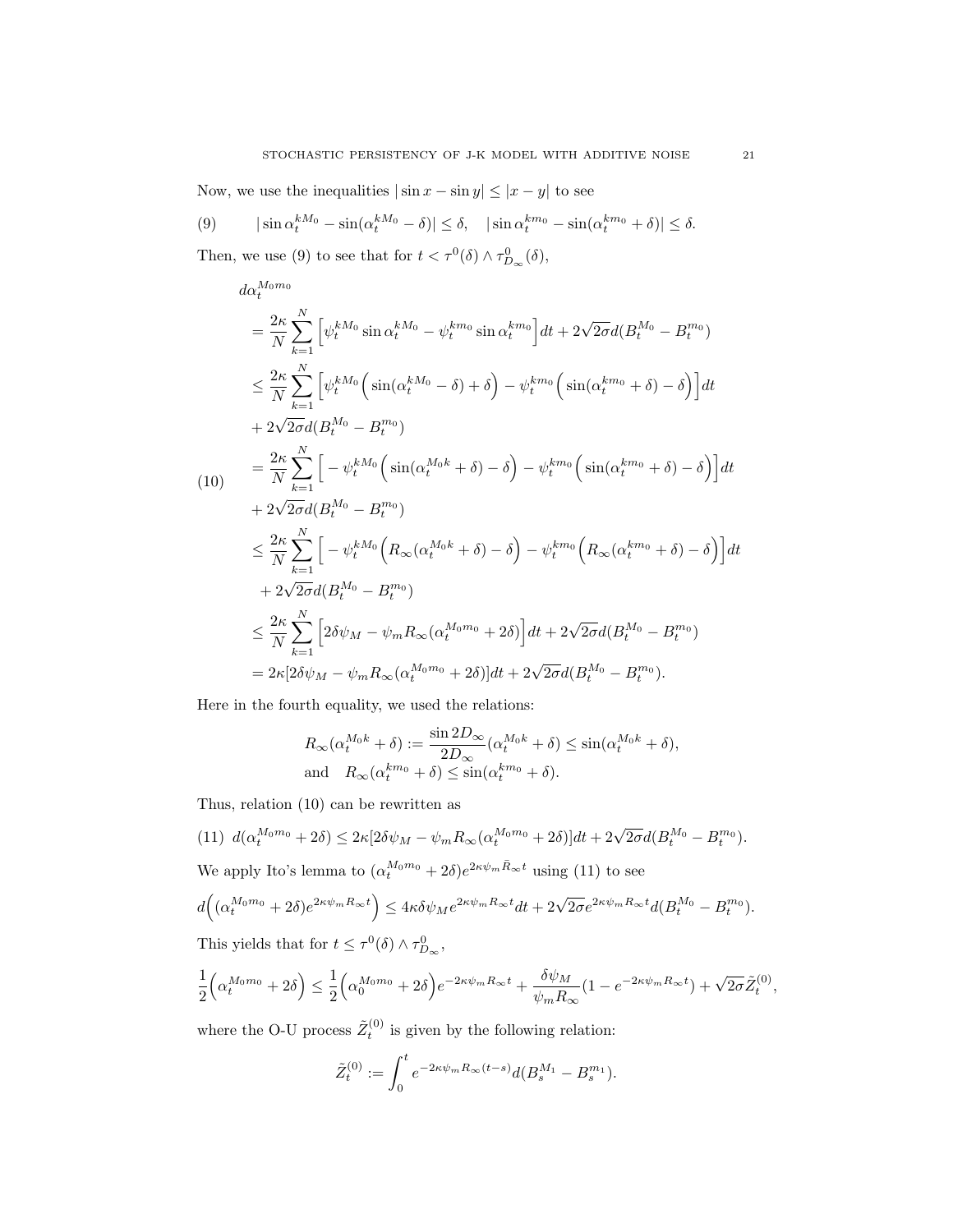Next, we also define the zeroth barrier function and stopping times:

(12) 
$$
L_0(s) := (\mathcal{L}(\Theta_0) + \delta)e^{-2\kappa\psi_m R_\infty s} + \frac{\delta\psi_M}{\psi_m R_\infty} (1 - e^{-2\kappa\psi_m R_\infty s}) + \delta,
$$
  
\n
$$
\tau_{L_0}^* := \inf \left\{ s > 0 : \frac{1}{2} \alpha_s^{M_0 m_0} + \delta > L_0(s) \right\},
$$
  
\n
$$
\tau_{L_0} := \inf \left\{ s > 0 : \mathcal{L}(\Theta_s) > L_0(s) \right\}.
$$

Below, we provide some stochastic estimates for  $\tilde{Z}_{t}^{(0)}$  and  $\tau_{L_0}$ . For notational simplicity, we set

$$
P_1:=A\left(\frac{\delta}{\sqrt{2\sigma}}, 2\kappa\psi_m R_\infty, T_\delta\right)e^{-\frac{\kappa\psi_m R_\infty\delta^2}{2\sigma}},\qquad P_2:=4N\sqrt{\frac{32\sigma}{\pi\delta\kappa C_\delta}}e^{-\frac{\delta\kappa C_\delta}{32\sigma}}.
$$

**Lemma 5.1.** Suppose that the coupling strength  $\kappa$  is sufficiently large such that

$$
r\left(\delta\sqrt{\frac{\kappa\psi_m R_{\infty}}{\sigma}}, 2\kappa\psi_m R_{\infty} T_{\delta}\right) \leq r_0.
$$

Then, we have

$$
(i) \mathbb{P}\left\{\sup_{0\leq t\leq T_{\delta}}\sqrt{2\sigma}\tilde{Z}_{t}^{(0)} > \delta\right\} \leq P_{1},
$$
  

$$
(ii) \mathbb{P}\left\{\tau_{L_{0}} < T_{\delta}\right\} \leq P_{1} + P_{2} =: P_{\infty}.
$$

*Proof.* (i) We choose  $\kappa$  sufficiently large such that

$$
r(\delta\sqrt{\kappa\psi_m R_\infty/\sigma}, 2\kappa\psi_m R_\infty T_\delta) \le r_0.
$$

Then, we have

$$
\mathbb{P}\left\{\sup_{0\leq t\leq T_{\delta}}\sqrt{2\sigma}\tilde{Z}_{t}^{(0)}>\delta\right\}\leq A(\delta/\sqrt{2\sigma},2\kappa\psi_{m}R_{\infty},T_{\delta})e^{-\frac{\kappa\psi_{m}R_{\infty}\delta^{2}}{2\sigma}}=P_{1}.
$$

(ii) Note that the relations:

$$
\mathcal{L}(\Theta_0) = \frac{1}{2} \alpha_0^{M_0 m_0} \quad \text{and} \quad \mathcal{L}(\Theta_t) \le \frac{1}{2} \alpha_t^{M_0 m_0} + \delta \quad \text{for } t \le \tau^0(\delta),
$$

imply

(13) 
$$
\mathbb{P}\left\{\exists s \leq T_{\delta} \land \tau^{0}(\delta) \land \tau^{0}_{D_{\infty}} : \frac{1}{2}\alpha_{s}^{M_{0}m_{0}} + \delta > L_{0}(s)\right\} \leq \mathbb{P}\left\{\sup_{0 \leq t \leq T} \sqrt{2\sigma}\tilde{Z}_{t}^{(0)} > \delta\right\} \leq P_{1}.
$$

Next, we bound the probability for the event  $\{\tau_{L_0} < T_\delta\}$  as follows.

(14)  
\n
$$
\mathbb{P}\left\{\tau_{L_0} < T_\delta\right\} \le \mathbb{P}\left\{\tau_{L_0} \wedge \tau^0(\delta) < T_\delta\right\} \le \mathbb{P}\left\{\tau_{L_0}^* \wedge \tau^0(\delta) < T_\delta\right\}
$$
\n
$$
\le \mathbb{P}\left\{\tau_{L_0}^* \le T_\delta \wedge \tau^0(\delta) \wedge \tau_{D_\infty}^0\right\} + \mathbb{P}\left\{\tau^0(\delta) < T_\delta\right\} + \mathbb{P}\left\{\tau_{D_\infty}^0 \le T_\delta \wedge \tau^0(\delta) \wedge \tau_{L_0}^*\right\}
$$
\n
$$
=: \mathcal{I}_{11} + \mathcal{I}_{12} + \mathcal{I}_{13}.
$$

Here we used the following relations:

(1)  $\tau_{L_0} \wedge \tau^0(\delta) \leq \tau_{L_0}$ : This is clear.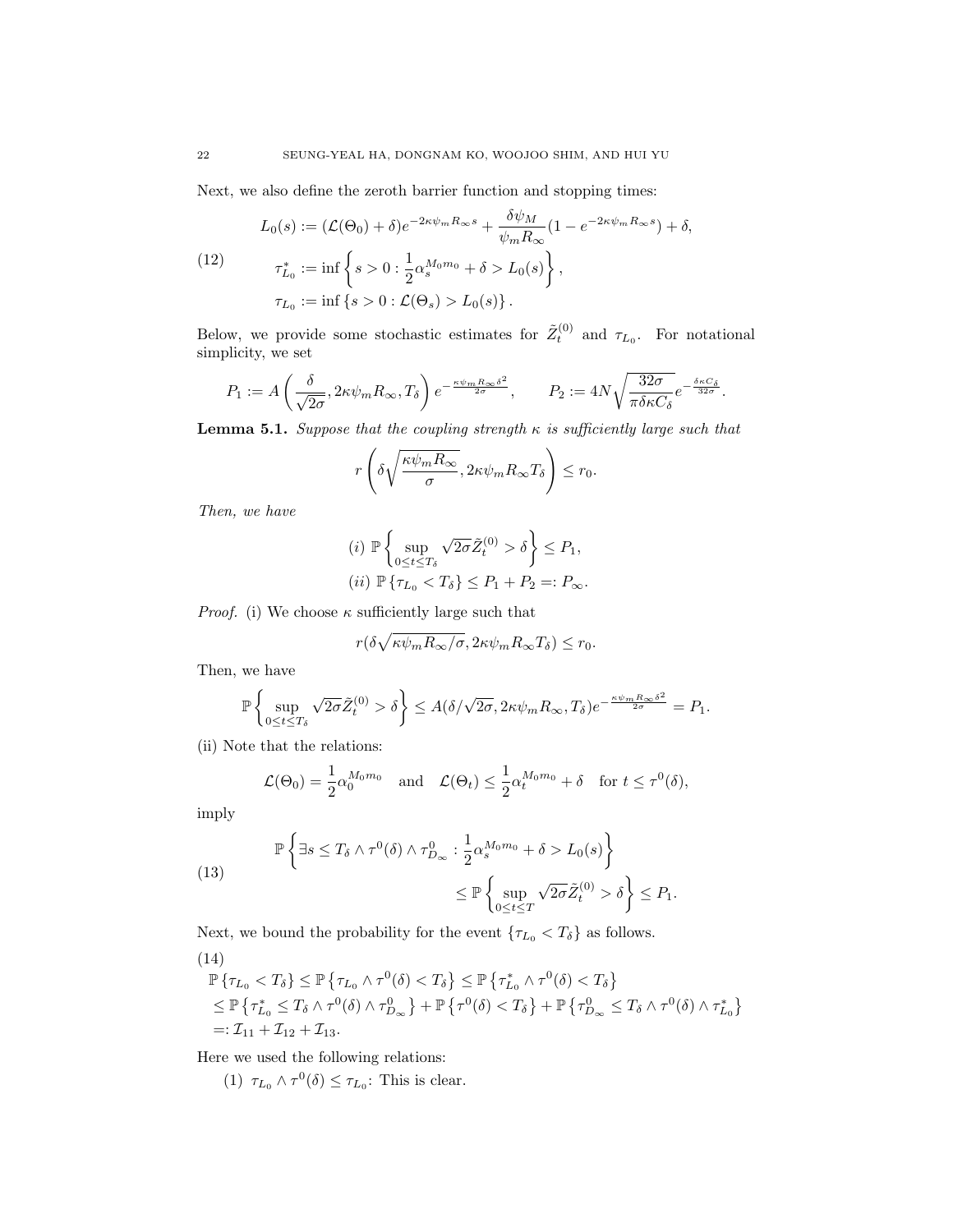(2)  $\tau_{L_0}^* \wedge \tau^0(\delta) \leq \tau_{L_0} \wedge \tau^0(\delta)$ : This is clear when  $\tau_{L_0} \geq \tau^0(\delta)$ . If  $\tau_{L_0} < \tau^0(\delta)$ , the set

$$
\left\{t>0:\mathcal{L}(\Theta_t)>L_0(t)\text{ and }t<\tau^0(\delta)\right\}
$$

is nonempty and contained in

$$
\left\{t>0:\frac{1}{2}\alpha_t^{M_0m_0}+\delta>L_0(t) \text{ and } t<\tau^0(\delta)\right\},\
$$

since  $\mathcal{L}(\Theta_t) \leq \frac{1}{2} \alpha_t^{M_0 m_0} + \delta$  for  $t \leq \tau^0(\delta)$ . Therefore, we have

$$
\tau_{L_0}^* = \inf \left\{ t > 0 : \frac{1}{2} \alpha_t^{M_0 m_0} + \delta > L_0(t) \text{ and } t < \tau^0(\delta) \right\}
$$
  
\$\leq\$ inf  $\{ t > 0 : \mathcal{L}(\Theta_t) > L_0(t) \text{ and } t < \tau^0(\delta) \} = \tau_{L_0},$ 

and

$$
\tau_{L_0}^* \wedge \tau^0(\delta) = \tau_{L_0}^* \leq \tau_{L_0} = \tau_{L_0} \wedge \tau^0(\delta).
$$

(3) The last inequality comes from the following relations:

$$
\begin{aligned} \left\{ \tau_{L_0}^* \wedge \tau^0(\delta) < T_\delta \right\} - \left\{ \tau^0(\delta) < T_\delta \right\} &= \left\{ \tau_{L_0}^* < T_\delta \le \tau^0(\delta) \right\} \subset \left\{ \tau_{L_0}^* < T_\delta \wedge \tau^0(\delta) \right\} \\ &\subset \left( \left\{ \tau_{L_0}^* \le T \wedge \tau^0(\delta) \wedge \tau_{D_\infty}^0 \right\} \cup \left\{ \tau_{D_\infty}^0 \le T_\delta \wedge \tau^0(\delta) \wedge \tau_{L_0}^* \right\} \right). \end{aligned}
$$

Below, we estimate the terms  $\mathcal{I}_{1i}$ ,  $i = 1, 2, 3$  separately.

 $\diamond$  (Estimate of  $\mathcal{I}_{11}$ ): We use (13) to get

$$
\mathcal{I}_{11}\leq P_1.
$$

 $\diamond$  (Estimate of  $\mathcal{I}_{12}$ ): We use Lemma 4.1 to obtain

$$
\mathcal{I}_{12} \le 4N \sqrt{\frac{32\sigma}{\pi \delta \kappa C_{\delta}}} e^{-\frac{\delta \kappa C_{\delta}}{32\sigma}} =: P_2.
$$

 $\diamond$  (Estimate of  $\mathcal{I}_{13}$ ): In this case, it follows from  $(4)_1$  and  $(12)$  that

$$
L_0(s) = (\mathcal{L}(\Theta_0) + \delta)e^{-2\kappa\psi_m R_\infty s} + \frac{\delta\psi_M}{\psi_m R_\infty} (1 - e^{-2\kappa\psi_m R_\infty s}) + \delta
$$
  

$$
\leq \max\left\{\mathcal{L}(\Theta_0) + \delta, \frac{\delta\psi_M}{\psi_m R_\infty}\right\} + \delta < D_\infty, \qquad \forall s \leq T_\delta.
$$

This implies

$$
\mathcal{I}_{13}=0
$$

Finally, in (14), we combine all the estimates  $\mathcal{I}_{1i}$ ,  $i = 1, 2, 3$  to derive the desired estimate.  $\Box$ 

5.2.2. Step B (iterative time-zone estimates). In this part, we consider the time interval  $[(\ell - 1)T_{\delta}, \ell T_{\delta}]$  to see how the iterative estimate works. First, we set  $\ell = 2$ . If we assume that  $\tau_{L_0}$  is larger than or equal to  $T_\delta$ , then at the instant  $T_\delta$ , we have

$$
\mathcal{L}(\Theta_{T_{\delta}}) \leq L_0(T_{\delta}) = (\mathcal{L}(\Theta_0) + \delta)e^{-2\kappa\psi_m R_{\infty}T_{\delta}} + \frac{\delta\psi_M}{\psi_m R_{\infty}}(1 - e^{-2\kappa\psi_m R_{\infty}T_{\delta}}) + \delta < D_{\infty}.
$$

From the data at  $T_\delta$ , we can define new indices  $M_1$  and  $m_1$  satisfying

$$
\mathcal{L}(\Theta_{T_\delta}):=\frac{1}{2}\Big(\alpha_{T_\delta}^{M_1}-\alpha_{T_\delta}^{m_1}\Big).
$$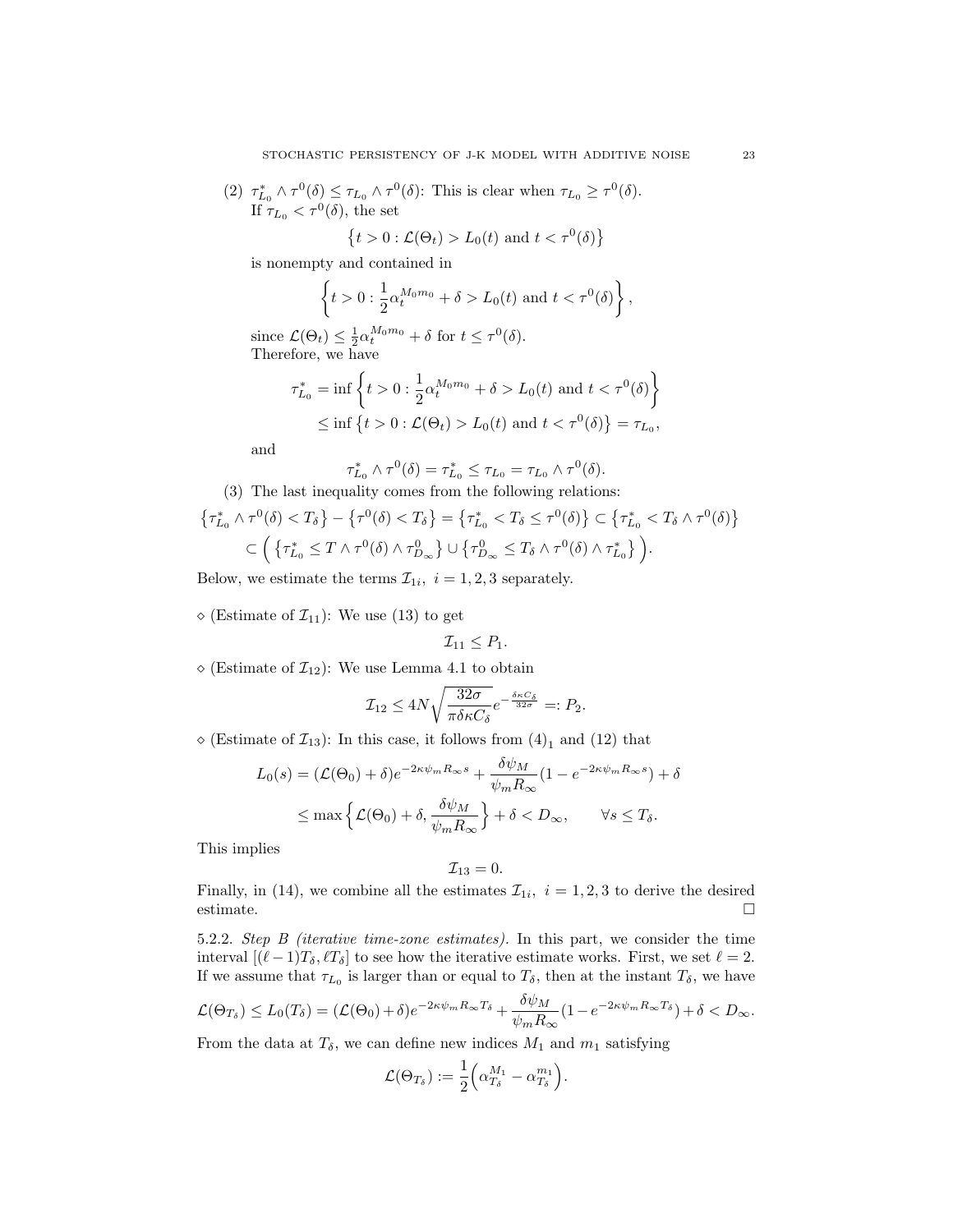We define the first barrier function  $L_1(s)$  as follows:

$$
L_1(s) := L_0(s)\chi_{(0,T_\delta]}
$$
  
+ 
$$
\left[ (L_0(T_\delta) + \delta)e^{-2\kappa\psi_m R_\infty(s-T_\delta)} + \frac{\delta\psi_M}{\psi_m R_\infty}(1 - e^{-2\kappa\psi_m R_\infty(s-T_\delta)}) + \delta \right] \chi_{(T_\delta,\infty)}
$$
  
= 
$$
L_0(s) + \chi_{(T_\delta,\infty)} \cdot 2\delta e^{-2\kappa\psi_m R_\infty(s-T_\delta)},
$$

where we used the defining relation of  $L_0(T_\delta)$  in the second identity.

Next, we define four new stopping times analogous to  $(3)$  -  $(6)$ :

$$
\tau^{1}(\delta) := \inf \left\{ s > T_{\delta} : \alpha_{s}^{i} \notin [\alpha_{s}^{m_{1}} - \delta, \alpha_{s}^{M_{1}} + \delta] \text{ for some } i \right\},\
$$
  

$$
\tau_{D_{\infty}}^{1} := \inf \left\{ s > T_{\delta} : \frac{1}{2} \alpha_{s}^{M_{1}m_{1}} + \delta > D_{\infty} \right\},\
$$
  

$$
\tau_{L_{1}}^{*} := \inf \left\{ s > T_{\delta} : \frac{1}{2} \alpha_{s}^{M_{1}m_{1}} + \delta > L_{1}(s) \right\},\
$$
  

$$
\tau_{L_{1}} := \inf \left\{ s > 0 : D_{\mathbb{T}}(\alpha_{s}) > L_{1}(s) \right\}.
$$

For  $T_{\delta} \leq t \leq \tau^1(\delta) \wedge \tau_{D_{\infty}}^1$ , we can formulate the copy of (10):

$$
d(\alpha_t^{M_1 m_1} + 2\delta) \leq 2\kappa [2\delta \psi_M - \psi_m R_\infty (\alpha_t^{M_1 m_1} + 2\delta)] dt + 2\sqrt{2\sigma} d(B_t^{M_1} - B_t^{m_1}).
$$

By the same argument as in Section 5.2.1, we have

$$
\frac{1}{2}\Big(\alpha_t^{M_1m_1}+2\delta\Big)\leq \frac{1}{2}(\alpha_{T_\delta}^{M_1m_1}+2\delta)e^{-2\kappa\psi_mR_\infty(t-T_\delta)}+\frac{\delta\psi_M}{\psi_mR_\infty}\Big(1-e^{-2\kappa\psi_mR_\infty(t-T_\delta)}\Big)+\sqrt{2\sigma}\tilde{Z}_t^{(1)},
$$

where the O-Z process  $\tilde{Z}_{t}^{(1)}$  is given by

$$
\tilde{Z}_t^{(1)} := \int_0^{t-T_\delta} e^{-2\kappa \psi_m R_\infty (t-T_\delta-s)} d(B_{s+T_\delta}^{M_1} - B_{s+T_\delta}^{m_1}).
$$

Similar to Lemma 5.1, we have the following lemma.

Lemma 5.2. The following estimates hold.

$$
(i) \mathbb{P}\left\{\sup_{T_{\delta}\leq s\leq 2T_{\delta}}\sqrt{2\sigma}\tilde{Z}_{s}^{(1)} > \delta\right\} \leq P_{1}.
$$
  
\n
$$
(ii) \mathbb{P}\left\{\exists s: T_{\delta} < s\leq 2T_{\delta} \wedge \tau^{1}(\delta) \wedge \tau^{1}_{D_{\infty}}, \frac{1}{2}\alpha_{s}^{M_{1}m_{1}} + \delta > L_{1}(s)\middle|\tau_{L_{0}} \geq T_{\delta}\right\} \leq P_{1}.
$$

Proof. (i) The first estimate can be done as in Lemma 5.1:

$$
\mathbb{P}\left\{\sup_{T_{\delta}\leq t\leq 2T_{\delta}}\sqrt{2\sigma}\tilde{Z}_{t}^{(1)} > \delta\right\} \leq A(\delta/\sqrt{2\sigma}, 2\kappa\psi_{m}R_{\infty}, T_{\delta})e^{-\frac{\kappa\psi_{m}R_{\infty}\delta^{2}}{2\sigma}} = P_{1}.
$$

(ii) We use the first estimate to get

(15) 
$$
\mathbb{P}\left\{\exists s: T_{\delta} < s \leq 2T_{\delta} \land \tau^{1}(\delta) \land \tau^{1}_{D_{\infty}}, \frac{1}{2}\alpha_{s}^{M_{1}m_{1}} + \delta > L_{1}(s) \middle| \tau_{L_{0}} \geq T_{\delta} \right\} \leq \mathbb{P}\left\{\sup_{T_{\delta} \leq s \leq 2T_{\delta}} \sqrt{2\sigma} \tilde{Z}_{s}^{(1)} > \delta \right\} \leq P_{1}.
$$

 $\Box$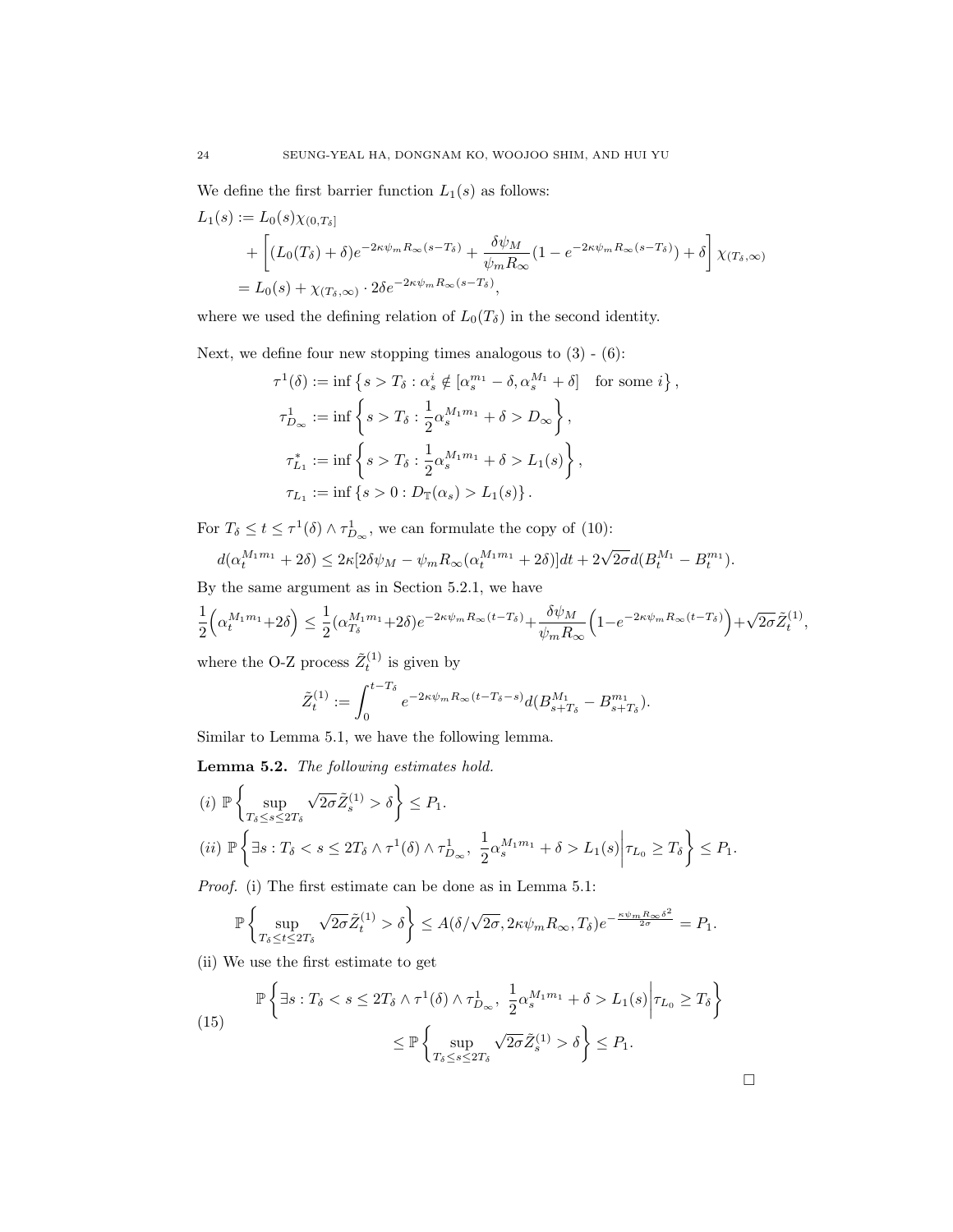Therefore, we get the required estimations for  $[T_{\delta}, 2T_{\delta}]$ . For the general step,  $[(\ell - 1)T_{\delta}, \ell T_{\delta}],$  we may proceed similar estimates by considering desired data at the time  $(\ell - 1)T_\delta$ .

Suppose that  $\ell T_{\delta} \leq \tau_{L_{\ell-1}}$ , and set indices  $M_{\ell}$  and  $m_{\ell}$  such that

$$
\mathcal{L}(\Theta_{\ell T_\delta}) = \frac{1}{2} \left( \alpha_{\ell T_\delta}^{M_\ell} - \alpha_{\ell T_\delta}^{m_\ell} \right),
$$

and introduce  $\ell$ -th barrier function and  $\ell$ -th stopping times as follows:

$$
\tau_{D_{\infty}}^{\ell} := \inf \left\{ s > \ell T_{\delta} : \frac{1}{2} \alpha_s^{M_{\ell}m_{\ell}} + \delta > D_{\infty} \right\},
$$
\n
$$
\tau^{\ell}(\delta) := \inf \left\{ s > \ell T_{\delta} : \alpha_s^{i} \notin \left[ \alpha_s^{m_{\ell}} - \delta, \ \alpha_s^{M_{\ell}} + \delta \right] \text{ for some } i \right\},
$$
\n
$$
L_{\ell}(s) := L_{\ell-1}(s) \chi_{(0,\ell T_{\delta}]}
$$
\n
$$
+ \left[ (L_{\ell-1}(\ell T_{\delta}) + \delta) e^{-2\kappa \psi_m R_{\infty}(s - \ell T_{\delta})} + \frac{\delta \psi_M}{\psi_m R_{\infty}} (1 - e^{-2\kappa \psi_m R_{\infty}(s - \ell T_{\delta})}) + \delta \right] \chi_{(\ell T_{\delta},\infty)}
$$
\n
$$
= L_{\ell-1}(s) + 2\delta e^{-2\kappa \psi_m R_{\infty}(s - \ell T_{\delta})} \chi_{(\ell T_{\delta},\infty)}
$$
\n
$$
\vdots
$$
\n
$$
= L_0(s) + 2\delta \sum_{r=1}^{\ell} e^{-2\kappa \psi_m R_{\infty}(s - rT_{\delta})} \chi_{(rT_{\delta},\infty)},
$$
\n
$$
\tau_{L_{\ell}}^{*} := \inf \left\{ s > \ell T_{\delta} : \frac{1}{2} (\alpha_s^{M_{\ell}m_{\ell}} + 2\delta) > L_{\ell}(s) \right\},
$$
\n
$$
\tau_{L_{\ell}} := \inf \left\{ s > 0 : \mathcal{L}(\Theta_s) > L_{\ell}(s) \right\}.
$$
\nFor  $\ell T_{\infty} < t < \tau^{\ell}(\delta) \wedge \tau_{\infty}^{\ell}$  we have

For  $\ell T_{\delta} \leq t \leq \tau^{\ell}(\delta) \wedge \tau_{D_{\infty}}^{\ell}$ , we have 1  $\frac{1}{2}(\alpha_t^{M_\ell m_\ell}+2\delta) \leq \frac{1}{2}$  $\frac{1}{2}(\alpha_{\ell T_\delta}^{M_\ell m_\ell}+2\delta)e^{-2\kappa\psi_m R_\infty(t-\ell T_\delta)}+ \frac{\delta\psi_M}{\psi_m R_\varsigma}$  $\frac{\delta \psi_M}{\psi_m R_\infty} (1 - e^{-2\kappa \psi_m R_\infty (t - \ell T_\delta)}) + \sqrt{2\sigma} \tilde{Z}_t^{(\ell)},$ 

where the O-U process  $\tilde{Z}_{t}^{(\ell)}$  is given as

$$
\tilde{Z}_t^{(\ell)} := \int_0^{t-\ell T_\delta} e^{-2\kappa \psi_m R_\infty (t-\ell T_\delta - s)} d(B_{s+\ell T_\delta}^{M_\ell} - B_{s+\ell T_\delta}^{m_\ell}).
$$

Then, we have

$$
\mathbb{P}\left\{\exists s: \ell T_{\delta} < s \leq (\ell+1)T_{\delta} \land \tau^{\ell}(\delta) \land \tau_{D_{\infty}}^{\ell}, \ \frac{1}{2}\alpha_s^{M_{\ell}m_{\ell}} + \delta > L_{\ell}(s) \middle| \tau_{L_{\ell-1}} \geq \ell T_{\delta} \right\}
$$
\n
$$
= \mathbb{P}\left\{\tau_{L_{\ell}}^* < (\ell+1)T_{\delta} \land \tau^{\ell}(\delta) \land \tau_{D_{\infty}}^{\ell} \middle| \tau_{L_{\ell-1}} \geq \ell T_{\delta} \right\},
$$
\n
$$
\mathbb{P}\left\{\tau_{L_{\ell}}^* < (\ell+1)T_{\delta} \land \tau^{\ell}(\delta) \land \tau_{D_{\infty}}^{\ell} \middle| \tau_{L_{\ell-1}} \geq \ell T_{\delta} \right\} \leq \mathbb{P}\left\{\sup_{\ell T_{\delta} \leq t \leq (\ell+1)T_{\delta}} \sqrt{2\sigma}\tilde{Z}_{t}^{(\ell)} > \delta \right\} \leq P_{1}.
$$

5.2.3. Derivation of the recursive inequality. Now, we are ready to derive the recursive relation (6). First, we define a global barrier function and stopping time:

$$
L(s) := L_0(s) + 2\delta \sum_{r=1}^{\infty} e^{-2\kappa \psi_m R_{\infty}(s - rT_{\delta})} \chi_{(rT_{\delta}, \infty)},
$$
  

$$
\tau_L := \inf \{ s > 0 : \mathcal{L}(\Theta_s) > L(s) \}.
$$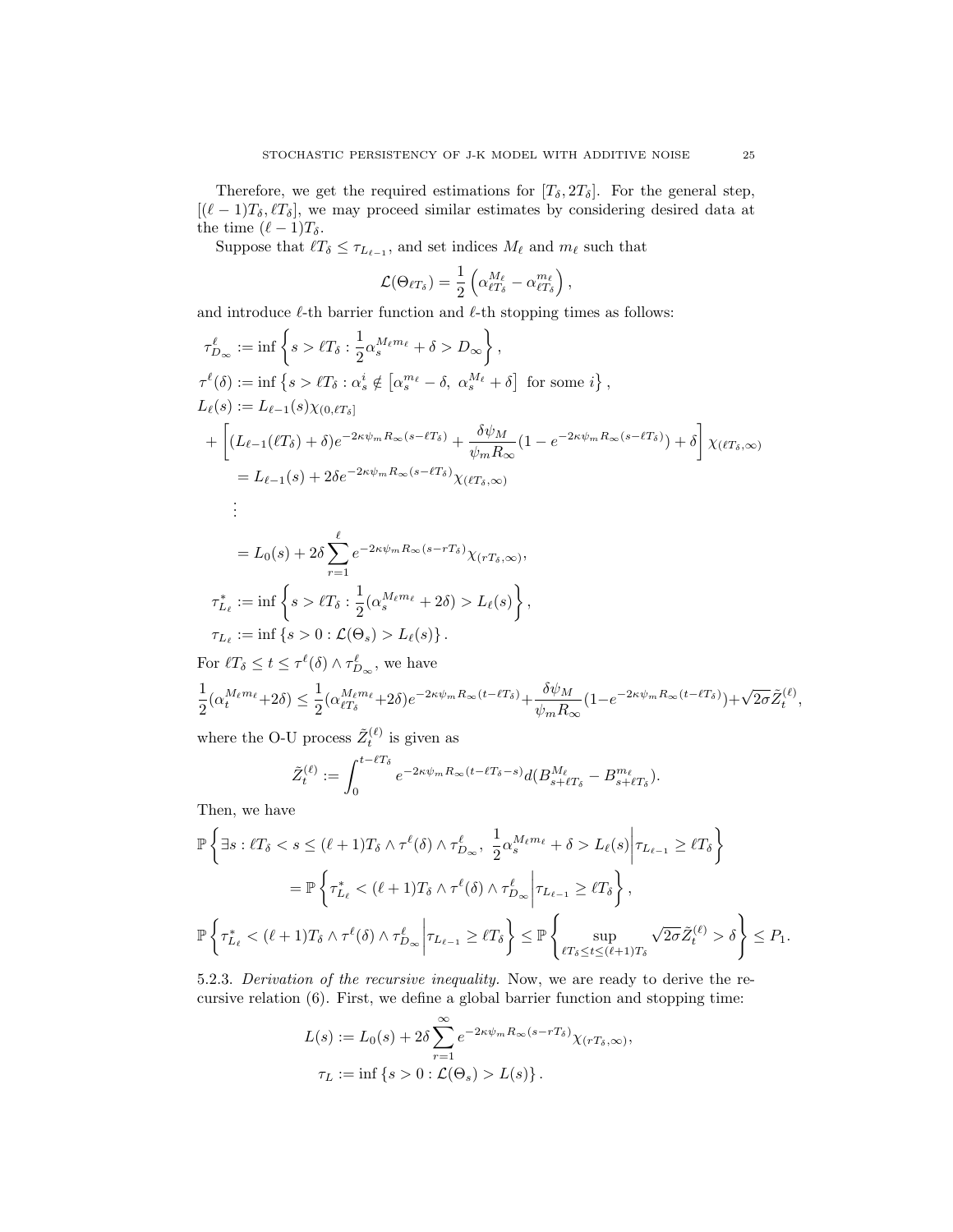Note that, for any integer  $\ell$ , we have

 $L(s) = L_{\ell}(s)$  for  $0 \leq s \leq (\ell + 1)T_{\delta}$ ,

so that we have the equivalence between events:

(16) 
$$
\{\tau_L < (\ell+1)T_\delta\} \Longleftrightarrow \{\tau_{L_\ell} < (\ell+1)T_\delta\}.
$$

Therefore, we get

$$
\mathbb{P}\left\{\tau_L < (\ell+1)T_\delta\right\} \\
= \mathbb{P}\left\{\tau_L < \ell T_\delta\right\} + \mathbb{P}\left\{\ell T_\delta \leq \tau_L < (\ell+1)T_\delta\right\} \\
= \mathbb{P}\left\{\tau_L < \ell T_\delta\right\} + \underbrace{\mathbb{P}\left\{\tau_L < (\ell+1)T_\delta\Big|\tau_L \geq \ell T_\delta\right\}}_{=: \Delta} \mathbb{P}\left\{\tau_L \geq \ell T_\delta\right\}.
$$
\n(17)

In the above equality, the conditional probability  $\Delta$  can be bounded using (16) as follows.

(18)  
\n
$$
\Delta = \mathbb{P}\left\{\tau_{L_{\ell}} < (\ell+1)T_{\delta} \middle| \tau_{L_{\ell-1}} \geq \ell T_{\delta} \right\}
$$
\n
$$
\leq \mathbb{P}\left\{\tau_{L_{\ell}} \wedge \tau^{\ell}(\delta) < (\ell+1)T_{\delta} \middle| \tau_{L_{\ell-1}} \geq \ell T_{\delta} \right\} \leq \mathbb{P}\left\{\tau_{L_{\ell}}^{*} \wedge \tau^{\ell}(\delta) < (\ell+1)T_{\delta} \middle| \tau_{L_{\ell-1}} \geq \ell T_{\delta} \right\}
$$
\n
$$
\leq \mathbb{P}\left\{\tau_{L_{\ell}}^{*} \leq (\ell+1)T_{\delta} \wedge \tau^{\ell}(\delta) \wedge \tau_{D_{\infty}}^{\ell} \middle| \tau_{L_{\ell-1}} \geq \ell T_{\delta} \right\} + \mathbb{P}\left\{\tau^{\ell}(\delta) < (\ell+1)T_{\delta} \middle| \tau_{L_{\ell-1}} \geq \ell T_{\delta} \right\}
$$
\n
$$
+ \mathbb{P}\left\{\tau_{D_{\infty}}^{\ell} \leq (\ell+1)T_{\delta} \wedge \tau_{L_{\ell}}^{*} \wedge \tau^{\ell}(\delta) \middle| \tau_{L_{\ell-1}} \geq \ell T_{\delta} \right\}
$$
\n
$$
=:\mathcal{I}_{21} + \mathcal{I}_{22} + \mathcal{I}_{23}.
$$

Next, we estimate the terms  $\mathcal{I}_{2i}$ ,  $i = 1, 2, 3$ , one by one.

 $\Diamond$  (Estimate of  $\mathcal{I}_{2i}, i = 1, 2$ ): We use similar arguments as in (15) or Lemma 5.1 to get

(19) I<sup>21</sup> ≤ P1, I<sup>22</sup> ≤ P2.

 $\diamond$  (Estimate of  $\mathcal{I}_{23}$ ): For  $\mathcal{I}_{23}$ , we use the condition (3) in (4) to deduce

$$
\mathcal{I}_{23}=0,
$$

where we used the relation:

$$
L_{\ell}(s) \le L(s) \le \max\left\{\mathcal{L}(\Theta_0) + 2\delta, \ \frac{\delta\psi_M}{\psi_m R_{\infty}} + \delta + \frac{2\delta}{1 - e^{-\frac{\psi_m R_{\infty}\delta}{2C_{\delta}}}}\right\} < D_{\infty}.
$$

Finally, we combine  $(17)-(19)$  to obtain

$$
(20)
$$

$$
\mathbb{P}\left\{\tau_L < (\ell+1)T_\delta\right\} = \mathbb{P}\left\{\tau_L < \ell T_\delta\right\} + \mathbb{P}\left\{\tau_L < (\ell+1)T_\delta \middle| \tau_L \geq \ell T_\delta\right\} \mathbb{P}\left\{\tau_L \geq \ell T_\delta\right\}
$$
\n
$$
\leq \mathbb{P}\left\{\tau_L < \ell T_\delta\right\} + P_\infty \mathbb{P}\left\{\tau_L \geq \ell T_\delta\right\},
$$

or equivalently, we get (7):

$$
\mathbb{P}\left\{\tau_L \geq (\ell+1)T_\delta\right\} \geq (1-P_\infty)\mathbb{P}\left\{\tau_L \geq \ell T_\delta\right\}.
$$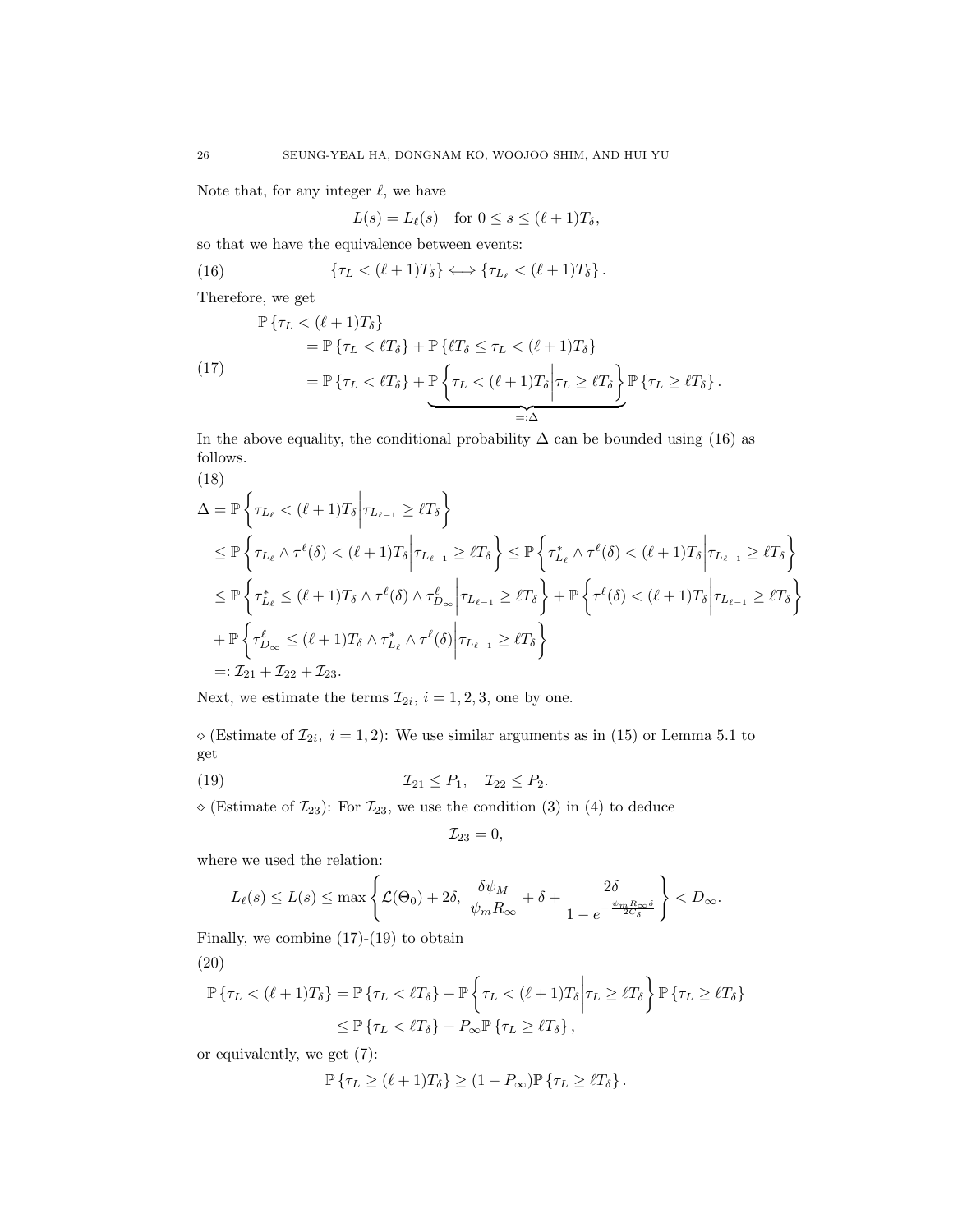From the induction on  $\ell$  and Lemma 5.1, we conclude Theorem 5.1:

$$
\mathbb{P}\left\{\tau_L \geq \ell T_\delta\right\} \geq \left(1 - P_\infty\right)^{\ell-1} \mathbb{P}\left\{\tau_L \geq T_\delta\right\} \geq \left(1 - P_\infty\right)^{\ell}.
$$

Remark 5.2. For completeness, we need to check whether the condition (4) can be achievable. If we take a limit  $\delta \to 0$ , the left-hand side of condition  $(4)(i)$  becomes

$$
\max \left\{ \mathcal{L}(\Theta_0), \frac{8D_{\infty}(\psi_M - \psi_m)}{\psi_m \sin 2D_{\infty}} \right\}.
$$

Therefore, if  $\mathcal{L}(\Theta_0) < D_\infty$  and  $\frac{\psi_M}{\psi_m} < 1 + \frac{\sin 2D_\infty}{8}$ , there exists a positive  $\delta$  satisfying condition (4)(i). In addition, we require  $\frac{\delta}{\sqrt{2\sigma}} \gg 1$  and  $\kappa \gg 1$  for (4)(ii). The probability estimate  $P_{\infty}$  also gets meaningful values (that is,  $P_{\infty} < 1$ ) only if  $\frac{\delta}{\sqrt{2}}$  $2\sigma$ and  $\kappa$  are sufficiently large for fixed  $T_\delta$ .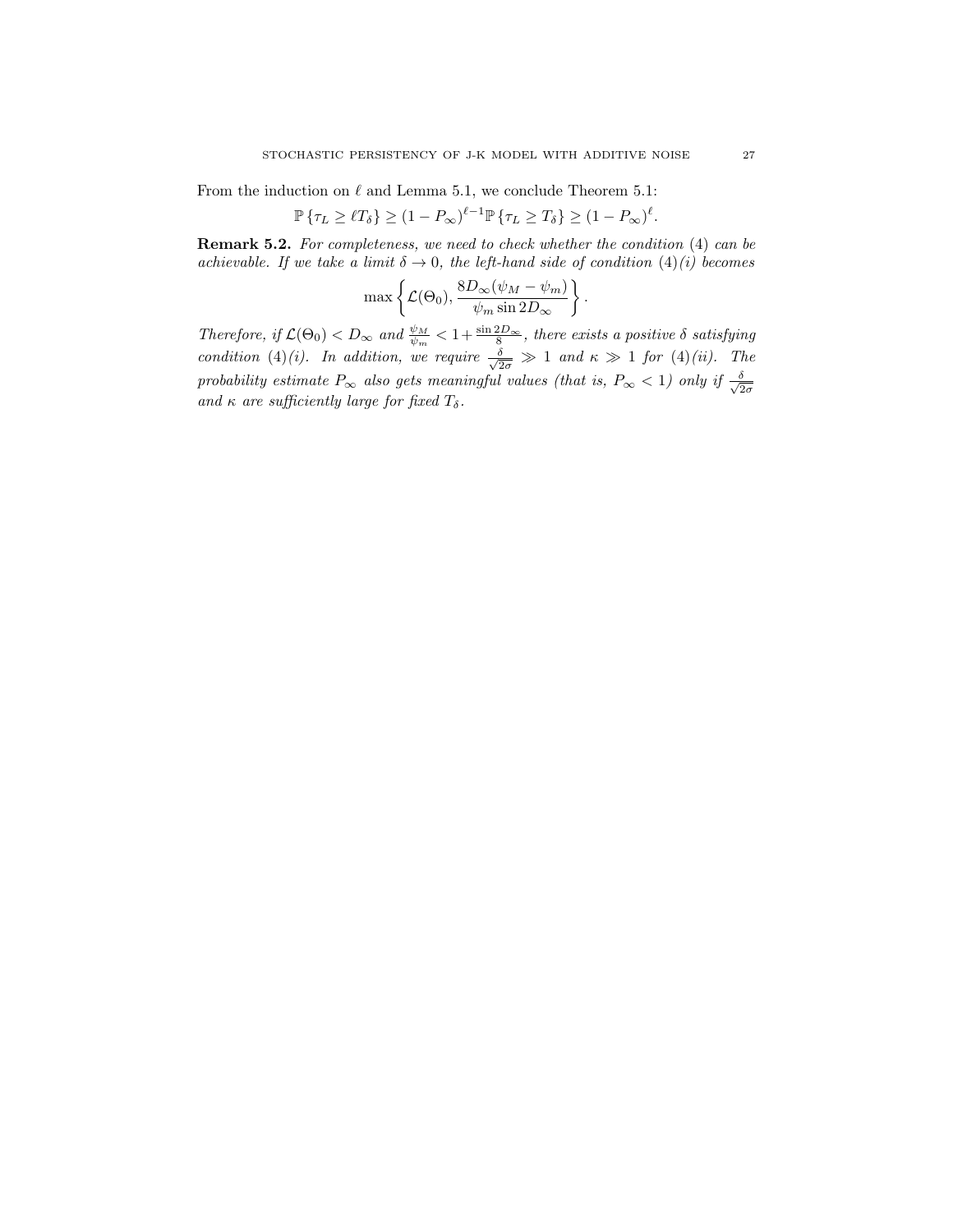#### 6. Numerical simulations

In this section, we present several numerical simulations to the deterministic and stochastic models that demonstrate the ability of the models for simulating both alignment and nematic alignment. We here used the forward Euler method to the time evolution, and the stochastic model is simulated using the Box-Muller transform to generate the noise terms at each time step, i.e.,

The noise term = 
$$
\sqrt{2\sigma\Delta t}\xi^j
$$
,

where  $\xi^j$  is the random number given by the Box-Muller transform, and  $\Delta t$  is the time step. For the communication weight function  $\psi(s)$ , we employ the following Cucker-Smale type:

$$
\psi_{CS}(s) := \frac{1}{(1+s^2)^{\beta}}
$$
 for  $\beta = \frac{1}{2}$  or 1.

We assume all the particles move with a constant speed  $v_0 = 1$  inside a square domain  $[0, 10] \times [0, 10]$ , and periodic boundary conditions are imposed. Initially, all particle's positions  $X^j$ 's are uniformly distributed in the domain. We employed the following parameters for simulations:

$$
N = 500
$$
,  $\kappa = 20$  and  $\beta = \frac{1}{2}$  or 1,

where some of them adopt different parameters to perform detailed analysis, which will be specified in the context. Moreover, the moving orientations at  $t = 0$  are tuned to serve different purposes of the simulations.

Each simulation is characterized by two pairs of order parameters  $(R_1, \phi_1)$  and  $(R_2, \phi_2)$  introduced in Section 2:

$$
R_{\ell}(t)e^{i\ell\phi_{\ell}(t)} = \frac{1}{N}\sum_{k=1}^{N}e^{i\ell\theta_{t}^{k}}.
$$

Note that  $R_1 \approx 1$  and  $R_2 \approx 1$  indicates that the heading angle configuration  $\Theta$ is close to alignment and nematic alignment, respectively. In the following figures, the temporal profiles of  $(R_1, \phi_1)$  are shown with blue circles, and  $(R_2, \phi_2)$  with red solid lines.

6.1. Deterministic models. In this subsection, we consider the deterministic model given by the system (1). To simulate the alignment, the initial data are given by a group of randomly located particles moving upwards, i.e. their orientation angles  $\theta_0^j$  are contained in a quarter circle centered around  $\frac{\pi}{2}$ . Similarly, to simulate the nematic alignment, the initial orientation angles  $\theta_0^j$  are contained in two quarter circles centered around  $\frac{\pi}{2}$  and  $\frac{3\pi}{2}$ , respectively.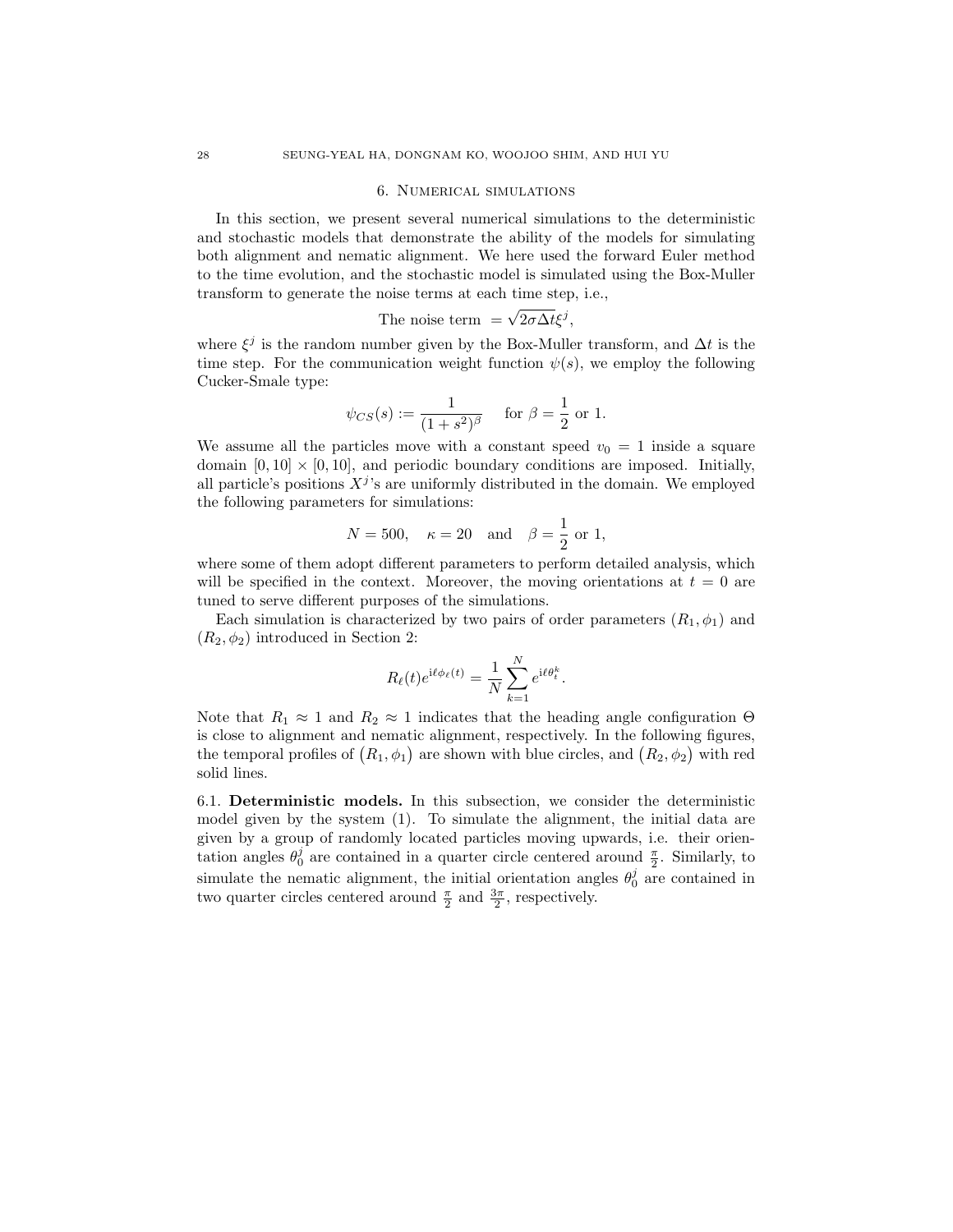Fig. 1 - Fig. 2 show the simulations of the alignment with  $\beta = \frac{1}{2}$  and 1, respectively. The left figures show the order parameters  $(R_{\ell}, \phi_{\ell})$  for  $\ell = 1$  (blue circles) and 2 (red solid lines). Here, the order parameters  $R_1$  and  $R_2$  both converge to 1 due to the absence of noise. Meanwhile, the diameter  $D(\Theta)$  and  $D(2\Theta)$  converge to zero, as seen in the middle figures. The right figures show the Lyapunov function  $\mathcal{L}(\Theta_t)$  (green crosses) and the upper bound (red solid lines) given by Theorem 3.1.

Since we considered a bounded (periodic) domain here, the interaction  $\psi_{CS}$  has a positive lower bound:

$$
\psi_{CS}(\|x^i - x^j\|) \ge \frac{1}{(1 + (10\sqrt{2})^2)^{\beta}} = \frac{1}{201^{\beta}}.
$$

This lower bound for  $\psi$  is used to make an upper bound (red solid lines) in the right figure of Fig. 1 - Fig. 2.



FIGURE 1. The deterministic simulation of the alignment with  $\beta = \frac{1}{2}$ .



FIGURE 2. The deterministic simulation of the alignment with  $\beta = 1$ .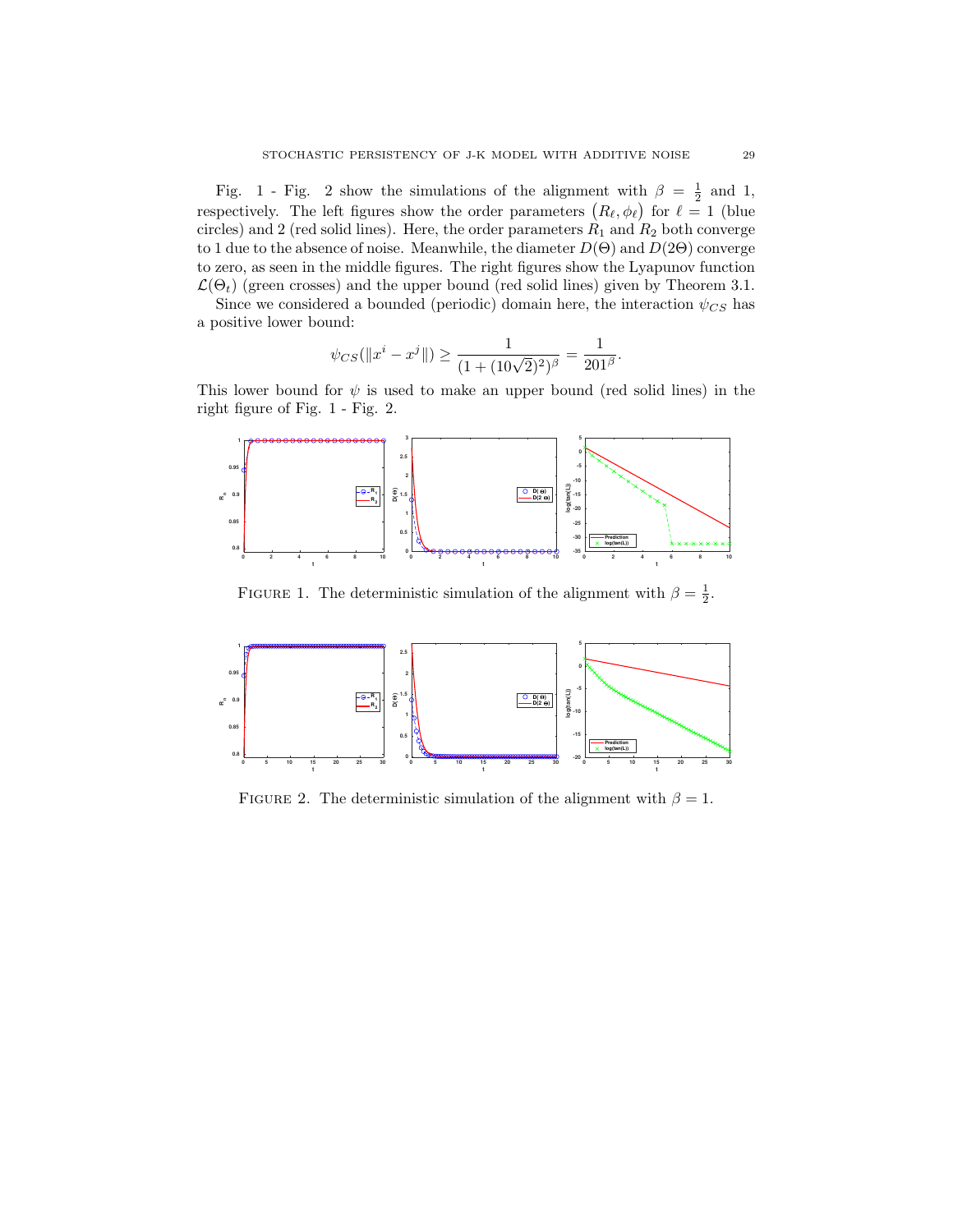Fig. 3 - Fig. 4 show the deterministic simulations of the nematic alignment.  $R_2$  converge to 1 in the left figures and  $D(2\Theta)$  converge to 0 in the middle figures, both plotted with red solid lines. The two sets of order parameters indicates the formulation of the nematic alignment. From the time evolution of the Lyapunov functions in the right figures, we can observe the asymptotic vanishing behavior of  $\mathcal{L}(\Theta_t)$  for both  $\beta = 1$  and  $\beta = \frac{1}{2}$ .

On the other hand, the integral of  $\psi_{CS}$  for  $\beta = 1$  and  $\beta = \frac{1}{2}$  are given as follows:

$$
\int_{a}^{b} \psi_{CS}(s) ds = \begin{cases} \arctan b - \arctan a & (\beta = 1) \\ \log \frac{b + \sqrt{1 + b^2}}{a + \sqrt{1 + a^2}}, & (\beta = \frac{1}{2}) \end{cases}.
$$

Hence, Remark 3.2 assures that  $\mathcal{L}(\Theta)$  vanishes asymptotically when  $\beta = \frac{1}{2}$  and the particles are moving in unbounded domain, while it is not clear for  $\beta = 1$ . Still, since we considered a bounded periodic domain for  $x$  variables, the configuration Θ shows a nematic alignment as in Fig. 2.



FIGURE 3. The deterministic simulation of the nematic alignment with  $\beta = \frac{1}{2}$ .



FIGURE 4. The deterministic simulation of the nematic alignment with  $\beta = 1$ .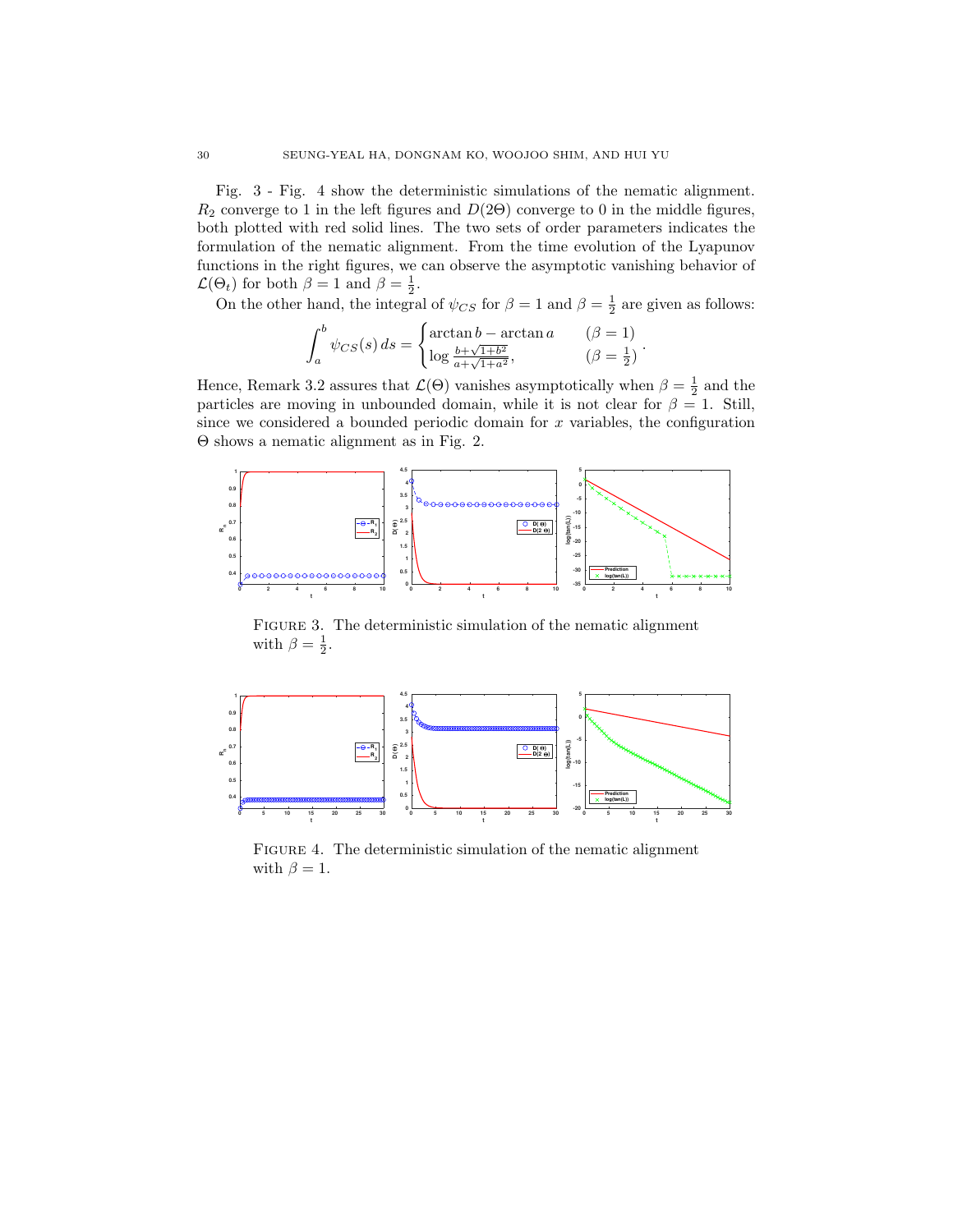6.2. Stochastic models. In this subsection, we consider the stochastic model given by the system (1). We here assume that the particles are randomly distributed in space, and  $\beta = \frac{1}{2}$  in the communicate weight function  $\psi_{CS}(s)$ . Then, we compare the dynamics of the models with different values of  $\sigma$  in the noise term. For each  $\sigma$ , the average of 20 simulations resulting from the same initial data is taken and plotted in Fig. 5 - 6. One can observe that the development of the ordering states is closely related to the values of  $\sigma$ . When  $\sigma = 0.5$ , both tests become disordered with  $R_1 \approx 0$  or  $R_2 \approx 0$ . We used a cutoff  $\mathcal{L}(\Theta) < 0.4998\pi$  for this large  $\sigma$  to plot the right figures of Fig. 5 - 6, since  $log(tan(\mathcal{L}(\Theta)))$  is not well defined after  $\mathcal{L}(\Theta) \geq \frac{\pi}{2}$ . Smaller values of  $\sigma$  resulted to alignment or nematic alignment, and these empirical average of Lyapunov functions  $\mathcal{L}(\Theta_t)$  oscillate from some positive equilibrium due to the presence of noise.

Note that the barrier function  $L(s)$  is close to  $\mathcal{L}(\Theta_0)$  for all time, but this 'expected'  $\mathcal{L}(\Theta)$  becomes significantly smaller than its intial value. From this point of view, it is reasonable that the probability of the event

$$
\left\{ \mathcal{L}(\Theta_s) \text{ exceeds } L(s) \text{ at least once for } s \in [0, t] \right\}
$$

is small for each fixed time t.



FIGURE 5. The stochastic simulation of the alignment with various  $\sigma$  s.



FIGURE 6. The stochastic simulation of the nematic alignment with various  $\sigma$  s.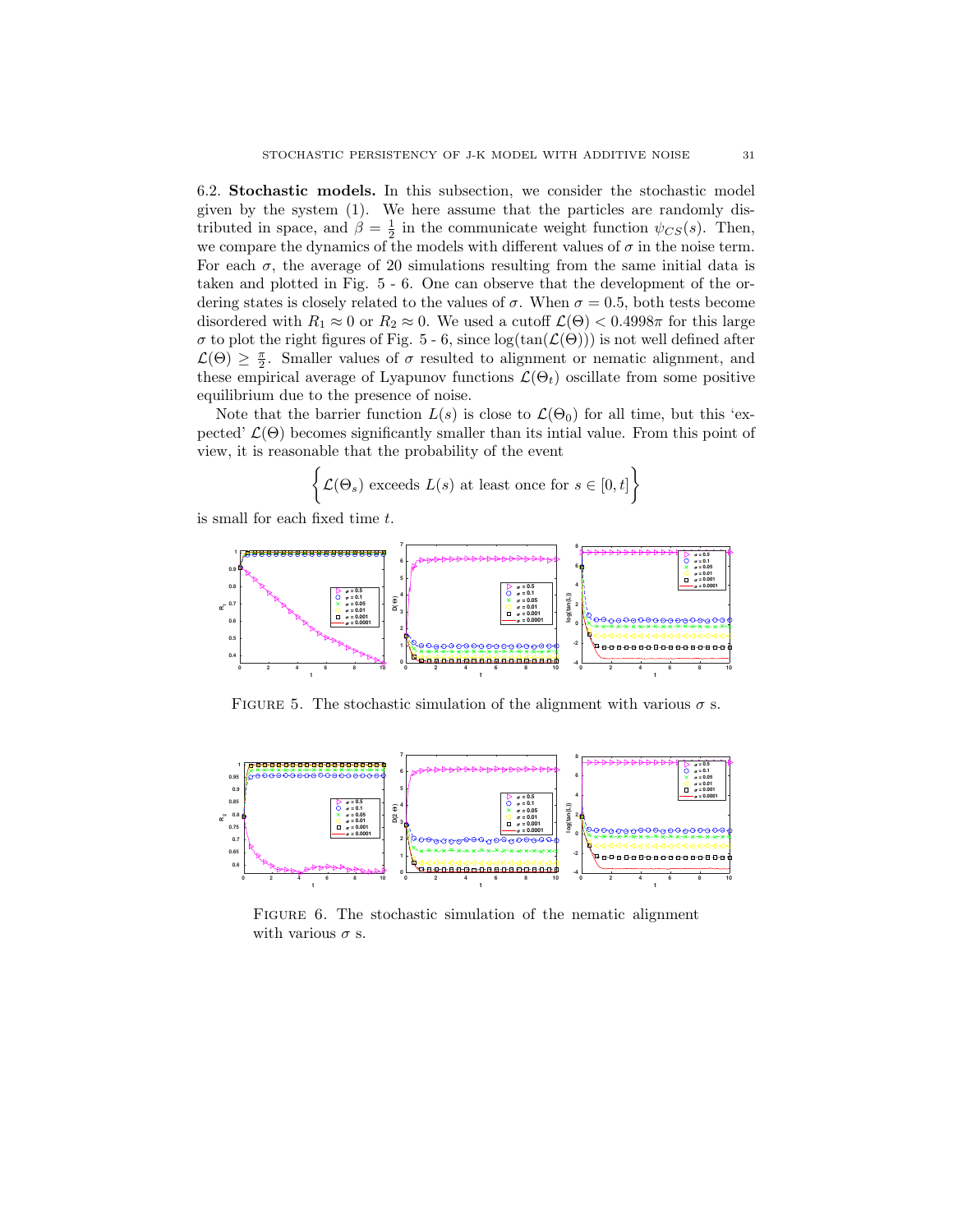## 7. Conclusion

In this paper, we provided a mathematical model for nematic alignment and its emergent dynamics in a random environment. In the same spirit of the Vicsek model, the generalized Justh-Krishnaprasad model describes the collective behavior of particles with unit speed in a planar domain.

In the absence of noise, the deterministic model describes the formation of nematic alignment asymptotically. In contrast, when there is the noise effect, we can calculate some upper bound of probability that the nematic alignment breaks down. In detail, the fluctuation of heading angles mainly follow the decreasing property, but the probability of escaping nematic state also grows in time. In principle, our modeling methodology and analysis can be applied to other phenomena consisting of multiple clusters, although our analysis is restricted to the bi-polar configurations.

Of course, there are several issues that were not discussed in our paper. For example, our analytical framework deals with the stability of nematic alignment by restricting the case that the initial configurations is initially close to the nematic alignment states. Thus, a natural question is whether we can verify our analysis for generic initial data or not. Numerical simulations suggest that this might be true. Moreover, in our probabilistic estimate, we assume that the communication weight has a positive lower bound, which simplifies synchronization estimates. We leave these interesting issues for a future work.

Acknowledgment: The work of S.-Y. Ha is partially supported by National Research Foundation of Korea Grant (NRF-2017R1A2B2001864) funded by the Korea Government. The work of D. Ko is supported by the European Research Council under the European Union's Horizon 2020 research and innovation programme (ERC-2015-AdG-694126-DyCon) and partially supported by CNCS-UEFISCDI Grant No. PN-III-P4-ID-PCE-2016-0035.

### **REFERENCES**

- [1] G. Albi, N. Bellomo, L. Fermo, S.-Y. Ha, L. Pareschi, D. Poyato and J. Soler, Vehicular traffic, crowds, and swarms: from kinetic theory and multiscale methods to applications and research perspectives, Math. Models Methods Appl. Sci. 29 (2019) 1901–2005.
- [2] N. Bellomo and F. Brezzi, Challenges in active particles methods: theory and applications, Math. Models Methods Appl. Sci. 28 (2018) 1627–1633.
- [3] N. Bellomo and L. Gibelli, Toward a behavioral-social dynamics of pedestrian crowds, Math. Models Methods Appl. Sci. 25 (2015) 2417–2437.
- [4] N. Bellomo and S.-Y. Ha, A quest toward a mathematical theory of the dynamics of swarms, Math. Models Methods Appl. Sci. 27 (2017) 745–770.
- [5] N. Bellomo and J. Soler, On the mathematical theory of the dynamics of swarms viewed as complex systems, Math. Models Methods Appl. Sci. 22 (2012) 1140006.
- [6] N. Berglund and B. Gentz, Noise-induced phenomena in slow-fast dynamical systems. A sample paths approach, Springer-Verlag, 2006.
- [7] H. Chaté, F. Ginelli, G. Grégoire, F. Peruani and F. Raynaud, Modeling collective motion: variations on the Vicsek model, The European Physical Journal B 64 (2008) 451-456.
- [8] J. Cho, S.-Y. Ha, F. Huang, C. Jin and D. Ko, Emergence of bi-cluster flocking for agent-based models with unit speed constraint, Anal. Appl 14 (2016) 1-35.
- [9] Y. Choi, S.-Y. Ha, S. Jung and Y. Kim, Asymptotic formation and orbital stability of phaselocked states for the Kuramoto model, Physica D 241 (2012) 735-754.
- [10] N. Chopra, and M. W. Spong, On exponential synchronization of Kuramoto oscillators, IEEE Trans. Automatic Control 54 (2009) 353-357.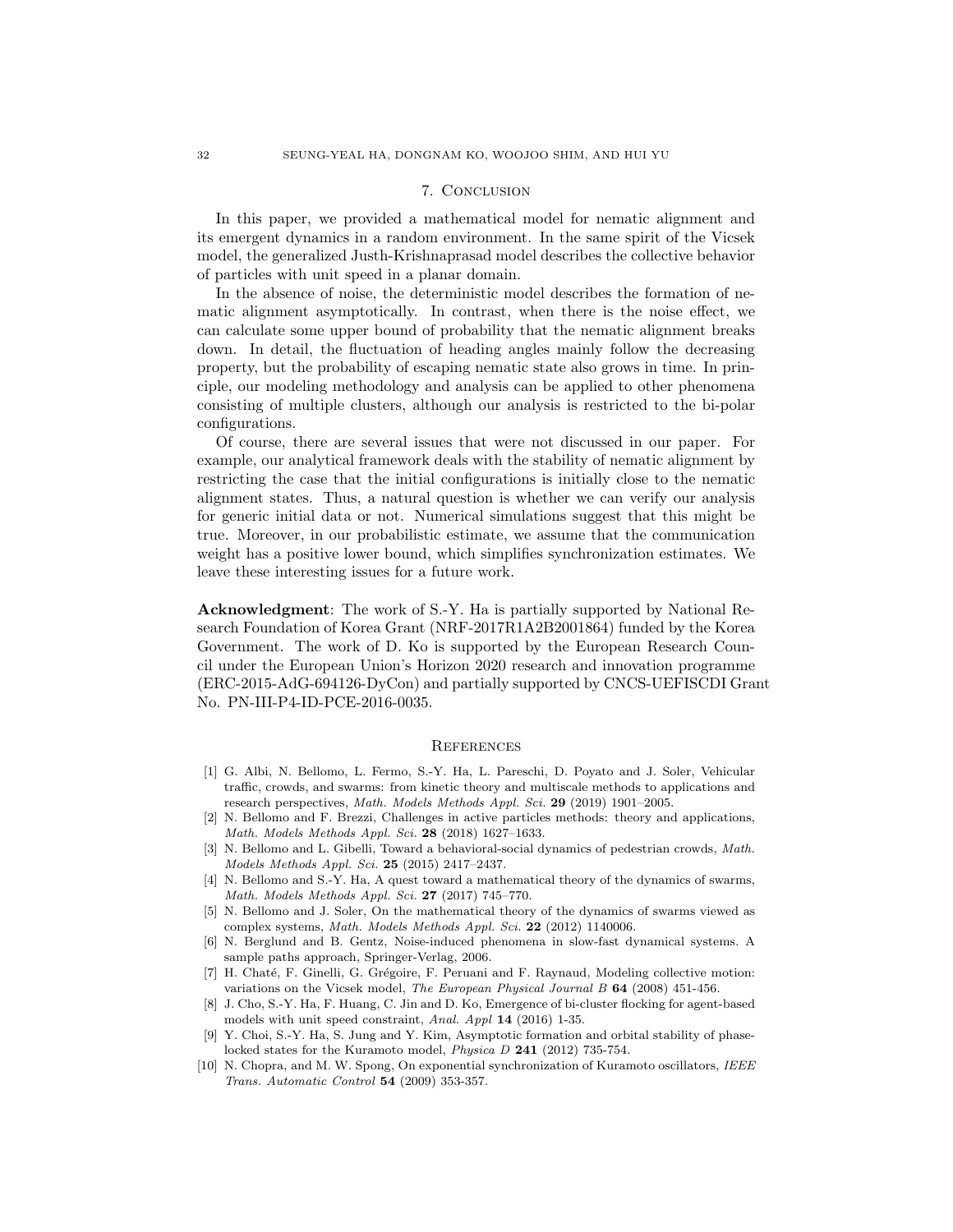- [11] F. Cucker and S. Smale, Emergent behavior in flocks, IEEE Trans. Automat. Control 52 (2007) 852-862.
- [12] P. Degond, A. Manhart and H. Yu, An age-structured continuum model for myxobacteria, Math. Models Methods Appl. Sci. 28 (2018) 1737-1770.
- [13] P. Degond, A. Manhart and H. Yu, A continuum model for nematic alignment of self-propelled particles, Discrete and Continuous Dynamical Systems B 22 (2017) 1295-1327.
- [14] P. Degond and S. Motsch, Large-scale dynamics of the Persistent Turing Walker model of fish behavior, J. Stat. Phys. 131 (2008) 989-1022.
- [15] F. Dörfler and F. Bullo, Synchronization in complex networks of phase oscillators: A survey, Automatica 50 (2014), 1539-1564.
- [16] F. Dörfler and F. Bullo, On the critical coupling for Kuramoto oscillators, SIAM. J. Appl. Dyn. Syst. 10 (2011) 1070-1099.
- [17] U. Erdmann, W. Ebeling and A. Mikhailov, Noise-induced transition from translational to rotational motion of swarms,  $Phys. Rev. E$  71 (2005) 051904.
- [18] B. Gentz, S.-Y. Ha, D. Ko and C. Wiesel, Kuramoto oscillators under the effect of additive white noises, Preprint.
- [19] S.-Y. Ha, E. Jeong and M.-J. Kang, Emergent behavior of a generalized Vicsek-type flocking model, Nonlinearity 23 (2010) 3139-3156.
- [20] S.-Y. Ha, D. Ko, J. Park and X. Zhang, Collective synchronization of classical and quantum oscillators, EMS Surveys in Mathematical Sciences 3 (2016) 209-267.
- [21] S.-Y. Ha, H. K. Kim and S. W. Ryoo, Emergence of phase-locked states for the Kuramoto model in a large coupling regime, *Commun. Math. Sci.* **14** (2016) 1073-1091.
- [22] S.-Y. Ha and J.-G. Liu, A simple proof of Cucker-Smale flocking dynamics and mean field limit, Commun. Math. Sci. **7** (2009) 297-325.
- [23] S.-Y. Ha and E. Tadmor, From particle to kinetic and hydrodynamic description of flocking, Kinetic Related Models 1 (2008) 415-435.
- [24] A. Jadbabaie, J. Lin and A. S. Morse, Coordination of groups of mobile autonomous agents using nearest neighbor rules, IEEE Trans. Automatic Control 48 (2003) 988-1001.
- [25] E. Justh and P. A. Krishnaprasad, Simple control law for UAV formation flying, Technical Report 2002-2038.
- [26] E. Justh and P. A. Krishnaprasad, Steering laws and continuum models for planar formations, Proc. 42nd IEEE Conf. on Decision and Control (2003).
- [27] Y. Kuramoto, Chemical Oscillations, Waves and Turbulence, Berlin Springer 1984.
- [28] Y. Kuramoto, International Symposium on Mathematical Problems in Mathematical Physics, Lecture Notes in Theoretical Physics 30 (1975) 420.
- [29] N. E. Leonard, D. A. Paley, F. Lekien, R. Sepulchre, D. M. Fratantoni and R. E. Davis, Collective motion, sensor networks and ocean sampling, Proc. IEEE 95 (2007) 48-74.
- [30] S. Motsch and E.Tadmor, A new model for self-organized dynamics and its flocking behavior, J. Stat. Phys. 144 (2011) 923-947.
- [31] A. S. Mikhailov and D. H. Zanette, Noise-induced breakdown of coherent collective motion in swarms, Phys. Rev. E 60 (1999) 4571-4575.
- [32] B. Oksendal, Stochastic differential equations, Springer-Verlag Berlin Heidelberg (1998).
- [33] D. A. Paley, N. E. Leonard, R. Sepulchre, D. Grunbaum and J. K. Parrish, Oscillator models and collective motion: spatial patterns in the dynamics of engineered and biological networks, IEEE Control Systems Mag. 27 (2007) 89-105.
- [34] A. Pikovsky, M. Rosenblum and J. Kurths, Synchronization: A universal concept in nonlinear sciences, Cambridge: Cambridge University Press 2001.
- [35] R. O. Saber, J. A. Fax and R. M. Murray, Consensus and cooperation in networked multiagent systems, Proc. IEEE 95 (2007) 215-233.
- [36] R. Sepulchre, D. Paley and N. Leonard, Stabilization of collective motion of self-propelled particles, Proc. 16th Int. Symp. Mathematical Theory of Networks and Systems (Leuven, Belgium, July 2004) Available at cdcl.umd.edu/papers/mtns04.pdf.
- [37] J. Toner and Y. Tu, Flocks, herds, and schools: a quantitative theory of flocking, *Phys. Rev.* E 58 (1998) 4828.
- [38] C. M. Topaz and A. L. Bertozzi, Swarming patterns in a two-dimensional kinematic model for biological groups, SIAM J. Appl. Math. 65 (2004) 152-174.
- [39] T. Vicsek, A. Czirók, E. Ben-Jacob, I. Cohen and O. Shochet, Novel type of phase transition in a system of self-driven particles, Phys. Rev. Lett. 75 (1995) 1226-1229.